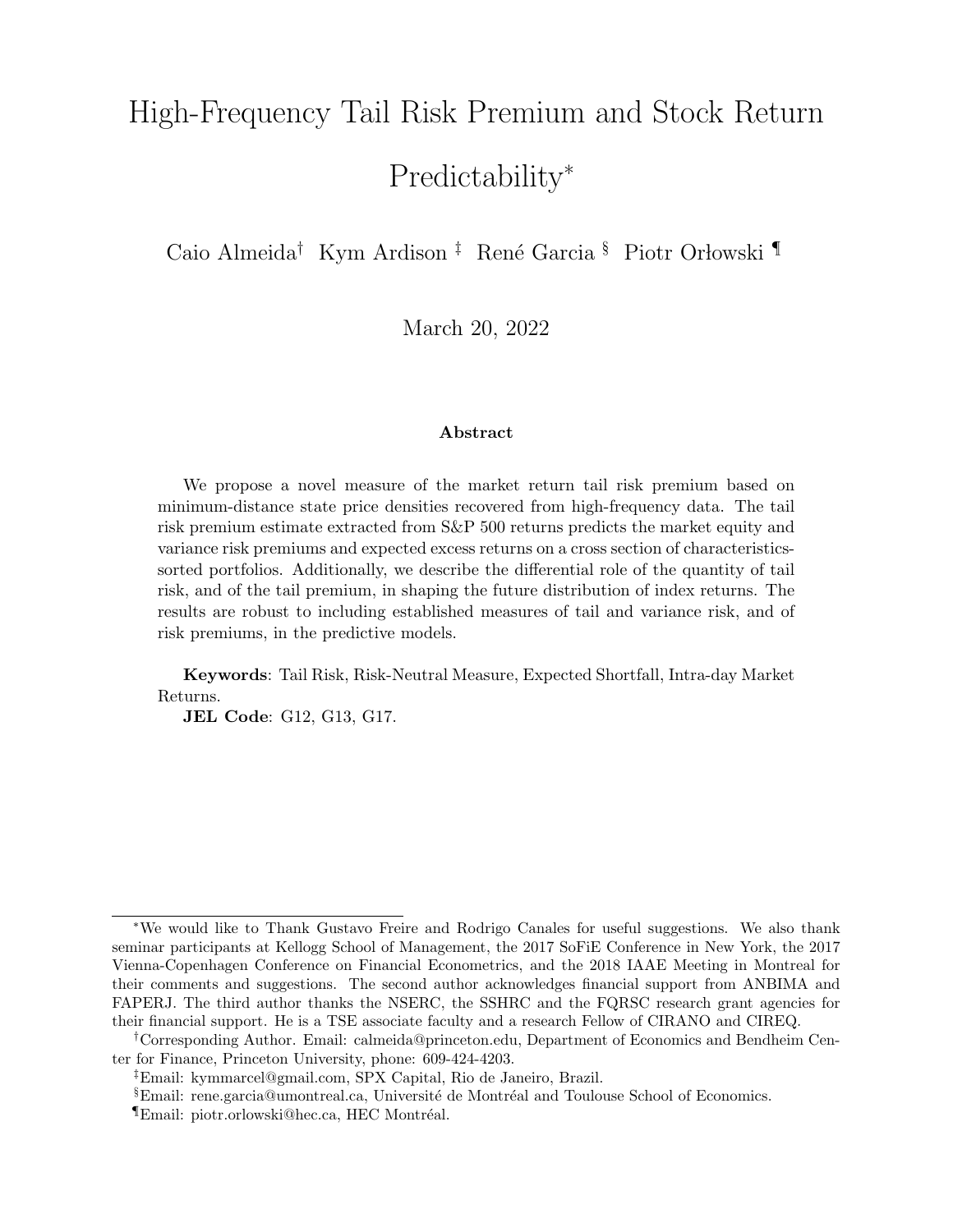### 1 Introduction

Compensation for tail risk plays a prominent role in explaining the equity and the variance risk premiums. This stylized fact is supported by numerous studies of index option markets [\(Bollerslev et al.](#page-29-0) [\(2015\)](#page-29-0); [Andersen et al.](#page-28-0) [\(2017\)](#page-28-0)), which conclude that the market tail risk premium predicts index returns at different horizons, while such returns are not explained by market volatility. Option market data is typically used to quantify the tail risk under the equivalent martingale (pricing) measure.

In this paper, in contrast, we put forward an alternative option-free method of quantifying the tail risk premium and show its empirical strength. We compute the tail risk premium at a daily frequency using intraday return data on the S&P 500 index. In an extensive empirical study, we show that our tail premium outperforms other related measures in terms of predictive power for equity and variance risk premiums of index returns, and for excess returns of characteristic-sorted equity portfolios.

We estimate the tail risk premium, denoted as  $\Delta_{\mathbb{Q}}^{\mathbb{P}} E S$ , as the difference between the expected shortfall calculated under the risk-neutral  $(ES^{\mathbb{Q}})$  and physical  $(ES^{\mathbb{P}})$  probability measures estimated from intraday data. Therefore, we estimate conditional daily tail risk premiums based on the most recent high-frequency information. The intraday riskneutralization is based on a nonparametric adjustment of the raw index returns. Motivated by [Ait-Sahalia and Lo](#page-28-1) [\(1998,](#page-28-1) [2000\)](#page-28-2), the risk adjustment puts a higher probability weight on extreme negative returns, reflecting investors' compensation for bad states of the world.

[Bollerslev et al.](#page-29-0) [\(2015\)](#page-29-0) document that time variation in the quantity of left-tail risk under the pricing measure has significant predictive ability for the distribution of future stock returns and explains a large portion of the variance risk premium. They summarize the quantity of tail risk in an estimate of the shape parameter of the tail of the return distribution.<sup>[1](#page-1-0)</sup> Since  $ES^{\mathbb{P}}$  is a conditional average of extreme negative returns, it maps directly

<span id="page-1-0"></span><sup>&</sup>lt;sup>1</sup>The tail of a probability distribution can be completely characterized via Central Limit Theorems by a so-called shape parameter that determines the tail thickness. Building on these ideas, [Bollerslev](#page-29-1) [and Todorov](#page-29-1) [\(2014\)](#page-29-1) advocate for asymmetric and time-varying shape parameters when modeling financial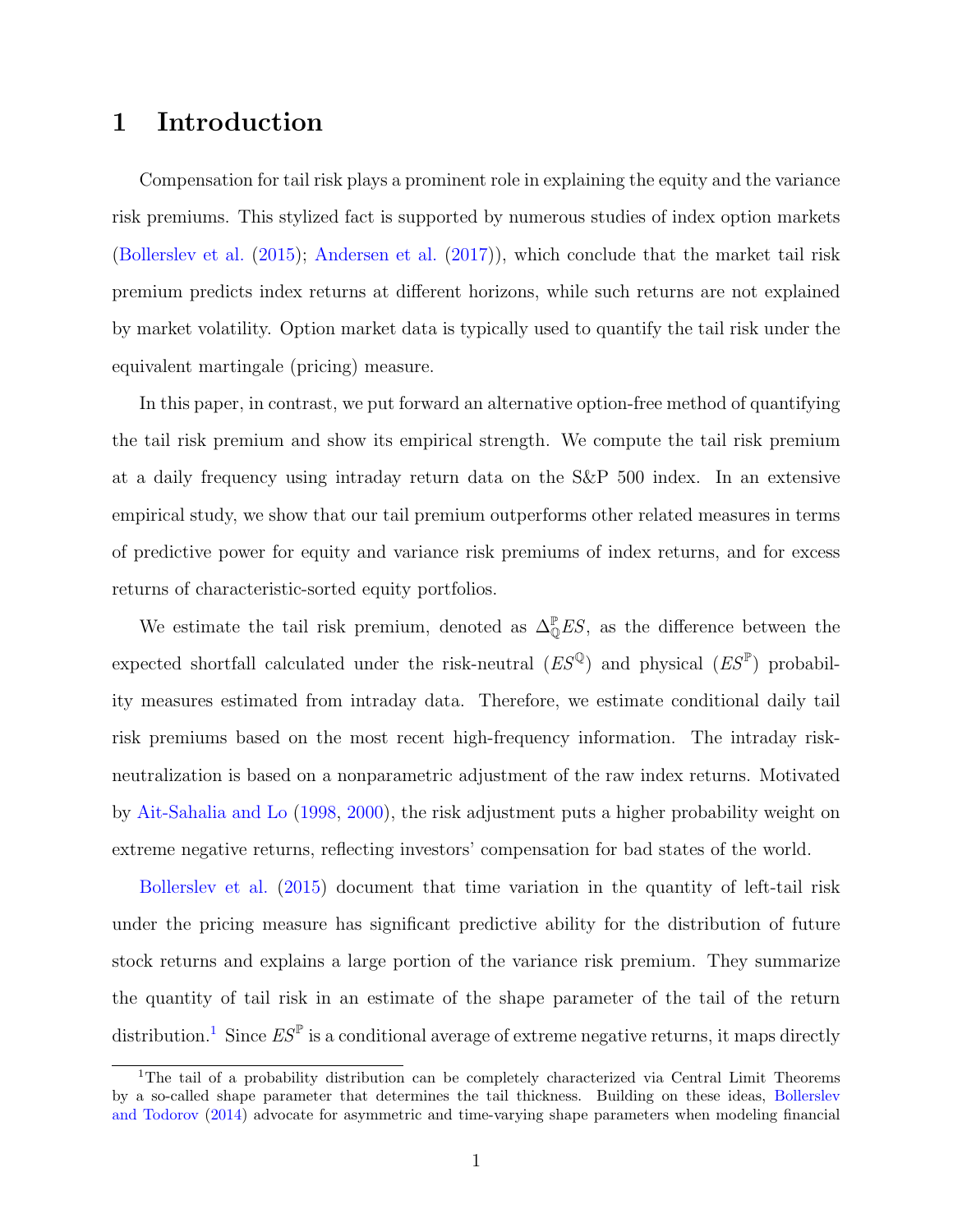to the value of this parameter (see Section [2.4\)](#page-13-0). Then, since our estimate of the tail risk premium captures the time-variation of the risk-neutral and physical tail shape parameters of S&P500 returns, it should forecast stock returns and risk premiums.

From an economic viewpoint,  $ES^{\mathbb{P}}$  is the expectation of the payoff of an out-of-the-money (OTM) put option with extremely short maturity, naturally sensitive to negative jumps in returns. Thus, our measure can also be interpreted as the expected gain from selling a short-maturity OTM put option. The tail premium becomes higher when negative jumps in returns trigger investors' perception of an increase in market downside risk. This negative perception implies larger risk-neutral probabilities on the tail and consequently a larger gap between the risk neutral and physical put prices. Therefore, if aversion to downside risk is priced, we expect our measure to drive risk premiums.[2](#page-2-0)

We examine the predictive power of  $\Delta_{\mathbb{Q}}^{\mathbb{P}} E S$  in empirical tests. Due to the high-frequency nature of the measure, we focus our predictive exercises on very short horizons, directly complementing the longer-horizon predictability results documented in the literature. In the predictive regressions, we include other established tail and variance risk measures as controls. Among these, three are particularly important: the physical expected shortfall  $(ES^{\mathbb{P}})$ , the Left Tail Variance of [Bollerslev et al.](#page-29-0) [\(2015\)](#page-29-0)  $(LTV)$ , and the Variance Risk Premium (VRP).  $ES^{\mathbb{P}}$ , based on observed intraday returns of the S&P500 index, is a measure of realized tail risk. Thus, as our tail risk premium is the difference of ES under Q and  $\mathbb{P}$ , including  $ES^{\mathbb{P}}$  allows us to assess what better predicts stock risk premiums, the quantity of tail risk, or the tail risk premium. LTV, since directly built from short-maturity options, provides a good benchmark to assess if options contain information beyond that provided by our measure. The VRP has been shown to be an important predictor of equity risk premium (see [Bollerslev et al.](#page-29-2) [\(2009\)](#page-29-2)). We complement these three measures with the realized variance of the index intraday returns  $(RV)$  calculated from return data sampled at

markets, identifying significant temporal variation of both (left and right) tails of S&P 500 returns.

<span id="page-2-0"></span><sup>2</sup>[Andersen et al.](#page-28-3) [\(2015\)](#page-28-3) indeed demonstrate that once triggered, the perception of left-tail risk among investors remains elevated for long periods, even though the likelihood of such events quickly decays under the statistical probability measure, which in turn results in a significant market tail risk premium.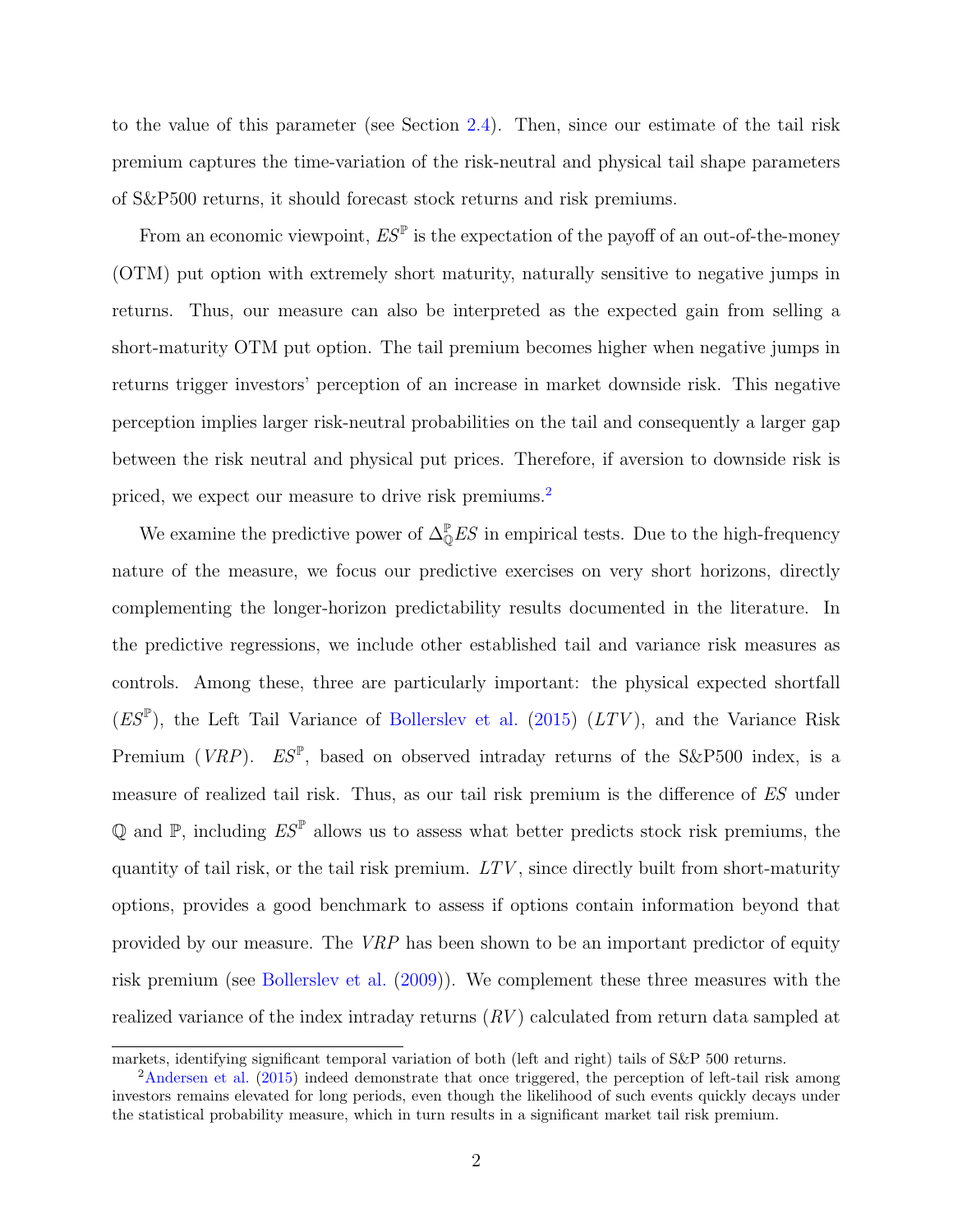the five-minute frequency, and with other measures of realized return variation.

In the predictive analysis of the equity premium, our measure  $\Delta_{\mathbb{Q}}^{\mathbb{P}} E S$  is the only significant predictor at the 1-day horizon, at a  $1\%$  significance level, with a solo  $R^2$  of 0.7%. The multivariate regression that includes  $\Delta_{\mathbb{Q}}^{\mathbb{P}} E S$ ,  $LTV$ , the realized variance RV and the variance risk premium *VRP* has a non-negligible  $R^2$  of 2\%. In contrast, for the weekly and monthly horizons, no predictor is significant. Our discovery of short-horizon equity premium predictability is an important contribution to the literature as such predictability is generally harder to detect since the signal-to-noise ratio is very low.  $\Delta_{\mathbb{Q}}^{\mathbb{P}} E S$  also succesfully predicts the variance risk premium at multiple horizons: together with the lagged VRP, it delivers an  $R^2$  of approximately 30%.

We also analyze the relationship between our selected predictive candidate variables (tail risk and variance measures) and one-day-ahead excess returns on portfolios comprised of stocks sorted on various characteristics: market capitalization, book-to-market value, profitability, investment, momentum, reversal and industry. A salient feature of this predictive regression analysis is that  $\Delta_{\mathbb{Q}}^{\mathbb{P}} E S$  is the only variable that predicts the returns on most of the portfolios with high t-stats and economically significant  $R^2$ s (between 0.5 and 1.4 %). Adding the four other measures  $(ES^{\mathbb{P}}, LTV, RV \text{ and } VRP)$  one at a time does not meaningfully improve the  $R^2$ . We conclude that the tail risk premium is the central determinant of the time variation of the premiums in equities at short horizons.

Our analysis of the predictive power of  $\Delta_{\mathbb{Q}}^{\mathbb{P}} E S$  and  $E S^{\mathbb{P}}$  for risk premiums suggests that it is the tail premium rather than the level of tail risk that contains relevant predictive information. This result is largely in line with [Bollerslev and Todorov](#page-29-3) [\(2011\)](#page-29-3), [Bollerslev](#page-29-0) [et al.](#page-29-0) [\(2015\)](#page-29-0) and [Andersen et al.](#page-28-0) [\(2017\)](#page-28-0), among others, who study the risk-return trade-off concluding that it is the variance risk premium rather than the quantity of risk (expected variance) that is informative of future risk premiums. Thus, in order to better understand the power of our tail measure in predicting risk premiums measures, we analyze its impact on the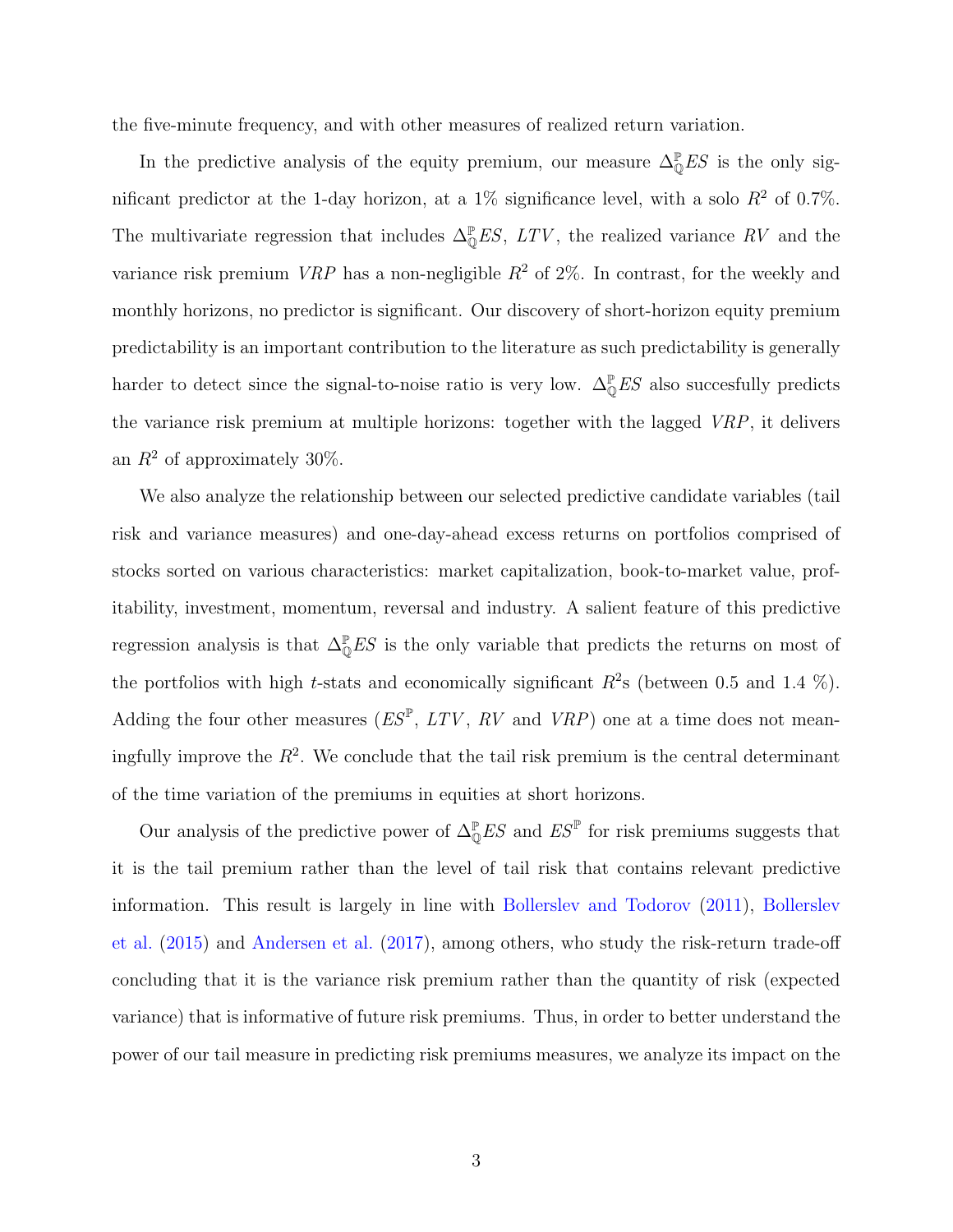future distribution of S&P500 returns.<sup>[3](#page-4-0)</sup> We assume that the predictors  $(\Delta_{\mathbb{Q}}^{\mathbb{P}}ES, ES^{\mathbb{P}}, LTV,$  $RV$ ,  $VRP$ ) are the main factors driving the variation of the next-day return distribution. We estimate the quantile regression model of [Koenker and Gilbert](#page-30-0) [\(1978\)](#page-30-0) using data from 2004 to 2018 and identify that while  $\Delta_{\mathbb{Q}}^{\mathbb{P}} ES$  has a fundamental role in forecasting the center and right quantiles of the S&P500 return distribution,  $ES^{\mathbb{P}}$  has strong forecasting ability for the left and right tails and VRP for right extreme quantiles. This informs that risk and risk premium measures have a complementary role in determining the distribution of future returns. While  $ES^{\mathbb{P}}$ , a measure of risk, can better determine the extreme movements of returns, the risk-premium measures ( $\Delta_{\mathbb{Q}}^{\mathbb{P}} ES$  and  $VRP$ ) have a stronger role on how positive (above median) returns affect the equity premium. We then conduct a thorough out-ofsample evaluation of interval forecasts using all of the tests prescribed by [Christoffersen](#page-29-4) [\(1998\)](#page-29-4), and using the last 25% of our sample as the out-of-sample period. Our quantile model fares very well with marginal rejection in the center of the distribution, while not being rejected for the whole distribution.

The rest of the paper is organized as follows. Section [1.1](#page-4-1) offers a brief review of the related literature. Section [2](#page-7-0) describes how we construct and estimate our tail risk premium measure based on market returns. Section [3](#page-14-0) describes our empirical predictability results for returns and variance risk premiums and for the quantiles of the S&P 500 return distribution. Out-of-sample tests of interval forecast conditional coverage, error independence and unconditional coverage are also discussed. Section [4](#page-23-0) presents various robustness tests varying different parameters used to estimate our measure. We summarize and put in perspective our contributions in section [5.](#page-27-0)

### <span id="page-4-1"></span>1.1 Related Literature

Our paper is related to the rich and growing literature on the estimation of tail risk and systematic risk measures and their use to predict the equity and variance risk premiums. This

<span id="page-4-0"></span><sup>3</sup>This analysis can help to shed light on the mechanism of the increase in the premium that is associated with the variation in  $\Delta_{\mathbb{Q}}^{\mathbb{P}} ES$ : can it predict more accurately low, intermediate, or large returns?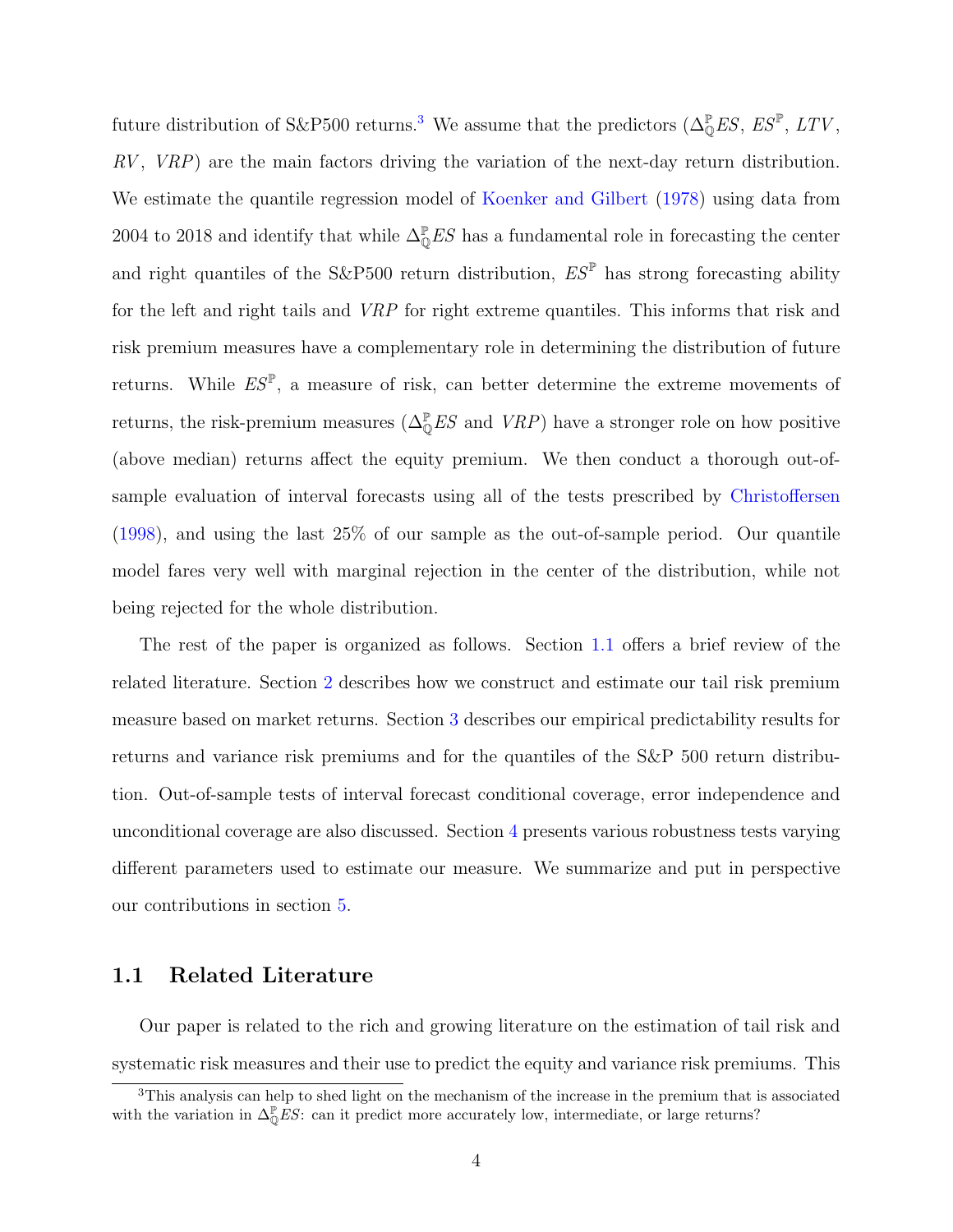includes, among others, [Bali et al.](#page-29-5) [\(2009\)](#page-29-5), [Allen et al.](#page-28-4) [\(2012\)](#page-28-4), [Siriwardane](#page-30-1) [\(2013\)](#page-30-1), [Kelly and](#page-30-2) [Jiang](#page-30-2) [\(2014\)](#page-30-2), [Adrian and Brunnermeier](#page-28-5) [\(2016\)](#page-28-5), [Brownlees and Engle](#page-29-6) [\(2017\)](#page-29-6). In particular, [Bollerslev et al.](#page-29-0) [\(2015\)](#page-29-0) decompose the variance risk premium and examine the importance of the diffusive and jump components for return predictability. [Andersen et al.](#page-28-0) [\(2017\)](#page-28-0) estimate the variation in the left tail of the return distribution from short-maturity options with significant predictive power for future short-term returns. [Andersen et al.](#page-28-6) [\(2020\)](#page-28-6) extend this evidence to international equity markets. [Vilkov and Xiao](#page-30-3) [\(2013\)](#page-30-3), [Ghysels and Wang](#page-29-7) [\(2014\)](#page-29-7), and [Huggenberger et al.](#page-30-4) [\(2018\)](#page-30-4) use daily index options to model forward looking tail risk based on Value-at-Risk and/or Expected Shortfall measures. In contrast to these papers, we are the first to provide a methodology to compute the tail risk premium in high-frequency environments that is applicable to virtually any set of returns.

To estimate the risk-neutral leg of our tail risk premium measure, we build on [Almeida](#page-28-7) [et al.](#page-28-7) [\(2017\)](#page-28-7), who compute a nonparametric risk-neutral expected shortfall based on a cross-section of daily portfolio or security returns.<sup>[4](#page-5-0)</sup> In contrast to that paper, we rely solely on returns on a broad market index and we use high-frequency intra-day data to obtain more information about the tail. Moreover, while in the aforementioned paper the authors propose the risk-neutral expected shortfall as a new tail risk measure, we concentrate on measuring the tail risk premium.<sup>[5](#page-5-1)</sup>

Our paper is close in spirit to [Weller](#page-30-5) [\(2019\)](#page-30-5) who develops a real-time tail risk measure based on intra-day bid and ask quotes. While [Weller](#page-30-5) [\(2019\)](#page-30-5) focuses on the natural relationship between tail risk and jumps, providing substantial evidence of jump realization predictability using intra-day data, we focus on the broader relationship between tail risk, market returns and the cross sections of characteristic-based portfolios. Additionally, [Weller](#page-30-5)

<span id="page-5-0"></span><sup>&</sup>lt;sup>4</sup>[Kelly and Jiang](#page-30-2) [\(2014\)](#page-30-2) also use a large cross-section of observed returns to compute a tail risk measure by assuming that asset return tails follow a power law. With particular emphasis on the financial sector, [Allen](#page-28-4) [et al.](#page-28-4) [\(2012\)](#page-28-4) and [Brownlees and Engle](#page-29-6) [\(2017\)](#page-29-6) adopted VaR and Expected Shortfall measures to estimate systemic risks. In this literature, the estimated tail risk measures are calculated on a monthly or weekly basis rather than daily.

<span id="page-5-1"></span><sup>&</sup>lt;sup>5</sup>In addition, by focusing on high-frequency individual returns instead of cross-sectional returns, supplementary economic restrictions like the non-negativity of the equity premium can be naturally imposed on the Euler equations as advocated by [Campbell and Thompson](#page-29-8) [\(2008\)](#page-29-8) and [Pettenuzzo et al.](#page-30-6) [\(2014\)](#page-30-6).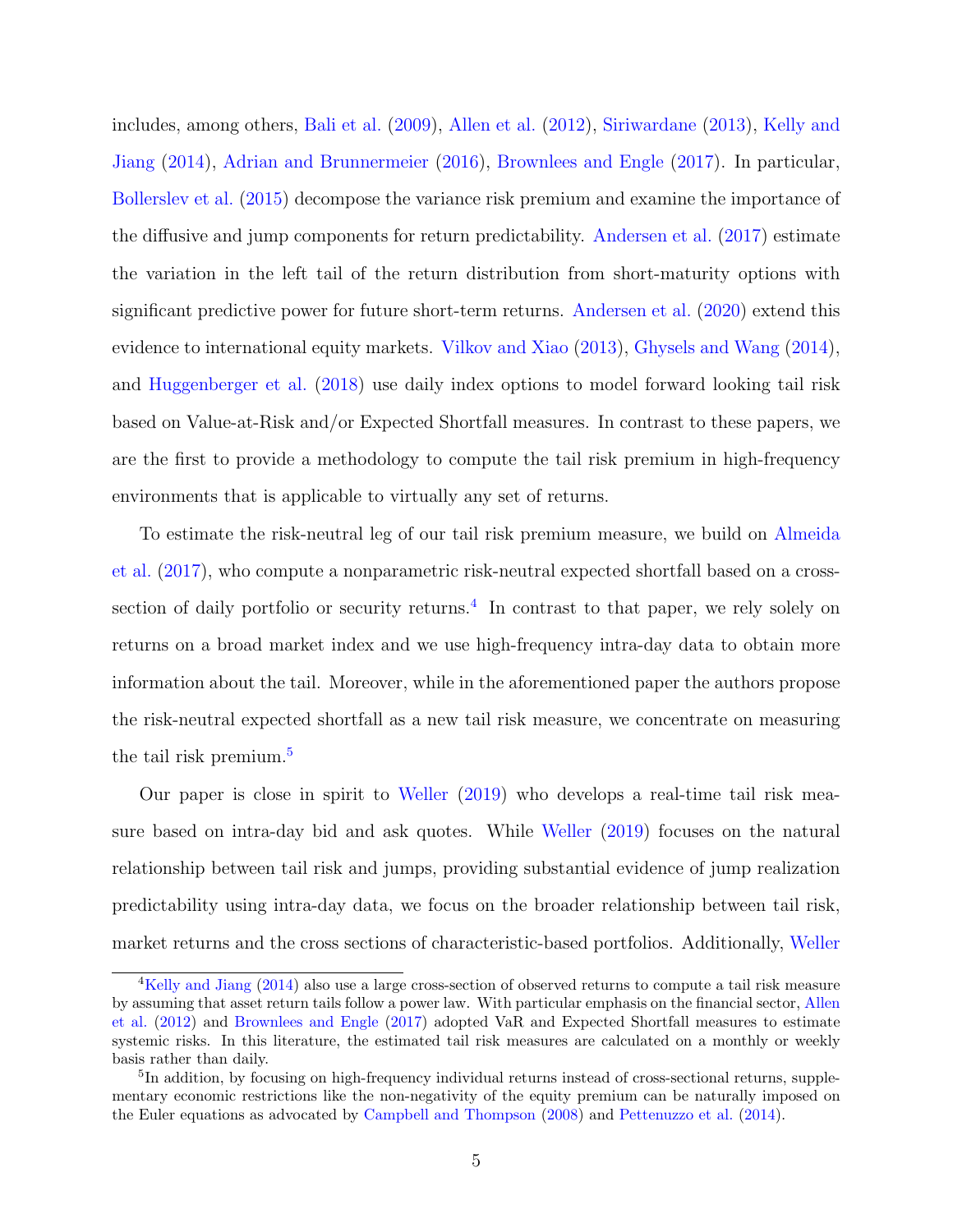[\(2019\)](#page-30-5)'s measure considers a panel of 2800 firms for its baseline one-factor model, while our measure necessitates only one day of intra-daily observations on one stock index. It can be easily applied to different markets and assets for which intra-day returns, at any frequency, are available, avoiding the need to rely on option prices or bid-ask spreads.

Our paper also complements the findings obtained with the use of high-frequency factor models in [Bollerslev et al.](#page-29-10) [\(2013\)](#page-29-9), Bollerslev et al. [\(2016\)](#page-29-10) and Aït-Sahalia et al. [\(2020\)](#page-28-8). [Bollerslev et al.](#page-29-9) [\(2013\)](#page-29-9) use a large high-frequency data set on the cross section of stock returns to measure the quantity of tail risk (jump tails) under the physical probability measure. In contrast, we identify a measure of the high frequency tail risk premium that captures the wedge between the risk-neutral and physical worlds. [Bollerslev et al.](#page-29-10) [\(2016\)](#page-29-10) consider an extension of the CAPM model in which a beta on the jump component of the market return is studied together with the beta on the continuous component of the market return. They found that the only significant premium is associated with the jump component. We offer a new tail risk premium measure that is not dependent on options data and does not rely on any parametric dynamics for the market return. A<sub>I</sub>t-Sahalia [et al.](#page-28-8) [\(2020\)](#page-28-8) estimate a multi-factor model at high-frequency and find that a large part of the market equity premium is due to exposures to the market's jump risk component and that various jump risks in Fama-French and momentum factors supersede their continuous counterparts as the primary pricing factors. The predictive power of our tail risk premium  $\Delta_{\mathbb{Q}}^{\mathbb{P}} E S$  for the expected returns of the characteristic-based portfolios is consistent with their findings and with the story that our measure captures time variation of the shape parameter of the tail of returns.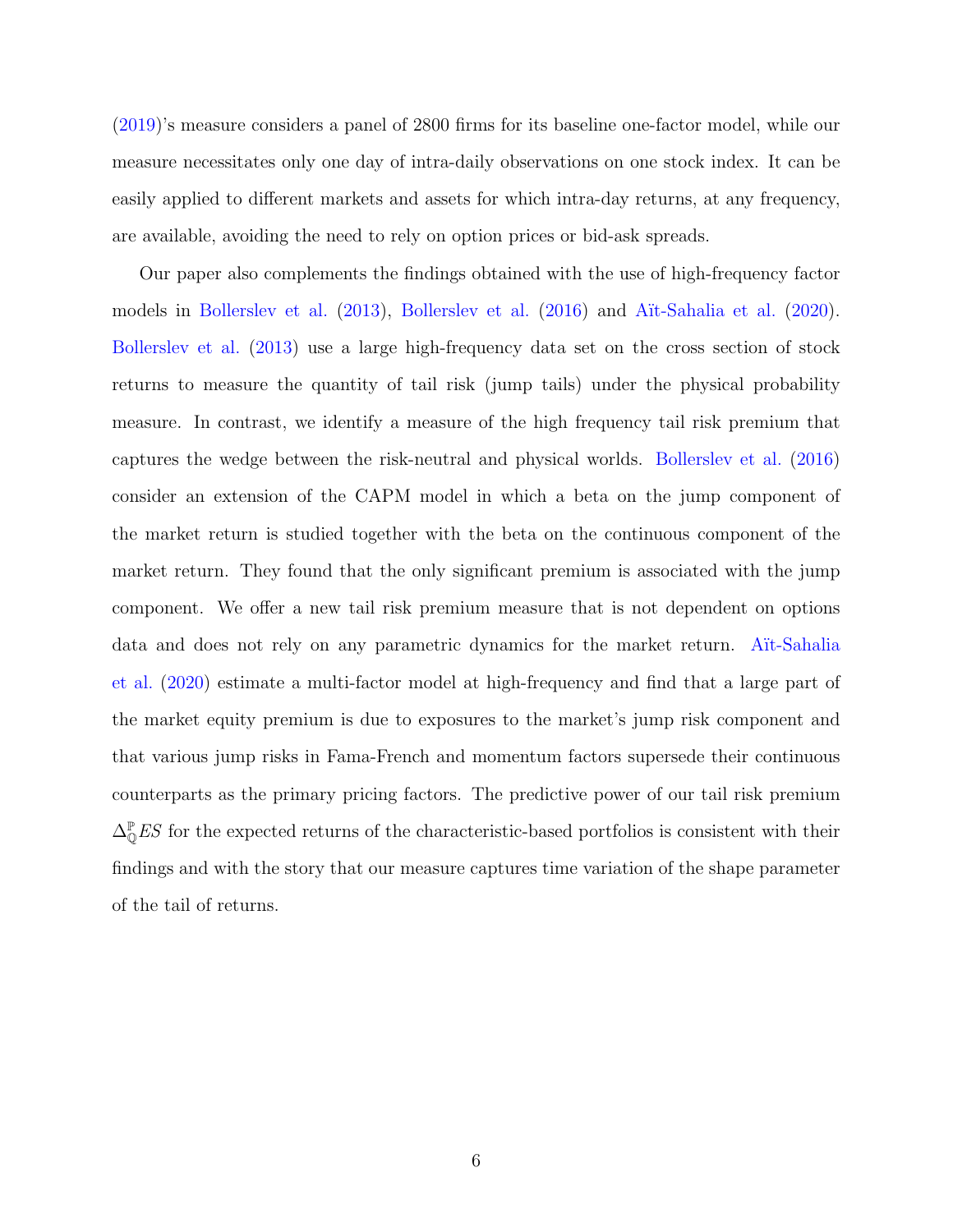### <span id="page-7-0"></span>2 The Nonparametric Tail Risk Premium

### 2.1 Background

Let  $(\Omega, \mathbb{F}, \mathbb{P})$  be a probability space (with  $\mathbb{P}$  the physical probability measure), where R and  $R_F$  are random variables denoting, respectively, the return of a primitive basis asset (the stock index), and a short risk-free rate. An admissible risk-neutral distribution (RND) Q is represented by a density  $q$ , a non-negative random variable with unitary mean satisfying the Euler pricing equation for the index returns:<sup>[6](#page-7-1)</sup>

$$
\mathbb{E}^{\mathbb{Q}}(R - R_F) \equiv \mathbb{E}^{\mathbb{P}}(q(R - R_F)) = 0,
$$
\n(1)

with 
$$
\mathbb{E}^{\mathbb{P}}(q) = 1, q \ge 0
$$
 (2)

At each date t, we observe a sample  $\{R_i^t\}_{i=1,\dots,T}$  of high-frequency stock index returns  $(T > 1)$ . We use this high-frequency time series to identify a conditional RND  $\mathbb{Q}_t$  via its density  $q^t$  and the empirical conditional physical distribution  $\mathbb{P}_t$ , with density  $p_i^t = \frac{1}{T}$  $\frac{1}{T}$ ,  $i =$  $1, ..., T$ , for all  $t$ .<sup>[7](#page-7-2)</sup>

### 2.2 Definition

Our objective is to build a simple tail risk premium measure that depends solely on the returns of the single stock index observed at a high frequency. To that end, for each date t, we estimate daily expected shortfalls under the conditional physical and risk-neutral measures:

<span id="page-7-1"></span><sup>&</sup>lt;sup>6</sup>A RND is a probability distribution  $\mathbb{Q}$  equivalent to the physical distribution  $\mathbb{P}$ , under which the basis assets are correctly priced, i.e, satisfy the Euler equation. It can be represented one-to-one with its corresponding density q. In the paper, we use these two definitions interchangeably.

<span id="page-7-2"></span><sup>&</sup>lt;sup>7</sup>We assume stationarity and ergodicity of the composite process  $(q_i^t, R_i^t)_{\{i=1,...T\}}$ , such that it satisfies a time-series version of the law of large numbers [\(Hansen and Richard,](#page-30-7) [1987\)](#page-30-7).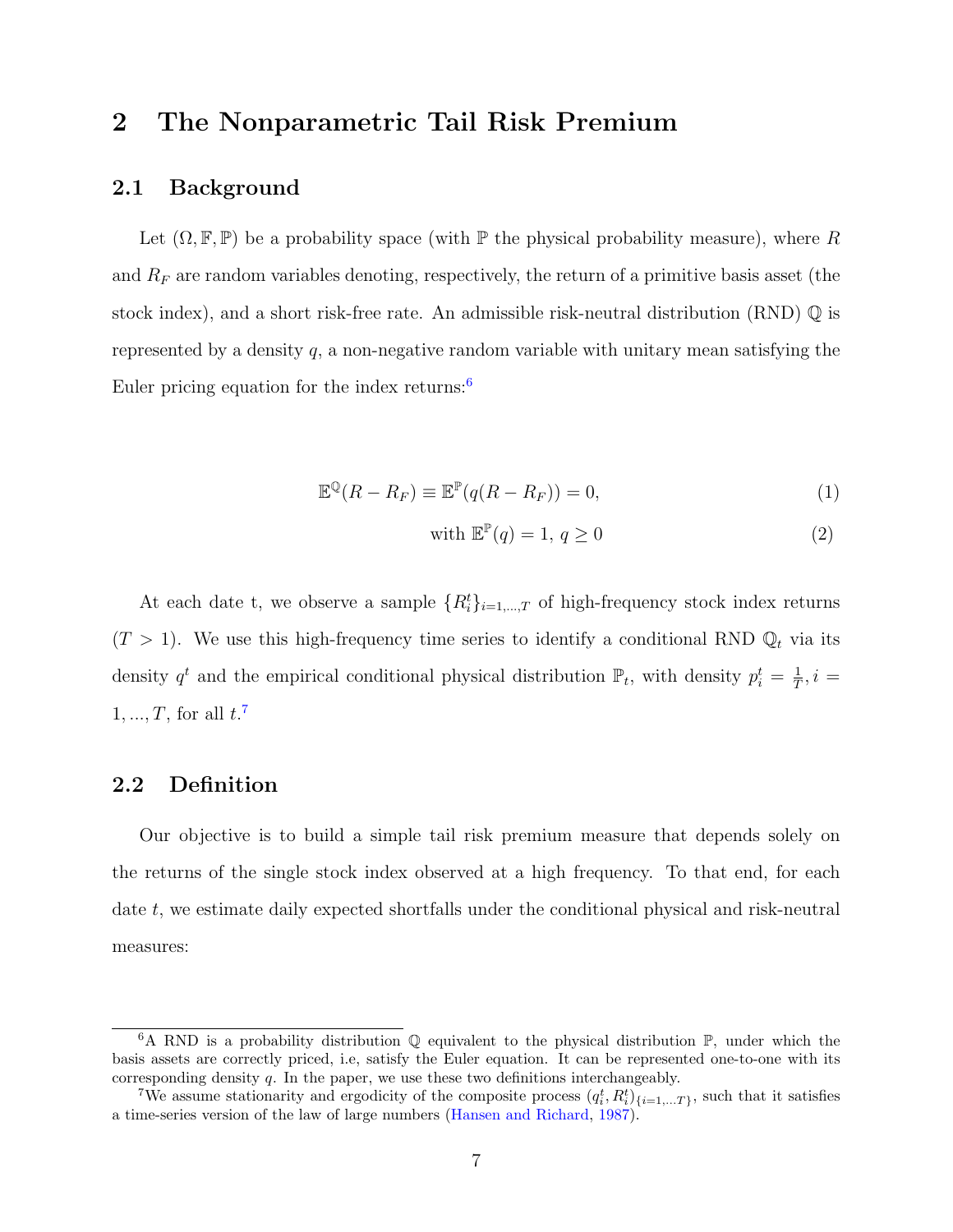<span id="page-8-1"></span>
$$
ES_t^{\mathbb{P}_t} := \mathbb{E}^{\mathbb{P}_t}[(s_\alpha - R)^+] \tag{3}
$$

<span id="page-8-2"></span>
$$
ES_t^{\mathbb{Q}_t} := \mathbb{E}^{\mathbb{Q}_t}[(s_\alpha - R)^+]
$$
\n(4)

In the equation above, t is the estimation date,  $\alpha$  is a confidence level,  $s_{\alpha}$  is the  $\alpha$ -quantile of R under the physical probability, and  $\mathbb{P}_t$ , and  $\mathbb{Q}_t$  indicate the physical and risk-neutral conditional probability densities at time t. Note that we use a version of ES that can also be interpreted as a put option payoff with strike  $s_{\alpha}$ . The random variable  $(s_{\alpha} - R)^{+}$  is positive only in the states of nature where  $R < s_{\alpha}$ , which for  $\alpha < 0.5$ , at least for symmetric distributions, occurs for returns R smaller than the risk-free rate  $R_F$ , i.e., negative excess returns. The smallest the  $\alpha$ , the further we are in the left tail of R. We adopt ES to measure risk since it is a coherent measure of risk [\(Artzner et al.,](#page-28-9) [1999\)](#page-28-9), which overcomes the main deficiencies of the Value-at-Risk (VaR) measure. In particular, while VaR completely ignores the behavior of returns in the tail beyond its confidence level, ES takes an average of these tail returns being highly sensitive to what happens in the tail.<sup>[8](#page-8-0)</sup>

Our tail risk premium measure is defined as the difference between these two expected shortfalls:

$$
\Delta_{\mathbb{Q}}^{\mathbb{P}} ES_t = ES_t^{\mathbb{Q}_t} - ES_t^{\mathbb{P}_t} \tag{5}
$$

Note that we keep the same threshold  $s_{\alpha}$  for the two ES's to imply a tail risk premium that depends only on how investors' perception of market downside risk encoded in risk neutral probabilities makes  $\mathbb{E}^{\mathbb{Q}_t}$  exceed its physical counterpart  $\mathbb{E}^{\mathbb{P}_t}$ . In our empirical application, we compute  $\Delta_{\mathbb{Q}}^{\mathbb{P}} E S_t$  at a daily frequency using the intraday stock index returns. Since there is no overlapping of data when calculating our measure, it avoids spurious persistence and

<span id="page-8-0"></span><sup>8</sup>See [Berkowitz and O'Brien](#page-29-11) [\(2002\)](#page-29-11) and [Jorion](#page-30-8) [\(2019\)](#page-30-8) for examples in which VaR leads to overestimation of risks in calm periods, and underestimation during crisis.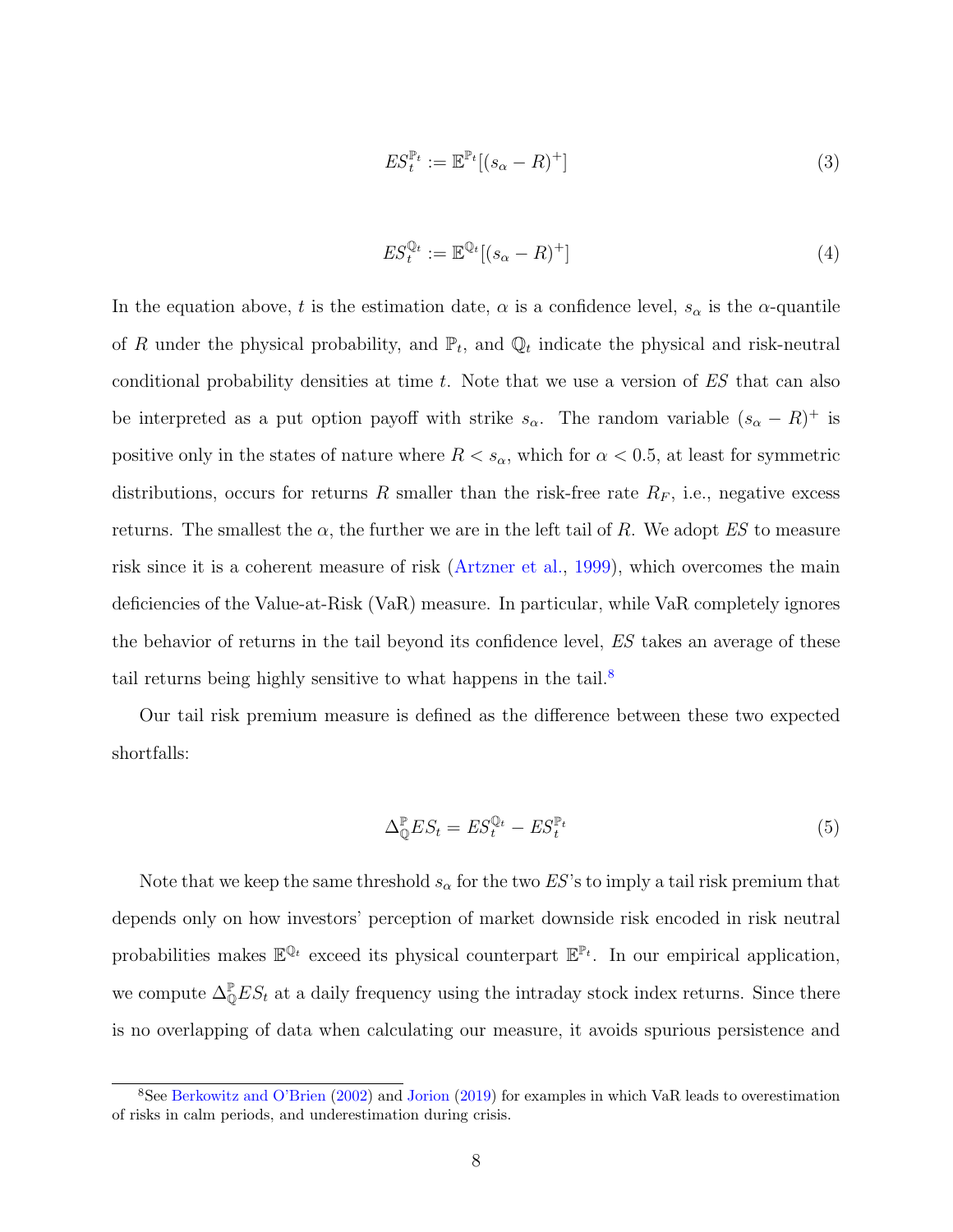is able to quickly react to the arrival of new information embedded in market returns.

At this point, our main challenge lies in finding a way of identifying the conditional riskneutral probability distribution  $\mathbb{Q}_t$  without using options in the estimation process. Following [Almeida et al.](#page-28-7) [\(2017\)](#page-28-7) who compute risk-neutral probability distributions from a cross section of portfolio returns, we compute  $\mathbb{Q}_t$  at each date t by solving a specific minimum distance problem between the conditional physical probability distribution  $\mathbb{P}_t$  and the family of risk neutral distributions that correctly price the S&P 500 excess returns  $\{R_i^t\}_{i=1,\dots T}$  within day t. The details of this procedure are developed in the next subsection.

## <span id="page-9-1"></span>2.3 Identifying Conditional Risk-Neutral Densities from S&P 500 Returns

We work with a sequence of repeated one-period models indexed by time  $t$ , characterized by the high-frequency returns  $\{R_i^t\}_{i=1,\dots,T}$  sampled at t. Since  $T > 1$ , the market within each of these models is inherently incomplete and, under the assumption of no-arbitrage, there exists an infinity of RNDs pricing the index returns at each date t. [Almeida and Garcia](#page-28-10) [\(2017\)](#page-28-10) suggest identifying a subset of RNDs by minimizing functions in the Cressie Read family of discrepancies  $\phi^{\gamma}(\pi) = \frac{\pi^{\gamma+1}-1}{\gamma(\gamma+1)}, \gamma \in \mathbb{R}$ , that measure the distance between admissible RNDs Q with density q and the physical probability distribution  $\mathbb P$  with density p. Each discrepancy  $\phi^{\gamma}(q)$  allows for the identification of a specific RND  $q_{*}^{\gamma}$  with unique sensitivity (exposure) to higher order moments of the stock index returns.[9](#page-9-0)

The minimum-discrepancy (MD) problem proposed by [Almeida and Garcia](#page-28-10) [\(2017\)](#page-28-10) for SDFs, re-adapted by [Almeida and Freire](#page-28-11) [\(2022\)](#page-28-11) for RNDs, in its sample version for a single basis asset can be stated as:

<span id="page-9-0"></span><sup>&</sup>lt;sup>9</sup>The original analysis in [Almeida and Garcia](#page-28-10) [\(2017\)](#page-28-10) is performed in terms of Stochastic Discount Factors. [Almeida and Freire](#page-28-11) [\(2022\)](#page-28-11) adapt it in details to consider RNDs instead. Most of the technical details following below were originally derived in these two papers.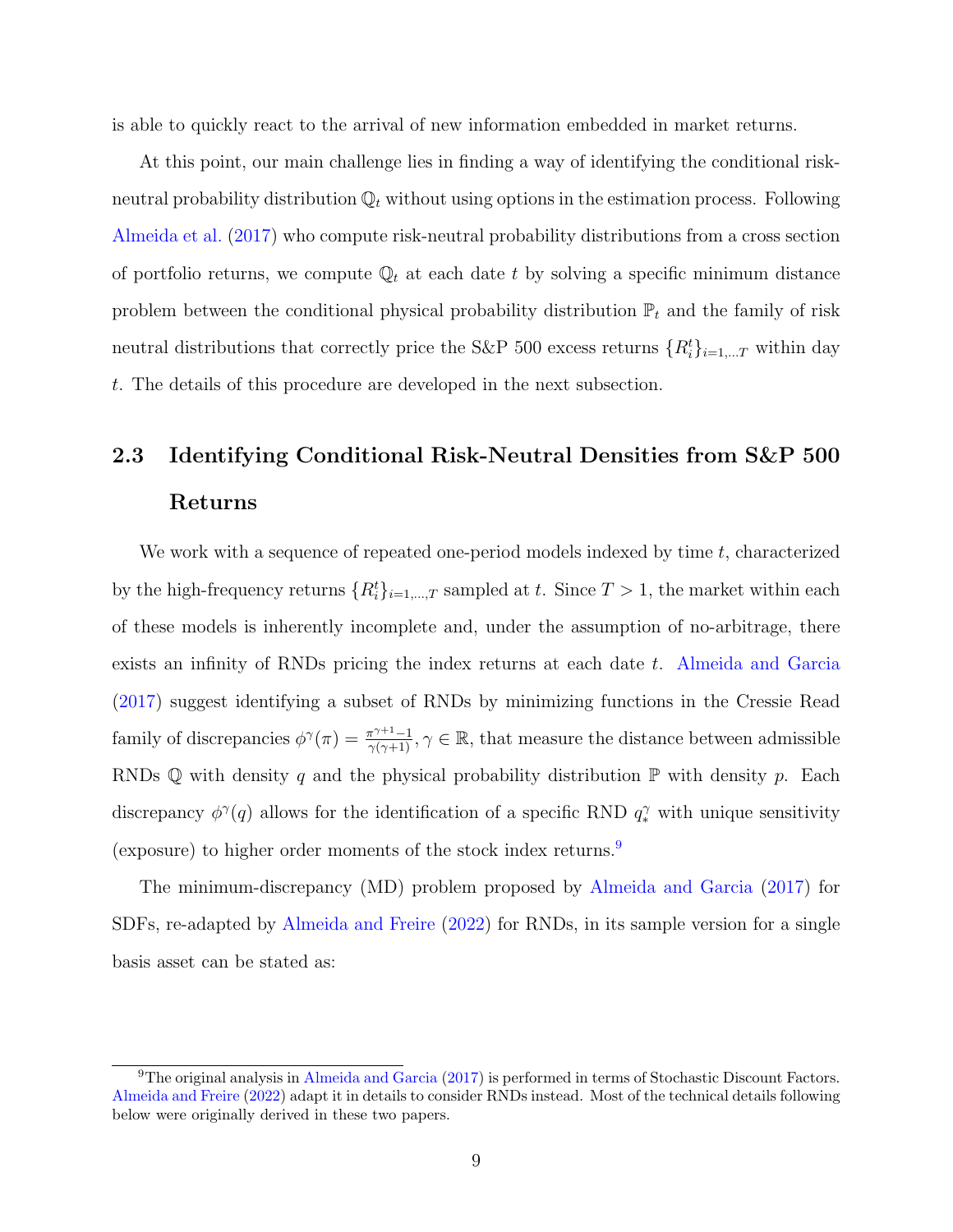<span id="page-10-1"></span>
$$
\hat{q} = \underset{\{q_1, \dots, q_T\}}{\text{arg min}} \qquad \sum_{i=1}^{T} p_i \phi^{\gamma} \left(\frac{q_i}{p_i}\right)
$$
\n
$$
\text{subject to} \qquad \sum_{i=1}^{T} q_i (R_i^t - R_F) = 0
$$
\n
$$
\sum_{i=1}^{T} q_i = 1
$$
\n
$$
q_i \ge 0 \text{ (or } q_i > 0) \forall i
$$
\n(6)

where the last inequality depends on the discrepancy  $\phi^{\gamma}$ . chosen to measure the distance between the RND q and the physical density p: If  $\gamma > 0$ , then  $q \ge 0$  otherwise  $q > 0$ . In this paper, we assume homogeneous empirical probabilities  $p_i = \frac{1}{l}$  $\frac{1}{T}$ ,  $i = 1, 2, ..., T$  to represent the physical distribution, for all dates  $t^{10}$  $t^{10}$  $t^{10}$ .

The MD problem [\(6\)](#page-10-1) is computationally simpler and faster to solve in its dual formulation:

$$
\hat{\lambda} = \underset{\alpha \in \mathbb{R}, \ \lambda \in \Lambda}{\arg \sup} \alpha + \sum_{i=1}^{T} p_i \phi^{*,\gamma} (\alpha + \lambda (R_i^t - R_F)) \tag{7}
$$

where  $\Lambda \subseteq \mathbb{R}$  and  $\phi^{*,\gamma}$  denotes the convex conjugate of  $\phi^{\gamma}$ , restricted to a subset of the non-negative real line:

$$
\phi^{*,\gamma} = \sup_{w \in [0,\infty) \cap \text{domain } \phi^{\gamma}} zw - \phi(w) \tag{8}
$$

In this dual problem,  $\alpha$  and  $\lambda$  are Lagrange multipliers arising from the restrictions defining an admissible RND in  $(6)$ . The multiplier determining that q has unitary mean (i.e., is a discrete probability distribution),  $\alpha$ , can be concentrated out of the problem, while  $\lambda$ , the multiplier enforcing that returns satisfy the Euler equation, is the main one completely characterizing the RND. Below, we associate this dual problem to a marginal investor (or pseudo-investor) in the S&P 500 market solving an optimal portfolio problem selecting the

<span id="page-10-0"></span><sup>&</sup>lt;sup>10</sup>The homogeneous probability assumption for  $\mathbb P$  does not affect the key insights we are able to derive from this methodology. Alternatively, we could obtain the physical probabilities, for instance, using a kernel density estimator without introducing any additional complexity to the method.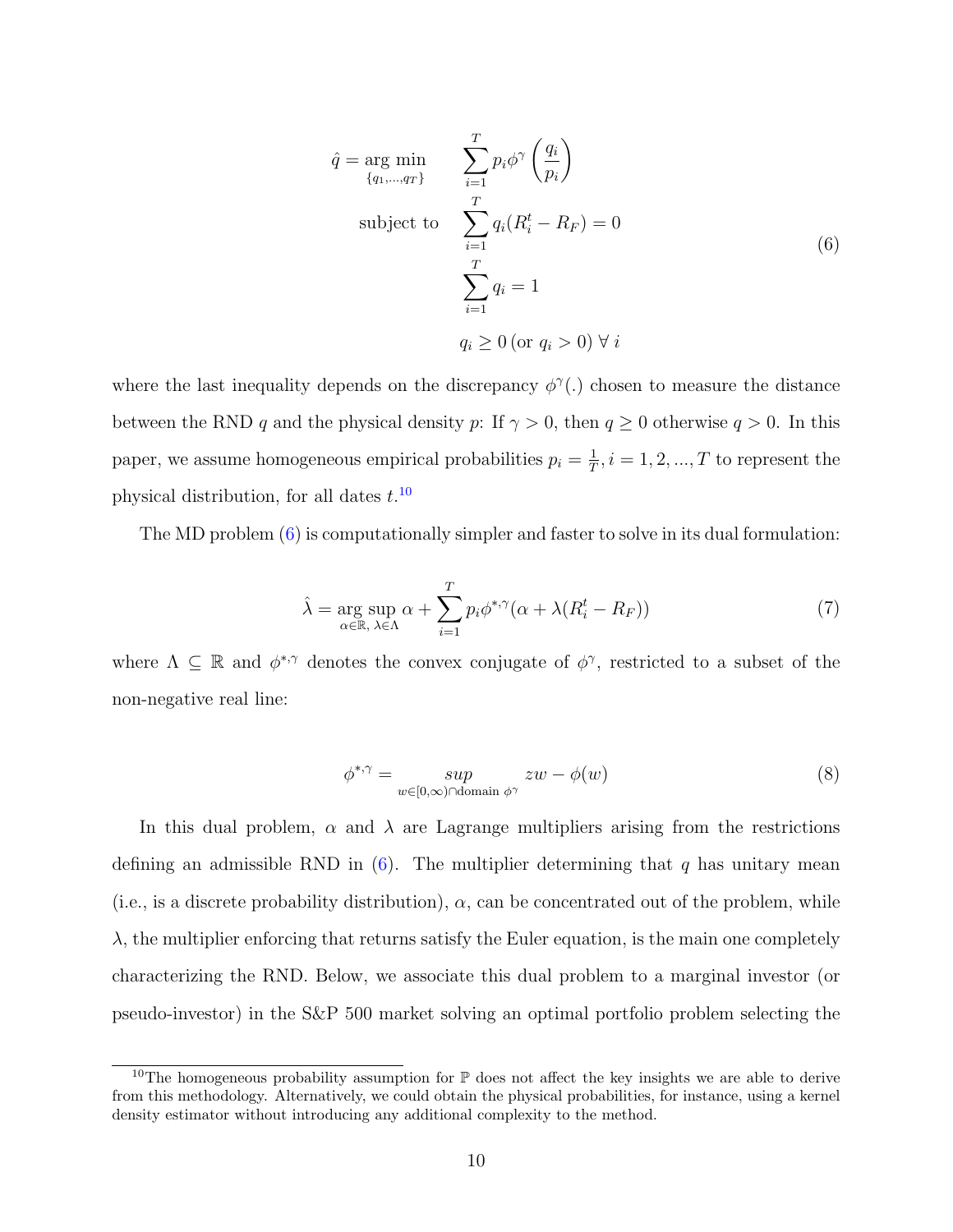weights on the risk-free rate and risky asset.

Cressie Read discrepancies indexed by negative  $\gamma s$  are more sensitive to skewness and kurtosis of basis assets returns. Since our goal is to identify an RND to calculate the tail risk premium, working with a Cressie Read member indexed by a negative  $\gamma$  is an adequate choice. [Almeida et al.](#page-28-7) [\(2017\)](#page-28-7) work with the Hellinger discrepancy ( $\gamma = -\frac{1}{2}$  $(\frac{1}{2})$  to identify the RND from a cross section of stock returns, due to the robustness of this estimator reported in former econometric studies. In this paper, we choose instead to conduct our baseline analysis using the  $\gamma = -3$  estimator since it is more sensitive to the skewness and the kurtosis of returns. We adopt the  $\gamma = -\frac{1}{2}$  $\frac{1}{2}$  analysis later in Section [4,](#page-23-0) which discusses the robustness of our results. The predictive results obtained with the two estimators are similar with some minor differences discussed in that section.

For  $\gamma$  < 0 and equipped with a data sample, we have to solve the following dual optimization problem to obtain  $\lambda$  and q:

$$
\hat{\lambda} = \underset{\lambda \in \Lambda}{\arg \sup} \ -\sum_{i=1}^{T} p_i \frac{1}{(\gamma+1)} \left(1 + \gamma \lambda \left(R_i^t - R_F\right)\right)^{\frac{\gamma+1}{\gamma}},\tag{9}
$$

$$
\hat{q}_i^{\gamma} = \frac{\left(1 + \gamma \hat{\lambda} \left(R_i^t - R_F\right)\right)^{\frac{1}{\gamma}}}{\sum_{i=1}^T p_i \left(+\gamma \hat{\lambda} \left(R_i^t - R_F\right)\right)^{\frac{1}{\gamma}}}.
$$
\n(10)

The above dual problem can be interpreted as a HARA utility optimal portfolio problem of an agent choosing an investment on a risky asset and on the risk-free rate (see [Almeida and](#page-28-11) [Freire](#page-28-11) [\(2022\)](#page-28-11) for details). Provided that the equity risk premium  $\mathbb{E}(R-R_F) > 0$ , the optimal solution will contemplate buying a certain amount of the stock index. In such case, for any  $\gamma$  < 0, the RNDs  $q^{\gamma}$  put higher probability mass to any state of negative index return than the original physical distribution  $p$ . This guarantees that the risk-neutral leg of our tail risk premium measure,  $ES^{\mathbb{Q}}$ , is always greater or equal to the corresponding physical leg,  $ES^{\mathbb{P}}$ , implying that  $\Delta_{\mathbb{Q}}^{\mathbb{P}} E S_t \geq 0$ ,  $\forall t$ . That is, if we restrict the equity premium to be non-negative, our tail risk premium will be a non-negative measure that peaks exactly on the days where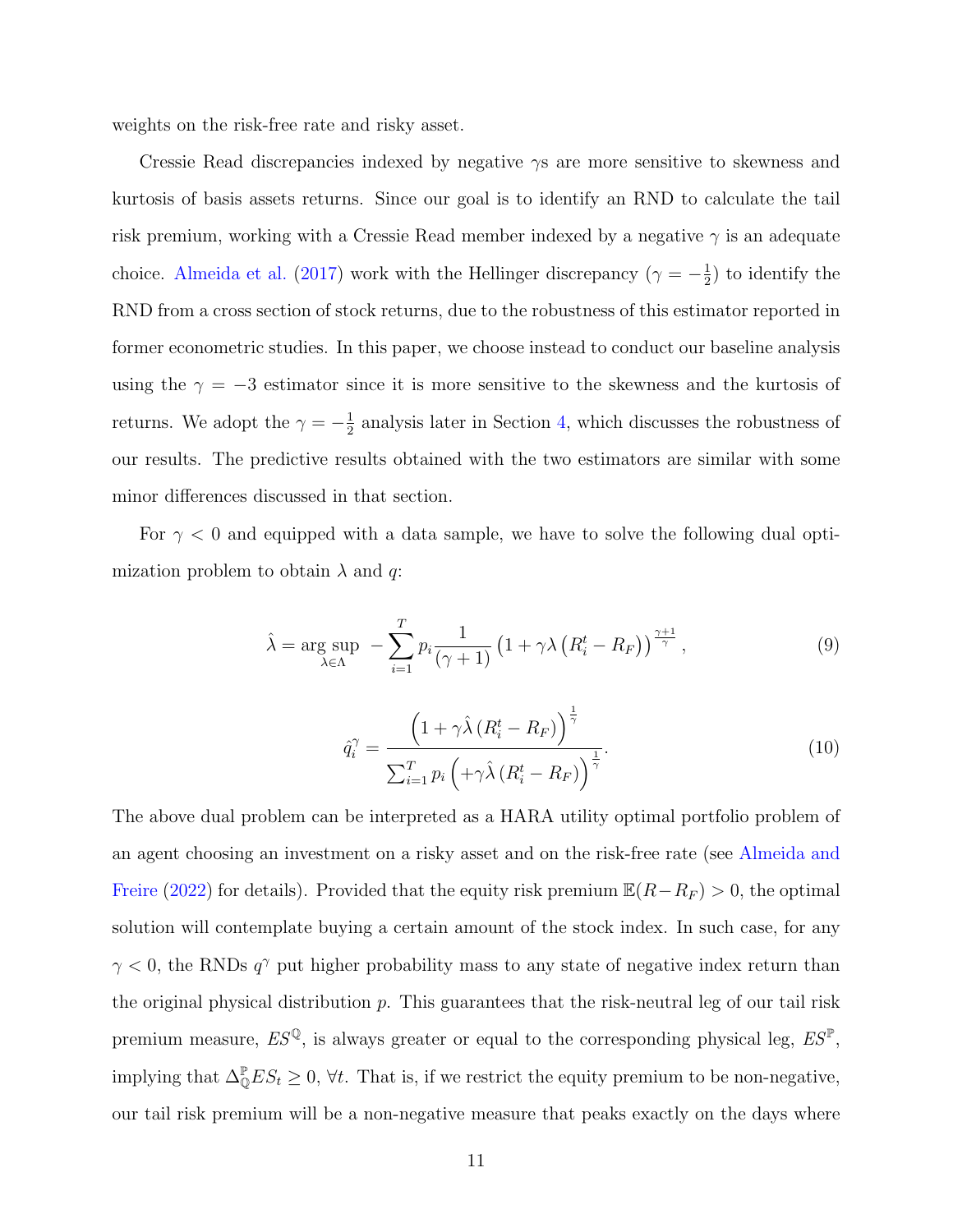the probability mass of the risk neutral measure is higher on the states of negative S&P500 returns. In our baseline analysis we restrict  $\mathbb{E}(R - R_F) \geq 0$  and discuss in the robustness section the unrestricted case.

To understand the effect of the estimated RND on our tail risk premium measure, we replicate the Taylor expansion of the expected value of the discrepancy  $\phi(\pi) = \frac{\pi^{\gamma+1}-1}{\gamma(\gamma+1)}$ , around the RND mean 1 executed in [Almeida and Freire](#page-28-11) [\(2022\)](#page-28-11):

$$
\mathbb{E}(\phi^{\gamma}(\pi)) = \frac{1}{2}E(\pi - 1)^{2} + \frac{\gamma - 1}{3!}E(\pi - 1)^{3} + \frac{(\gamma - 1)(\gamma - 2)}{4!}E(\pi - 1)^{4} + \dots \qquad (11)
$$

There are important aspects to observe about the weights attributed to skewness and kurtosis of the RND by each discrepancy function from Cressie Read family. First, all discrepancies indexed by negative gammas imply estimated RNDs that are sensitive to higher-order moments in the space of RNDs, which directly translates into sensitivity to higher moments of the stock index returns. The absolute weight given to kurtosis is smaller than that given to skewness for all  $-2<\gamma<0,$  and for  $\gamma<-2$  the opposite happens. In the whole  $\gamma\leq 0$ region, the weight given by the discrepancy to the skewness of a RND is negative, while the weight assigned to kurtosis is positive. Since we minimize the expected value of the discrepancy  $E(\phi^{\gamma}(\pi))$  to identify our RNDs, they will be positively skewed and have minimal kurtosis being compatible with a "preference" for positive skewness and "aversion" to kurtosis of stock index returns, characteristics which are in line with the findings of [Kraus](#page-30-9) [and Litzenberger](#page-30-9) [\(1976\)](#page-30-9) and [Backus et al.](#page-28-12) [\(2011\)](#page-28-12). For a detailed analysis of the relationship between Cressie Read discrepancies, RNDs and higher moments of returns see [Almeida and](#page-28-11) [Freire](#page-28-11) [\(2022\)](#page-28-11).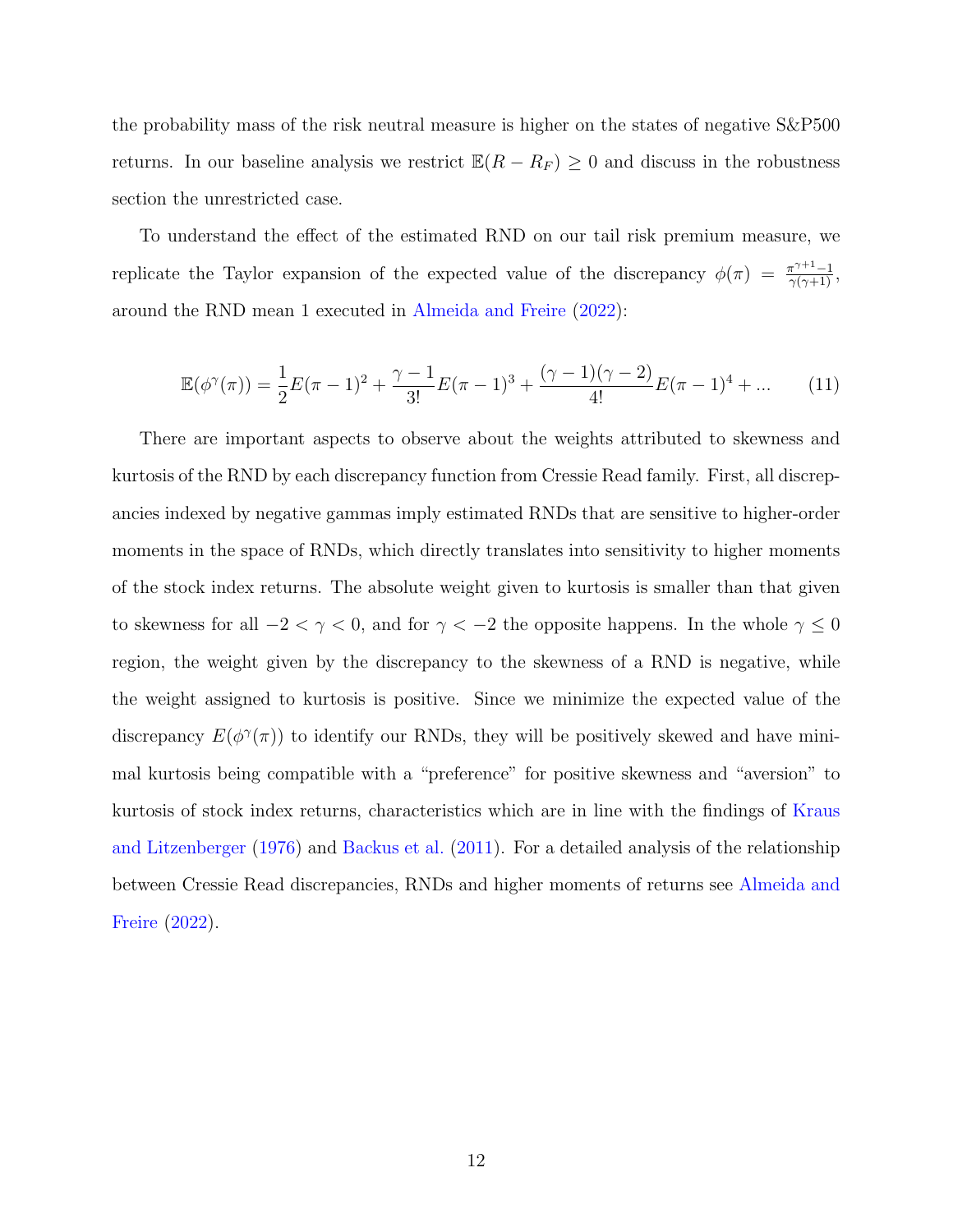## <span id="page-13-0"></span>2.4 Extreme Value Theory, Expected Shortfall and the Tail Shape Parameter

Extreme Value Theory (EVT) shows that once we are looking far in the tail of a random variable X with a given distribution  $F$ , at values larger than an exogenous threshold  $u$ , the conditional distribution function  $F(X \leq x | x \geq u)$  can be well approximated by a Generalized Pareto Distribution (GPD)  $G(\xi, \beta)$ , defined below.<sup>[11](#page-13-1)</sup> We use this result to identify a direct link between our  $ES$  measures of risk defined under  $\mathbb{P}_t$  and  $\mathbb{Q}_t$  and the corresponding shape parameters  $\xi_t^{\mathbb{P}}$  $\mathbf{f}_t^{\mathbb{P}}$  and  $\mathbf{f}_t^{\mathbb{Q}}$  $t_t^{\mathbb{Q}}$  that determine the thickness of the GPD's that capture the probabilistic behavior of the tails of  $\mathbb{P}_t$  and  $\mathbb{Q}_t$ .

The cumulative GPD distribution function is given by  $G_{\xi,\beta}(x) = 1 - (1 + \frac{\xi x}{\beta})^{-\frac{1}{\xi}}, x \geq$  $0, \beta > 0, 0 < \xi < 1$ , where  $\beta$  is a scaling parameter and  $\xi$  the shape parameter. The larger the  $\xi$  the thicker the tail is. It is well-known that given a sample of returns  $\mathcal{R} = \{R_1, ... R_T\}$ , whose conditional tail distribution is approximated by a GPD, and a fixed confidence level  $\alpha$ , there is a direct relationship between the Expected Shortfall measure with confidence level  $\alpha$ ,  $ES^{\alpha}(\mathcal{R})$ , the Value at Risk based on the same confidence level,  $VaR^{\alpha}(\mathcal{R})$ , and the shape parameter  $\xi$ :

<span id="page-13-2"></span>
$$
ES^{\alpha}(\mathcal{R}) = \frac{VaR^{\alpha}(\mathcal{R})}{1-\xi} + \frac{\beta - \xi u}{1-\xi}
$$
\n(12)

Our tail risk measures  $(ES_t^{\mathbb{P}_t}, ES_t^{\mathbb{Q}_t})$  and tail risk premium  $(\Delta_{\mathbb{Q}}^{\mathbb{P}} ES_t)$  are calculated on a daily frequency. Following [Bollerslev and Todorov](#page-29-1)  $(2014)$ , we allow the tail's shape parameters  $(\xi_t^{\mathbb{P}})$  $t^{\mathbb{P}}, \, \xi_t^{\mathbb{Q}}$  $_{t}^{\mathbb{Q}}$ ) to be time-varying. Assuming for simplicity that the threshold u and scale  $\beta$ parameters are time-invariant and common to both physical P and risk-neutral distributions  $\mathbb Q$ , we can invert  $(12)$  to obtain the time-varying shape parameters as hyperbolic functions of our ES measures:

$$
\xi_t^{\mathbb{P}} = 1 + \frac{VaR_t^{\mathbb{P},\alpha} + \beta - u}{u - ES_t^{\mathbb{P},\alpha}}
$$
\n(13)

<span id="page-13-1"></span><sup>&</sup>lt;sup>11</sup>This threshold-exceedance distribution, or distribution of the tail, is usually identified based on a sample of observed random variables with the same distribution  $F$ . See Chapter 7 in [McNeil et al.](#page-30-10) [\(2005\)](#page-30-10) for more details on EVT.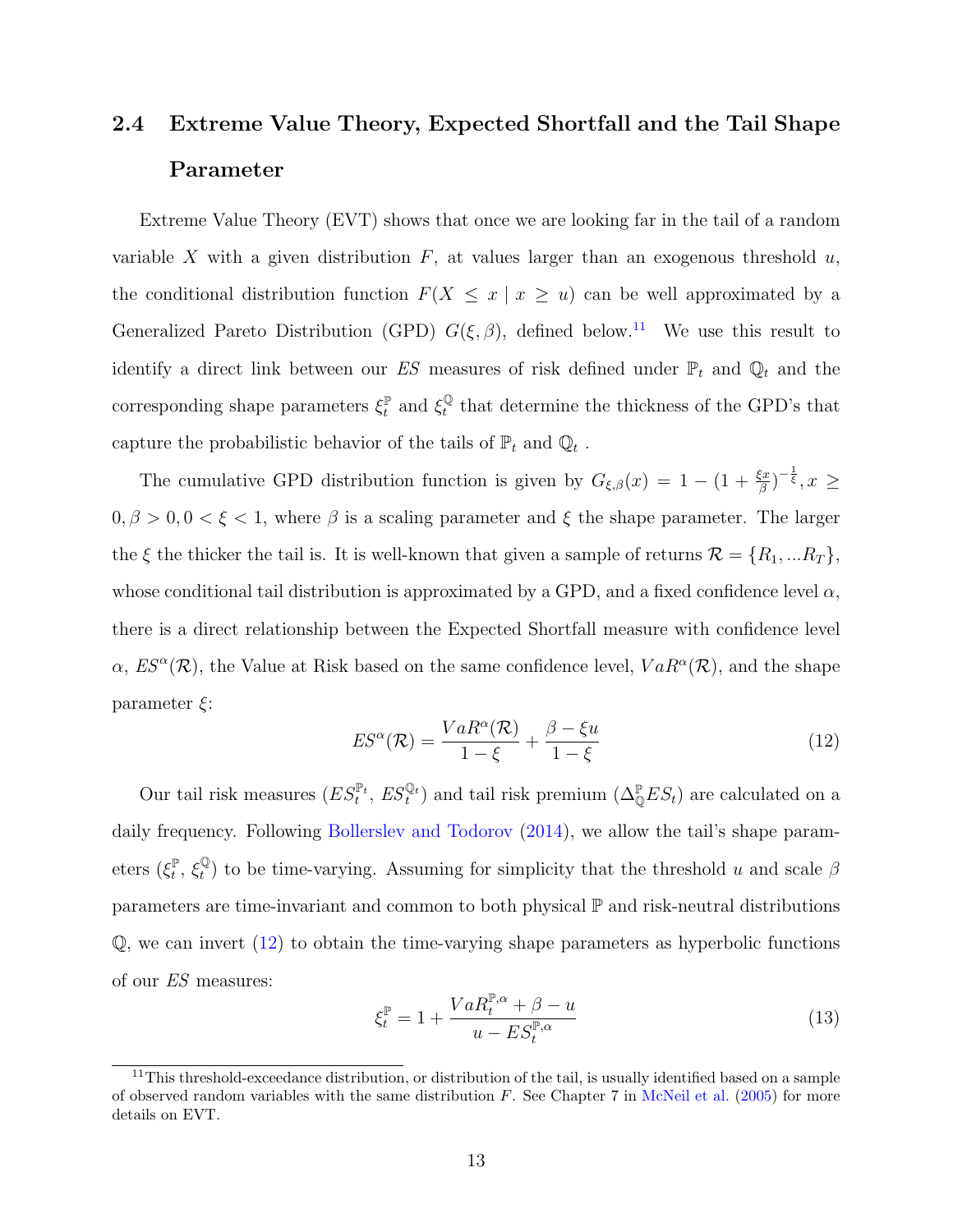<span id="page-14-2"></span>
$$
\xi_t^{\mathbb{Q}} = 1 + \frac{VaR_t^{\mathbb{Q},\alpha} + \beta - u}{u - ES_t^{\mathbb{Q},\alpha}}
$$
\n(14)

Equation [\(12\)](#page-13-2) also implies that our tail risk premium is a continuous function  $H(.,.)$  of the tail shape parameters of both physical and risk neutral distributions:

<span id="page-14-3"></span>
$$
\Delta_{\mathbb{Q}}^{\mathbb{P}} E S_t = H(\xi_t^{\mathbb{P}}, \xi_t^{\mathbb{Q}})
$$
\n(15)

[Bollerslev and Todorov](#page-29-1) [\(2014\)](#page-29-1) and [Bollerslev et al.](#page-29-0) [\(2015\)](#page-29-0) propose the left jump tail variance  $(LTV)$ , a risk-neutral jump tail risk measure for the S&P 500 returns that is intuitive and has strong ability to forecast future returns of a cross section of stocks. They build a new dynamic model for the S&P 500 prices under the risk neutral measure Q, whose dynamics is decomposed into a continuous stochastic volatility component and a jump component with time-varying stochastic jump-intensity.<sup>[12](#page-14-1)</sup> The key novelty with respect to the previous literature is the use of EVT to model the tails (both left and right) of the jump-intensity measure, suggesting that they follow Frechet distributions with time-varying shape/decay parameters  $F(x) = x^{-\alpha_t}, \alpha_t > 0$ . They adopt the inverse of this shape parameter,  $\xi_t = \frac{1}{\alpha_t}$  $\frac{1}{\alpha_t}$ , as a measure of tail risk. Since the Frechet distribution is directly comparable to the GPD when the shape parameter  $\xi$  is positive (i.e.,  $\xi_t > 0$ ), equations [\(14\)](#page-14-2) and [\(15\)](#page-14-3) directly connect our risk-neutral  $ES (ES^{\mathbb{Q}})$  and tail risk premium  $(\Delta_{\mathbb{Q}}^{\mathbb{P}} ES)$  measures to  $LTV$ .<sup>[13](#page-14-4)</sup>

### <span id="page-14-0"></span>3 Empirical results

Our empirical study of the predictability of risk premiums associated with the U.S. market index, identified by the S&P 500 index, is composed of three parts. The first part focuses

<span id="page-14-1"></span> $12$  LTV is estimated with the use of options. It represents the expected (risk-neutral) return volatility that stems from large negative price jumps. To identify and separate the diffusive part and the jump component of the return process, the authors use short-dated derivative securities on the index.

<span id="page-14-4"></span><sup>&</sup>lt;sup>13</sup>Moreover, since  $ES_t^{\mathbb{Q}}$  is an invertible function of  $\xi_t^{\mathbb{Q}}$  and  $\Delta_{\mathbb{Q}}^{\mathbb{P}} ES_t$  is linear in  $ES_t^{\mathbb{Q}}$ , LTV and our tail measures, at least from a theoretical point of view, induce the same probability filtration (i.e., the same information sets) along the time dimension. In empirical work they might differ since estimation is based on different sets of assets.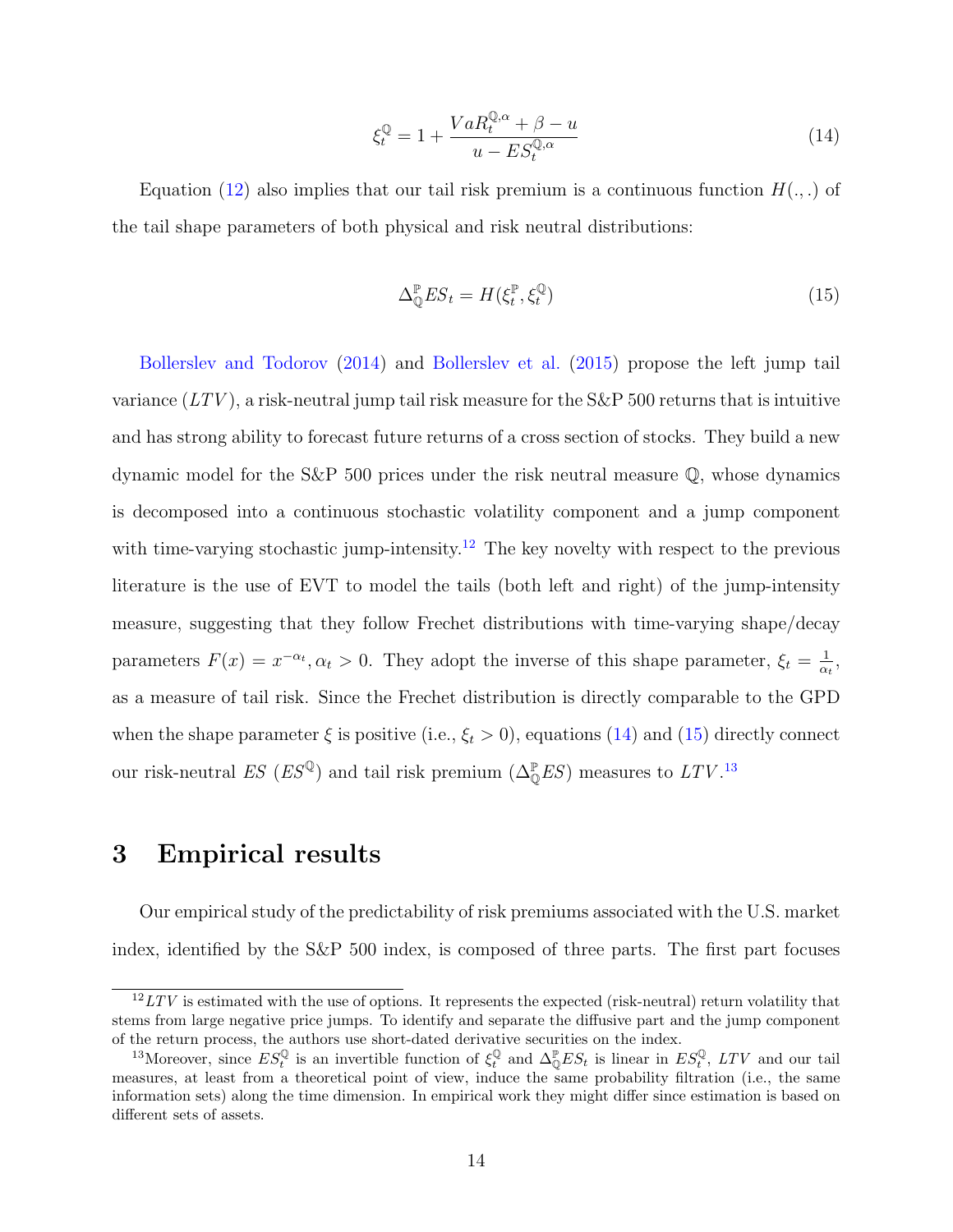on the predictive power of our tail risk premium  $(\Delta_{\mathbb{Q}}^{\mathbb{P}} E S)$  and tail risk realization  $(E S^{\mathbb{P}})$ measures for the market risk premium and the market variance risk premium. In part two, we extend the study to the cross-sectional predictive ability of our measures for the tail risk premium and tail risk realizations. The third part examines the broader implications for the predictability of the density of market index returns.

### 3.1 Dataset Description

Our dataset is compiled from a number of data sources and covers the period from January 2004 to December 2018. First, we obtain high-frequency data on the S&P 500 index from <www.tickdata.com>, and down-sample it to the five-minute frequency by registering the last observation in each five-minute window. This data is used not only to estimate  $\Delta_{\mathbb{Q}}^{\mathbb{P}} E S$  and  $ES^{\mathbb{P}}$ , but also a number of high-frequency return variation measures, such as realized variance  $(RV)$ , integrated quadratic variation  $(IV)$  and jump quadratic variation  $(JV)$ .<sup>[14](#page-15-0)</sup> Data on the VIX index is obtained from the CBOE via WRDS, whereas the data on daily close-to-close S&P 500 returns, inclusive of dividends, is obtained from CRSP. The risk-free rates and data on the cross-sectional stock portfolios is obtained from the Kenneth French Data Library.<sup>[15](#page-15-1)</sup> High-frequency data on the options on the S&P 500 index is sourced from the CBOE in the form of best available bid and ask price quotes at the end of every one-minute period, and then down-sampled to the five-minute frequency (we describe the procedure to calculate option returns in Section [4.4\)](#page-26-0). Finally, the daily time-series of the Left Tail Variance  $(LTV)$ is obtained from <www.tailindex.com>.

## 3.2 Properties of the High-Frequency RNDs and Tail Risk Premium Measure

[Figure 1 about here.]

<span id="page-15-0"></span> $14RV$  is estimated as in [Andersen et al.](#page-28-13) [\(2003\)](#page-28-13). IV is estimated as in [Mancini](#page-30-11) [\(2009\)](#page-30-11). JV is estimated as max $\{RV - IV, 0\}.$ 

<span id="page-15-1"></span> $^{15}$ [https://mba.tuck.dartmouth.edu/pages/faculty/ken.french/data\\_library.html](https://mba.tuck.dartmouth.edu/pages/faculty/ken.french/data_library.html)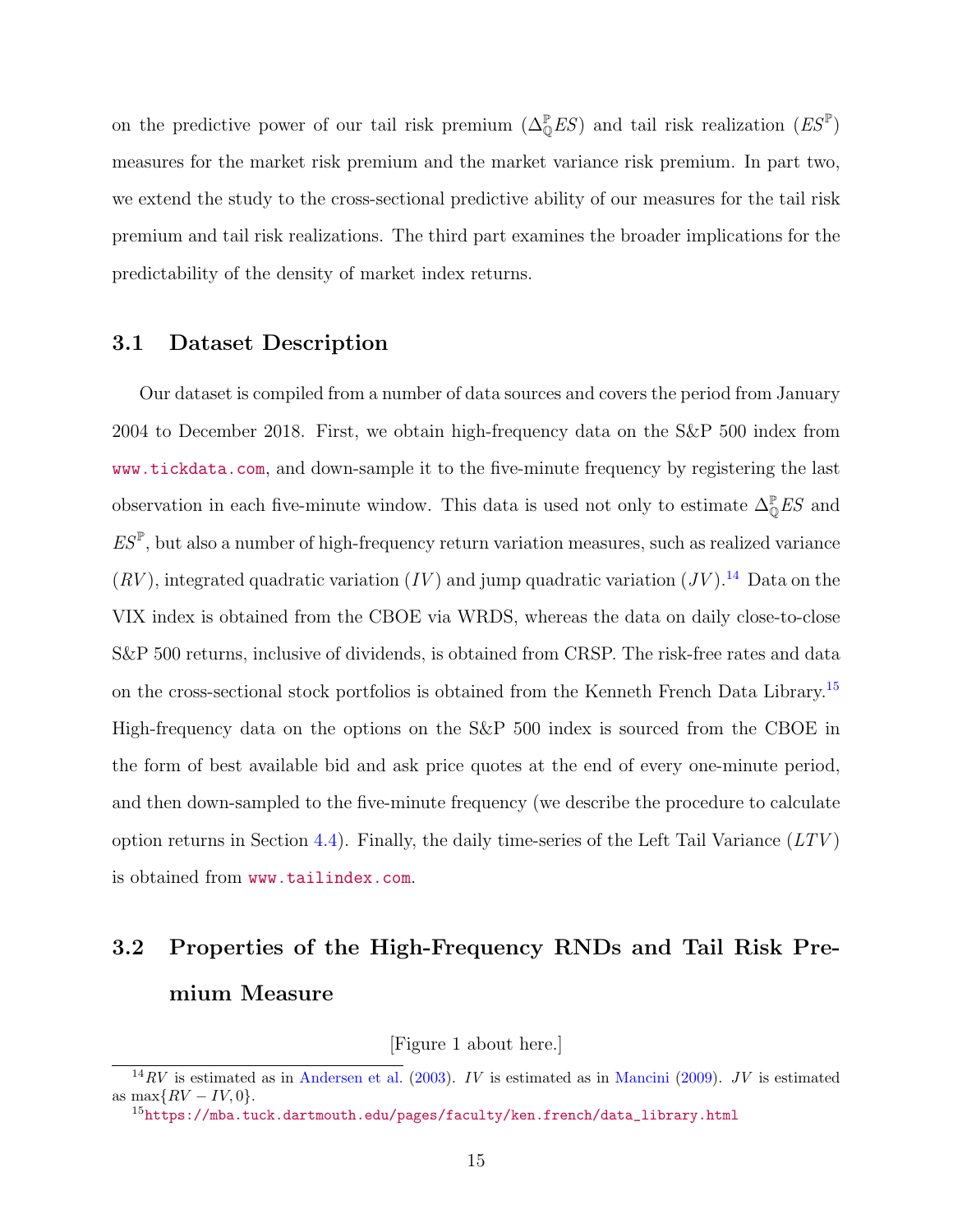Our tail risk premium measure  $\Delta_{\mathbb{Q}}^{\mathbb{P}} E S$  is based on the risk adjustment provided by the risk neutral distribution methodology described in section [2.3.](#page-9-1)

Figure [1](#page-31-0) presents the time series of the physical expected shortfall,  $ES^{\mathbb{P}}$ , the tail premium  $\Delta_{\mathbb{Q}}^{\mathbb{P}} E S$ , and the Lagrange multipliers (LMs) for the the S&P500 returns coming from the dual HARA utility problem solved to obtain the RND on each day. A negative LM means the pseudo-investor is long in the index. The third panel in Figure [1](#page-31-0) shows that the investor is long in the index throughout our sample. This is a direct consequence of the economic restriction of having a non-negative equity premium that we impose. This restriction also guarantees that our tail risk premium is always above or equal to zero.<sup>[16](#page-16-0)</sup> Note that both  $ES^{\mathbb{P}}$ and  $\Delta_{\mathbb{Q}}^{\mathbb{P}} ES$  achieve their peaks during the 2008-2009 subprime crisis. Note also that during the financial crisis the pseudo-investor's position in the S&P500 index which arises from the dual portfolio problem defining the RND used to determine the tail risk premium, is smaller than outside of this period.  $ES^{\mathbb{P}}$  and the S&P500 realized variance RV are strongly (0.88) correlated. On the other hand,  $\Delta_{\mathbb{Q}}^{\mathbb{P}} E S$  has only a correlation of about 0.30 with RV. In what follows, we test the ability of these measures to forecast risk premiums and the future distribution of S&P500 returns.

### 3.3 Predicting the Equity and Variance Risk premiums

### <span id="page-16-1"></span>3.3.1 Equity Premium

Table [1](#page-34-0) reports the forecasting results for the conditional excess returns on the S&P 500 index (in Panel A) and for gross index returns (in Panel B). Excess returns are obtained over the 3-month risk-free rate reported on Kenneth French's data website, appropriately pro-rated to the short predictive horizon. We report on predictability for the 1-, 5-, and 21 day horizons and several sets of predictors. We first report the predictions based on  $\Delta_0^{\mathbb{P}} E S$ 

<span id="page-16-0"></span> $16\text{We relax this restriction in Section 4 and compare predictability results. In the unrestricted case, for a$  $16\text{We relax this restriction in Section 4 and compare predictability results. In the unrestricted case, for a$  $16\text{We relax this restriction in Section 4 and compare predictability results. In the unrestricted case, for a$ significant percent of days the equity premium – measured as the intraday average of the S&P500 returns – is negative. Nonetheless, we do not observe a significant impact of this change on our measure's predictive ability.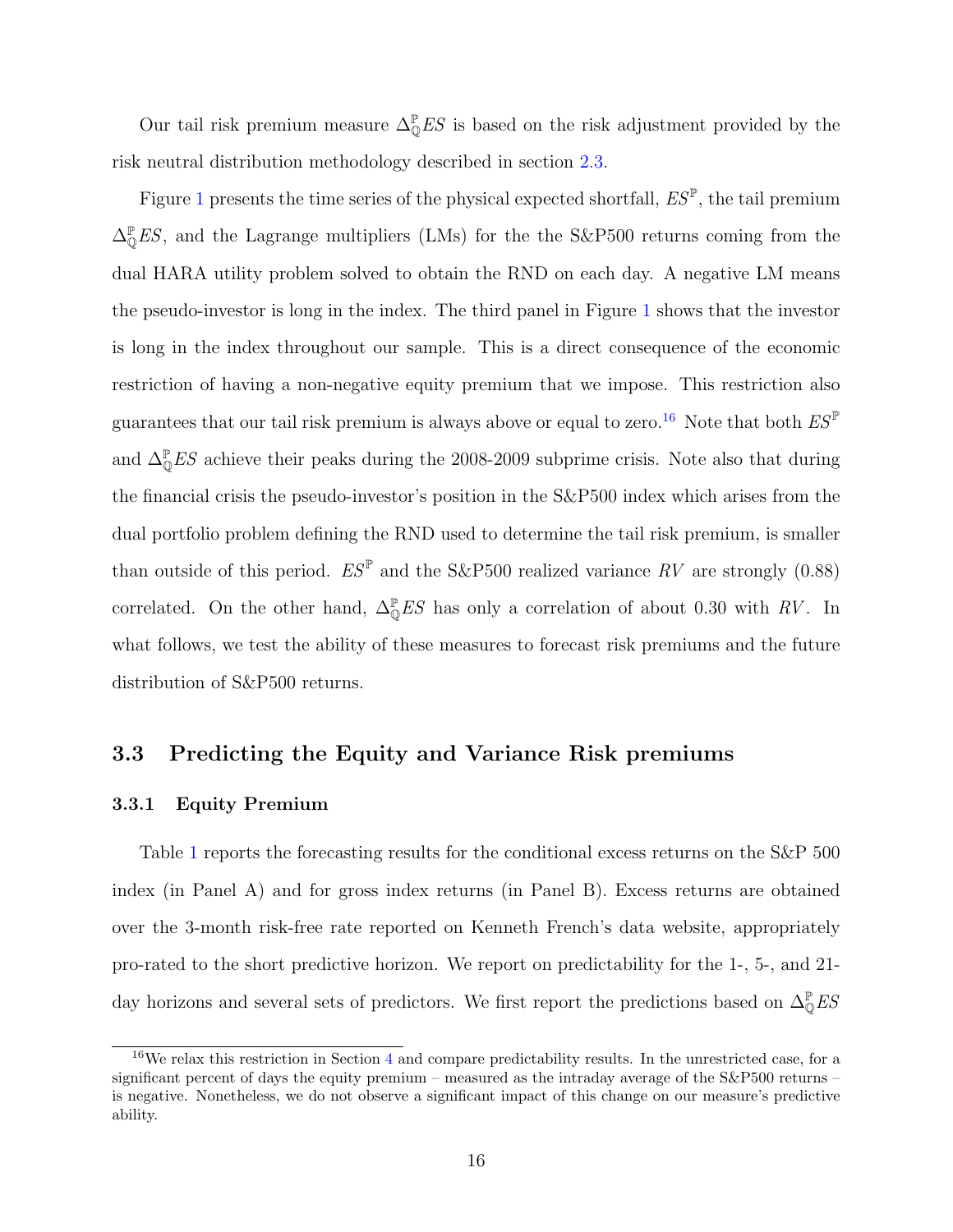and  $ES^{\mathbb{P}}$ , then we add  $LTV$  and RV (as is or decomposed into JV and IV). For the excess returns regressions we add the VRP since it has been shown to robustly forecast the equity risk premium.

For all horizons and predictor sets, only  $\Delta_{\mathbb{Q}}^{\mathbb{P}} E S$  is significant at 1% for the 1-day horizon with VRP being significant at 5%. The adjusted  $R^2$  for the set  $\{\Delta_{\mathbb{Q}}^{\mathbb{P}}ES, ES^{\mathbb{P}}, LTV, RV\}$ is sizable at 1.3% for gross returns and rises to 2% for excess returns, in a multivariate regression where VRP, significant at a 5% confidence level, plays a complementary role to  $\Delta_{\mathbb{Q}}^{\mathbb{P}} E S$ . This level of predictability can be rationalized by the fact that  $\Delta_{\mathbb{Q}}^{\mathbb{P}} E S$  captures the component of the equity risk premium associated with the tail of the distribution, confirming in a high-frequency environment that aversion to downside risk is an important determinant of the market equity premium.

In a recent paper, [Andersen et al.](#page-28-6) [\(2020\)](#page-28-6) also find significant predictive power of the tail risk premium for future returns of international stock indices at the 4-6 month horizon using daily observations of option indices. In their study, similarly to our findings, market volatility risk is irrelevant for forecasting the equity premium.

### [Table 1 about here.]

### 3.3.2 Variance Risk Premium

Sections [2.3](#page-9-1) and [2.4](#page-13-0) suggest that the proposed tail risk premium measure  $\Delta_{\mathbb{Q}}^{\mathbb{P}} E S$  captures the variation in investors' aversion to downside risk that should be compensated with a risk premium. In Section [3.3.1,](#page-16-1) we show that  $\Delta_{\mathbb{Q}}^{\mathbb{P}} ES$  robustly forecasts the one-day ahead equity premium, even when we control for other (tail) risk and risk premium measures. In this section, we move a step forward and use predictive regressions to verify the ability of  $\Delta_{\mathbb{Q}}^{\mathbb{P}} E S$ to forecast the variance risk premium (VRP). [Bollerslev and Todorov](#page-29-3) [\(2011\)](#page-29-3) demonstrate that both the equity and variance premiums are to a large extent determined by tail risk compensation. Table [2](#page-35-0) shows that our tail risk premium measure strongly predicts the VRP for all the horizons analyzed (1-, 5- and 21-day) with  $R^2$ 's ranging from 0.23 to 0.32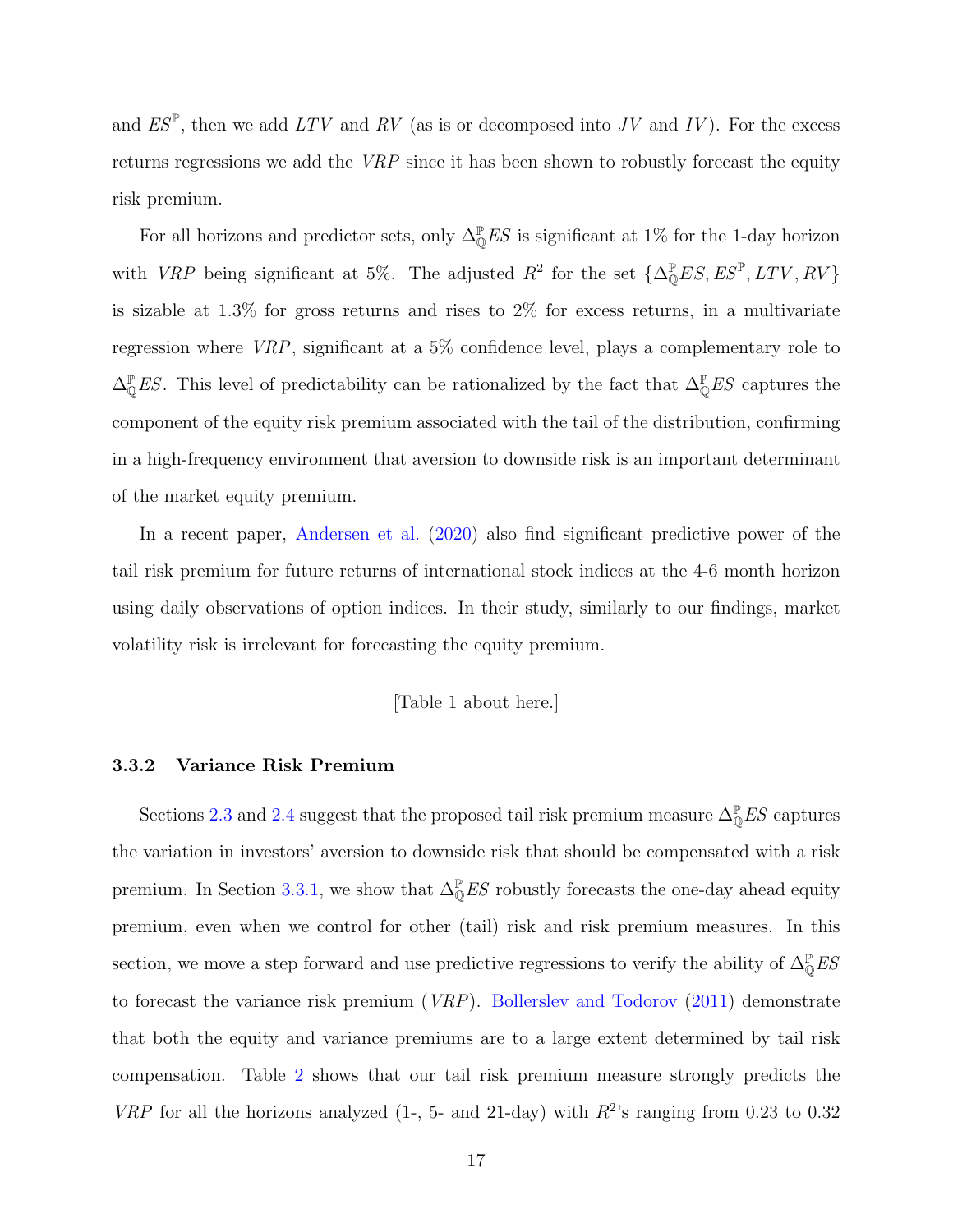in multivariate regressions that include the most relevant benchmarks.<sup>[17](#page-18-0)</sup> The benchmarks adopted are RV, LTV,  $ES^{\mathbb{P}}$ , and the lagged VRP. In addition to the lagged VRP,  $\Delta_{\mathbb{Q}}^{\mathbb{P}} ES$ appears as the unique statistically significant regressor. Moreover, both appear to be relevant to forecast the *VRP* having a similar contribution to the  $R^2$ 's.

### [Table 2 about here.]

The two remaining panels of the Table report, respectively, the patterns of predictability of  $RV$  and VIX as dependent variables. Lagged  $RV$  is of course a good predictor of next day variance but  $ES^{\mathbb{P}}$ ,  $LTV$ , and  $\Delta_{\mathbb{Q}}^{\mathbb{P}} ES$  are also significant at the 1% level. For the 5-day and 21-day horizon, RV keeps forecasting power but  $\Delta_{\mathbb{Q}}^{\mathbb{P}}ES$ ,  $LTV$ , and  $ES^{\mathbb{P}}$  are the strongest predictors.<sup>[18](#page-18-1)</sup> The  $R^2$  for the various specifications are of the order of 60-70%. For the VIX,  $R^2$ 's are higher with  $ES^{\mathbb{P}}, \Delta^{\mathbb{P}}_0 ES$  and lagged  $VRP$  explaining up to 89% of the variability, and with a complete model that also includes lagged  $RV$  having  $R^2$ 's close to 95%.

Our results confirm those of [Bollerslev et al.](#page-29-0) [\(2015\)](#page-29-0) and [Andersen et al.](#page-28-3) [\(2015\)](#page-28-3) in a highfrequency environment and without the use of options data: the existence of a measure of market perception of tail risk compensation is important to predict the equity and variance risk premiums.

### 3.3.3 The Cross section of Characteristic-sorted Portfolio Returns

We conclude our predictive analysis with a complementary forecasting exercise of the premiums on several sets of portfolios sorted according to the oft-used characteristics of size, book-to-market, profitability, investment, momentum, reversal, and industry. These characteristics form the basis of the factor models of [Fama and French](#page-29-12) [\(1993,](#page-29-12) [2015\)](#page-29-13) and [Hou](#page-30-12) [et al.](#page-30-12) [\(2014\)](#page-30-12).

<span id="page-18-0"></span><sup>&</sup>lt;sup>17</sup>We measure the daily  $VRP$  by  $RV \times 365 - (\frac{VIX}{100})^2$  emphasizing the short-term component of the variance premium. This is fully compatible with the way we calculate our tail risk premium measure.

<span id="page-18-1"></span><sup>&</sup>lt;sup>18</sup>When we decompose RV into IV and JV the continuous component IV performs as RV while the JV gains some forecasting power at the 21-day horizon, while LTV and the two shortfall-based predictors keep their significance.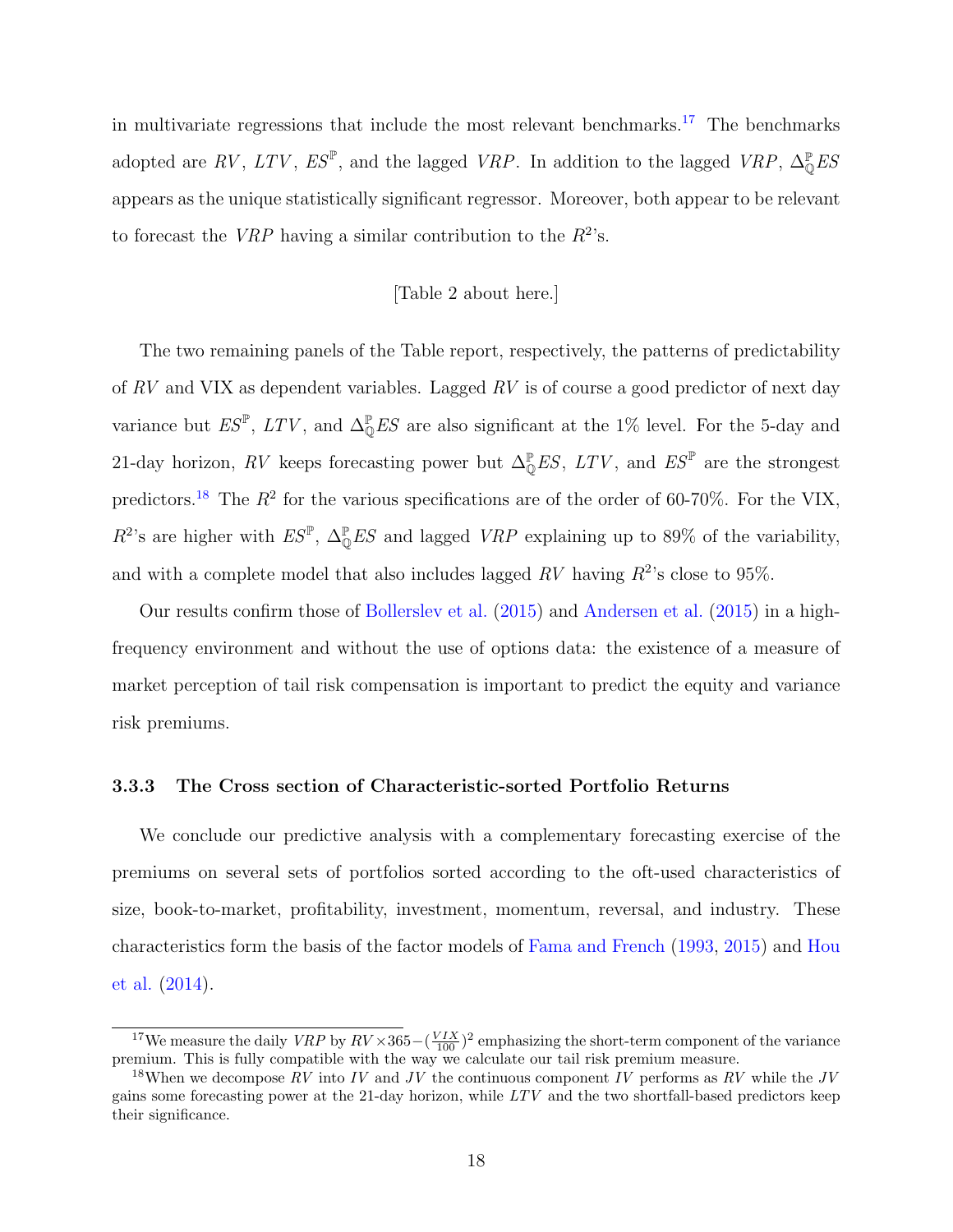We report in Figure [2](#page-32-0) the results of our 1-day ahead predictive regressions of the characteristicbased portfolios in a bar-chart format. For each characteristic, we forecast the daily returns of the set of ten decile portfolios with four sets of high-frequency predictors: i)  $\Delta_0^{\mathbb{P}} E S$ , ii)  $\Delta_{\mathbb{Q}}^{\mathbb{P}}ES$  and  $ES^{\mathbb{P}},$  iii)  $\Delta_{\mathbb{Q}}^{\mathbb{P}}ES$  and  $RV$ , iv) $\Delta_{\mathbb{Q}}^{\mathbb{P}}ES$  and  $LTV$ . For each decile portfolio we plot a corresponding group of four t-statistics on  $\Delta_{\mathbb{Q}}^{\mathbb{P}} E S$  calculated with [Andrews](#page-28-14) [\(1991\)](#page-28-14) standard errors.

For all sets of predictors and all characteristics, the large majority of t-statistics on  $\Delta_{\mathbb{Q}}^{\mathbb{P}} ES$  reported in Panel (a) of Figure [2](#page-32-0) are between 2 and 4. This finding, coupled with the individual non-significance of  $ES^{\mathbb{P}}$ ,  $RV$ , and  $LTV$  reported in Panel (a) of Figure [3,](#page-33-0) puts forward that  $\Delta_{\mathbb{Q}}^{\mathbb{P}} E S$  is the main predictor of the portfolio equity premiums, which extends our central result on the predictability of the market premium in Table [1.](#page-34-0) In Panel (b) of Figure [2](#page-32-0) almost all the  $R^2$  are between 0.5 and 1.3%, which is of the same order of magnitude obtained for the market returns in Table [1.](#page-34-0) The very low  $R^2$  in Panel (b) of Figure [3](#page-33-0) also confirms that the main part of the predictive power obtained for all characteristic-based factors and market returns draws its origin from the tail risk premium  $\Delta_0^{\mathbb{P}} E S$ .

[Figure 2 about here.]

[Figure 3 about here.]

### 3.4 Predicting the Distribution of S&P 500 Returns

Our analysis of the predictive power of  $\Delta_{\mathbb{Q}}^{\mathbb{P}} E S$  and  $E S^{\mathbb{P}}$  for risk premiums demonstrates that it is primarily the tail premium rather than the level of tail risk that contains relevant predictive information for both equity and variance risk premiums. In this section, we turn to an analysis of the predictive power of  $\Delta_{\mathbb{Q}}^{\mathbb{P}} E S$  and  $E S^{\mathbb{P}}$  for the distribution of future S&P 500 returns. This analysis might help to explain the mechanisms of variation in the premium that is associated with the variation in  $\Delta_{\mathbb{Q}}^{\mathbb{P}} E S$  and also determine why risk itself has little predictive power for the equity premium.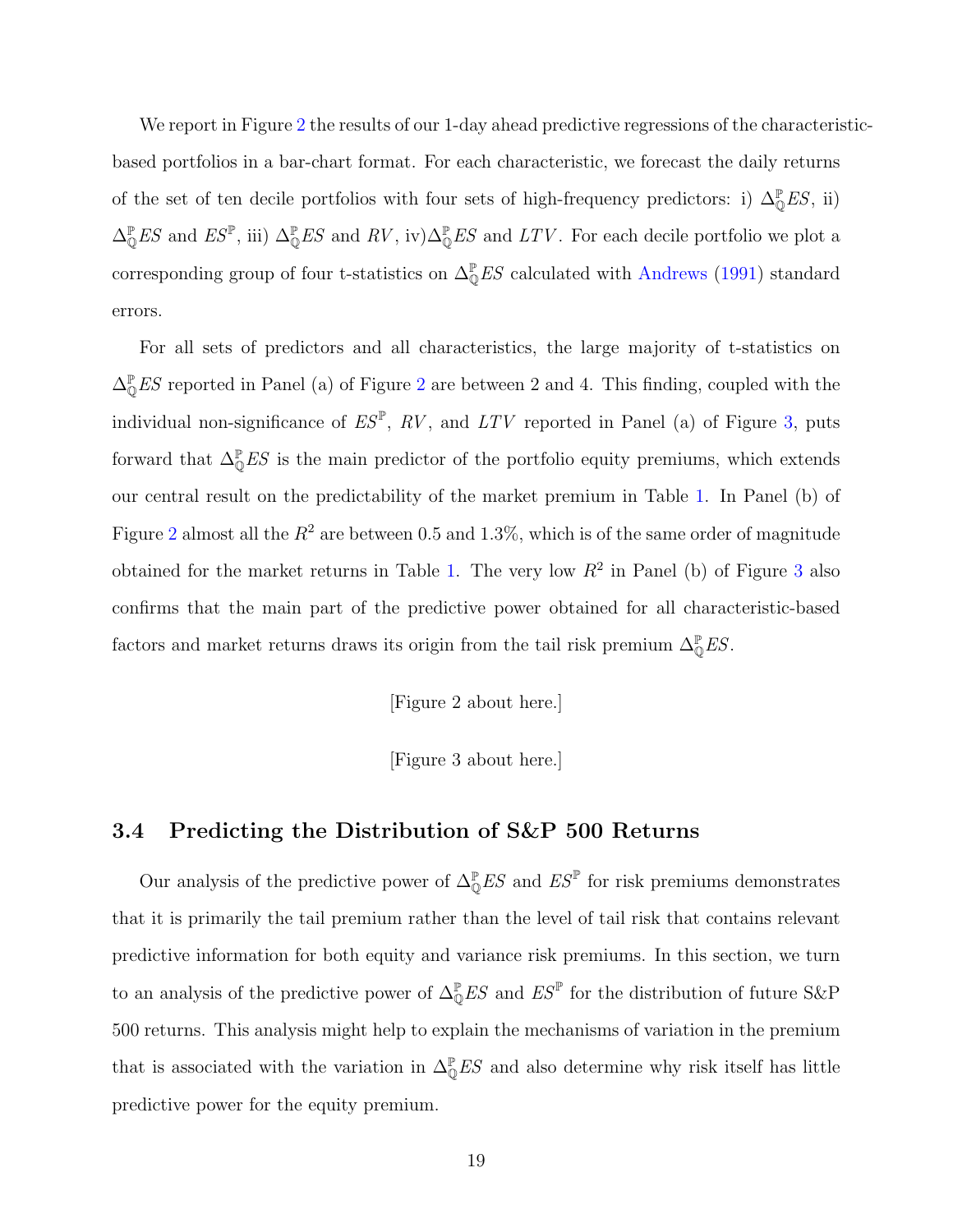#### 3.4.1 Quantiles of the Distribution of S&P 500 Returns

In the preceding sections we put forward that our nonparametric high-frequency measure of the tail risk premium  $\Delta_{\mathbb{Q}}^{\mathbb{P}} E S$  is a significant predictor of the equity and variance risk premiums at short horizons. We also included important control variables as predictors  $(ES^{\mathbb{P}}, RV, VRP \text{ and } LTV)$  identifying that some play a role in the prediction of the abovementioned premiums.

To better understand how these variables affect the distribution of future S&P500 returns, we adopt the conditional quantile regression framework introduced by [Koenker and](#page-30-0) [Gilbert](#page-30-0) [\(1978\)](#page-30-0). The conditional quantile model for S&P500 daily returns  $\{r_t\}_{t=1,\dots,T_q}$ , reads as follows:

$$
Q_{r_{t+h}}(\tau|p_t) = \theta_0(\tau) + \theta_1(\tau)\Delta_{\mathbb{Q}}^{\mathbb{P}} ES_t + \theta_2(\tau) ES_t + \theta_3(\tau) LTV_t + \theta_4(\tau) RV_t + \theta_5(\tau) VRP_t
$$
 (16)

where  $p_t = \{1, \Delta_{\mathbb{Q}}^{\mathbb{P}} ES_t, ES_t^{\mathbb{P}}, LTV_t, RV_t, VRP_t\}$  and the  $\theta_j$ s are functions mapping  $\tau \in [0, 1]$ into R. This equation says that the conditional  $\tau$ -quantile of the daily S&P 500 return distribution at time  $t + h$  is a linear function of the tail risk and variance measures at time t. In the quantile regression of  $r_{t+h}$  on the variables in  $p_t$ , the regression coefficients  $\theta_{\tau}$  are estimated by minimizing the quantile-weighted absolute value of errors:

$$
\hat{\theta}_{\tau} = \arg \min_{\theta_{\tau} \in \mathbb{R}^5} \sum_{t=1}^{T_q - h} (\tau \cdot \mathbf{1}(r_{t+h} \ge p_t \theta_{\tau}) | r_{t+h} - p_t \theta_{\tau} | + (1 - \tau) \cdot \mathbf{1}(r_{t+h} < p_t \theta_{\tau}) | r_{t+h} - p_t \theta_{\tau} |) \tag{17}
$$

where  $\mathbf{1}(.)$  is the indicator function. The predicted quantile conditional on  $p_t$  is:

$$
\hat{Q}_{r_{t+h}}(\tau|p_t) = p_t \hat{\theta}_\tau \tag{18}
$$

We estimate predictive quantile regressions for the one-day-ahead distribution of S&P 500 index returns over the full sample from January 2, 2004 to December 31, 2018. The regressions are estimated for the 5th through the 95th percentiles in 10-percentage point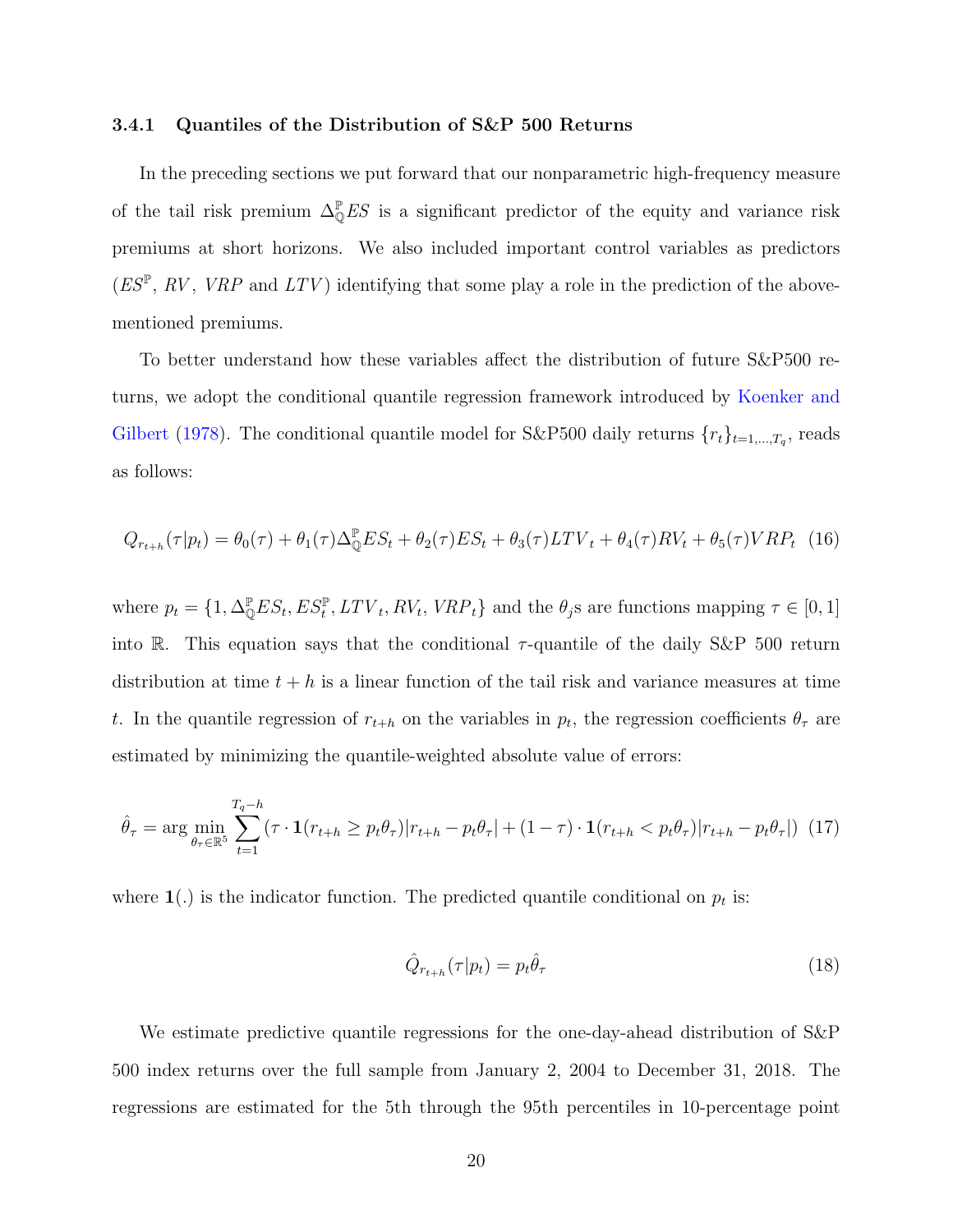increments, and for the median. We report the estimated coefficients and their standard deviations for the 1-day  $(h = 1)$  horizon for all quantiles in Table [3.](#page-36-0)

We first examine the differential contribution of  $\Delta_{\mathbb{Q}}^{\mathbb{P}}ES$  and  $ES^{\mathbb{P}}$  to the distribution of index returns. The estimated coefficients clearly indicate that an increase in risk  $(ES^{\mathbb{P}})$ leads to a larger probability of observing extreme negative and positive returns, whereas an increase in the tail premium  $(\Delta_{\mathbb{Q}}^{\mathbb{P}} E S)$  shifts the quantiles around the median, and the whole right tail, towards more positive values, with a stronger effect for right-tail quantiles, and no significant effect on the left tail.<sup>[19](#page-21-0)</sup>

Among the other variables in the quantile model, the impact of the VRP on the distribution of index returns is the most interesting. Recall that it is the VRP rather than  $RV$  (level of risk) that has been documented to predict future returns – a more negative VRP is associated with higher future returns. Its impact on the return distribution is clearly stronger than that of  $RV$ , and similar to, yet weaker than, that of  $ES^{\mathbb{P}}$ . The switched signs of coefficient with respect to  $ES^{\mathbb{P}}$  simply reflect that when  $VRP$  is more negative the variance risk premium is larger, and larger VRP leads to larger probability of observing extreme returns, specially positive ones.

Now that we have identified which regions of the return distributions each of our variables affect, to evaluate the quality of the estimated conditional distribution, we need to conduct a thorough out-of-sample study of conditional interval forecasts. This is the topic of the next section.

[Table 3 about here.]

[Table 4 about here.]

<span id="page-21-0"></span><sup>&</sup>lt;sup>19</sup>The coefficients of the tail risk premium  $\Delta_{\mathbb{Q}}^{\mathbb{P}} E S$  are significant at the 0.01 level for all quantiles between 0.35 and 0.95.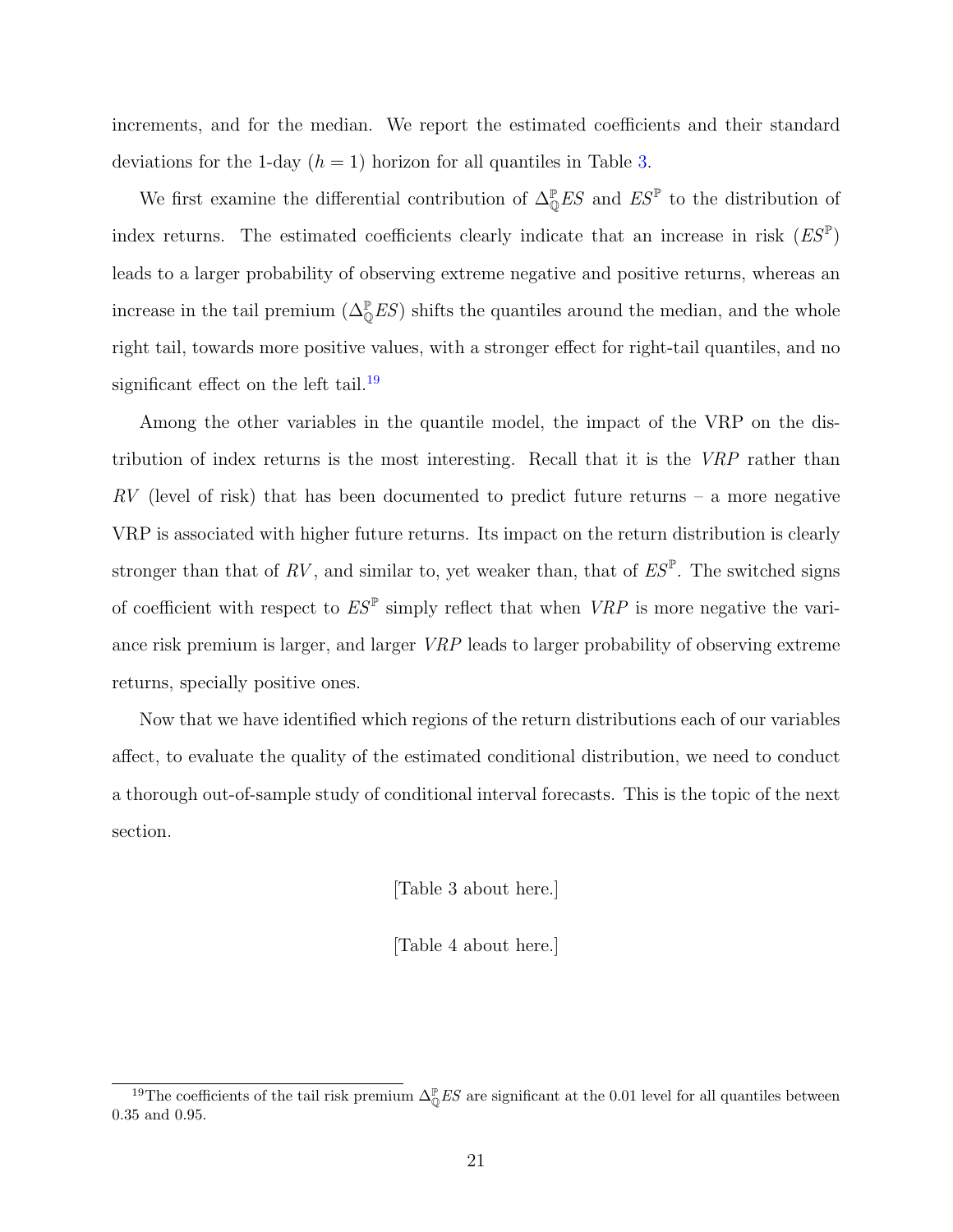#### 3.4.2 Out-of-sample forecasts of the S&P 500 return distribution

To assess the actual predictive out-of-sample power of our measures for various parts of the return distribution, we rely on the framework developed by [Christoffersen](#page-29-4) [\(1998\)](#page-29-4) to evaluate conditional interval forecasts. Namely, we consider the likelihood ratio tests of interval forecast conditional coverage (CC), which are comprised of the joint tests of interval forecast error independence (ID) and unconditional coverage (UC).

For model evaluation, we split our data into the estimation sample which contains 75% of the data (2,820 observations starting on January 2nd, 2004 and ending on April 7th, 2015), and the evaluation sample (the remaining 940 observations ending on December 31st, 2018).

The results are reported in Table [4.](#page-37-0) For all intervals as defined previously, we report the p-values of the CC, ID and UC tests for several conditioning tests based on several individual and groups of predictors. The predictor sets are as follows: i)  $ES^{\mathbb{P}}$ , ii)  $\Delta_{\mathbb{O}}^{\mathbb{P}} ES$ , iii)  $ES^{\mathbb{P}}$  and  $\Delta_{\mathbb{Q}}^{\mathbb{P}} ES$ , iv) VRP and LTV, v) VRP, LTV, and  $ES^{\mathbb{P}}$ , vi) VRP, LTV, and  $\Delta_{\mathbb{Q}}^{\mathbb{P}} ES$ , and finally vii) all regressors.[20](#page-22-0) We also conduct a joint evaluation of interval forecasts that aggregates forecasts to six intervals spanning the quantiles  $(0.0 \text{ to } 0.05]$ ,  $(0.05 \text{ to } 0.25]$ ,  $(0.25 \text{ to } 0.5]$ , (0.5 to 0.75], (0.75 to 0.95], and (0.95 to 1.00].

For  $ES^{\mathbb{P}}$ , the null hypothesis of correct conditional coverage is rejected only for the [0.25,0.35] interval, while the independence of prediction errors is never rejected. For the joint interval test, CC and UC are rejected. When we add  $\Delta_{\mathbb{Q}}^{\mathbb{P}} E S$  to  $E S^{\mathbb{P}}$  in the column titled Both, results clearly improve with only UC rejected at the 5% level in the joint test, yet no rejection in the CC test. For the various intervals the results are very supportive of interval forecast efficiency for all three tests except for one interval in each individual test. Moreover, the inclusion of  $\Delta_{\mathbb{Q}}^{\mathbb{P}} E S$  in any subset of regressors improves the out-of-sample fit for the middle of the S&P 500 returns distribution confirming that our measure helps to forecast expected returns by better identifying the center of the distribution. The best

<span id="page-22-0"></span><sup>&</sup>lt;sup>20</sup>Due to the fact that *VRP* has a much better performance than  $RV$  in the previous quantile regressions we decided to drop  $RV$ . Results including  $RV$  are qualitatively similar and available upon request.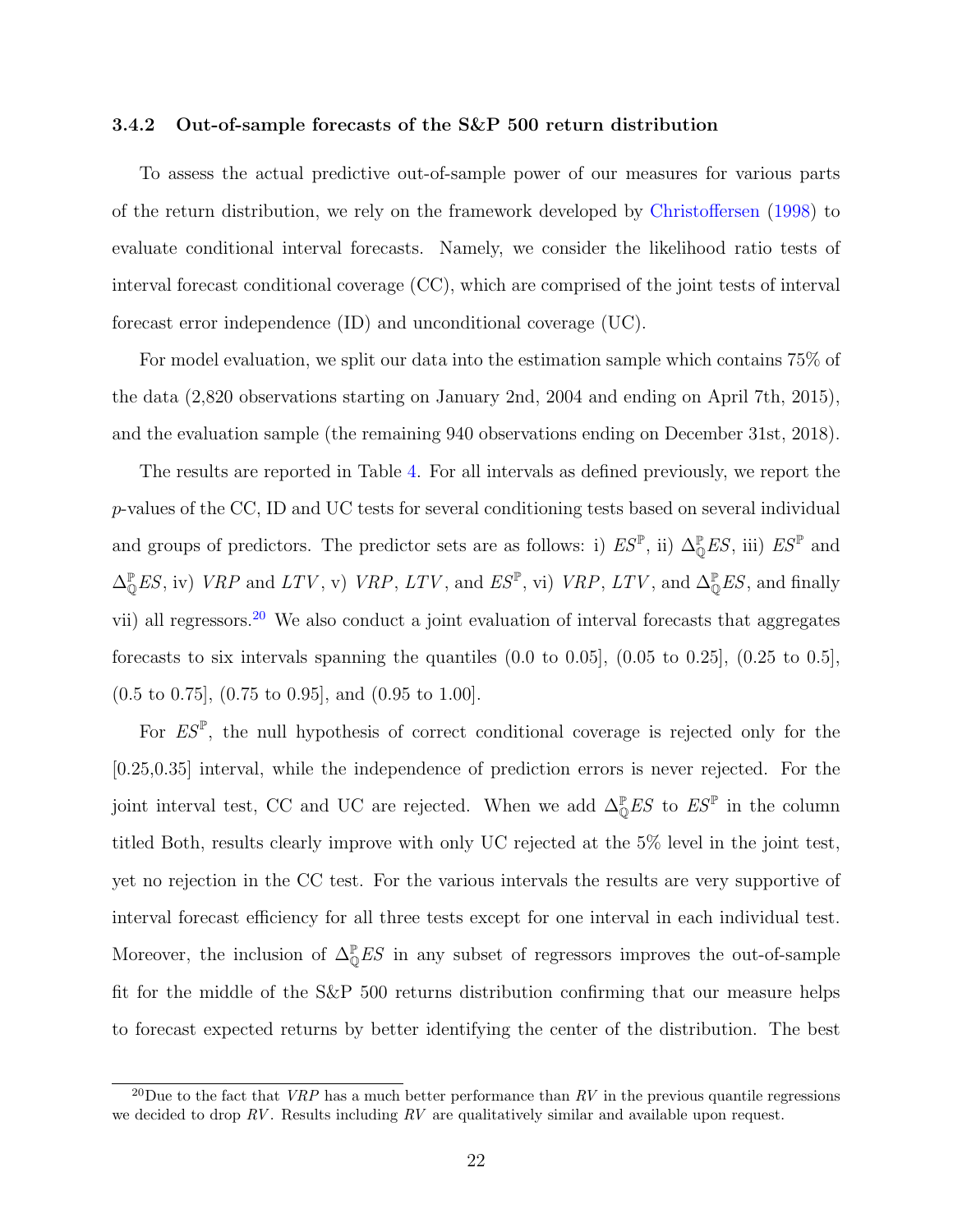conditioning sets are  $ES^{\mathbb{P}} + \Delta_{\mathbb{Q}}^{\mathbb{P}} ES$  and  $VRP + LTV + ES^{\mathbb{P}} + \Delta_{\mathbb{Q}}^{\mathbb{P}} ES$ . The former misses only the 25th–35th percentile while the latter does not perform well for the 95th–100th percentile. In joint evaluations, both fail only the unconditional coverage test, albeit the null of correct conditional coverage cannot be rejected. Overall, the results obtained with the quantile model support that our tail risk premium measure  $\Delta_{\mathbb{Q}}^{\mathbb{P}} E S$  is fundamental in determining the future distribution of S&P 500 returns.

### <span id="page-23-0"></span>4 Robustness Analysis

Our tail risk measure depends on a number of choices regarding the estimator for the riskneutral distributions. In this section, we perturb the method to learn about its sensitivity and compare its performance to the benchmark case whose empirical properties were analyzed above.

Our benchmark measure relies on a particular value of the parameter that indexes the Cressie-Read family ( $\gamma = -3$ ) and adopts only S&P 500 high-frequency returns. Another design choice is to impose a non-negative risk premium for the S&P 500 to prevent the pseudo marginal investor solving the Cressie Read dual portfolio problem from shorting the index in bad times. By doing so, we limit the tilting towards extreme negative returns but by the same token we temper the importance of tail events in our risk-neutral expected shortfall measurement. We will therefore do away with this restriction to check how it affects our empirical findings.

As we explained it in Section [2.3,](#page-9-1) the value of  $\gamma = -3$  was chosen to tilt the distribution of returns towards the more negative returns, as an investor with higher aversion to downside risk will do. In this section, we check if this choice is essential to our findings or if a less drastic risk-adjustment will produce similar results. We also verify if including options in the estimation of the risk neutral measure improve the ability of our tail risk measure to predict equity and variance risk premiums.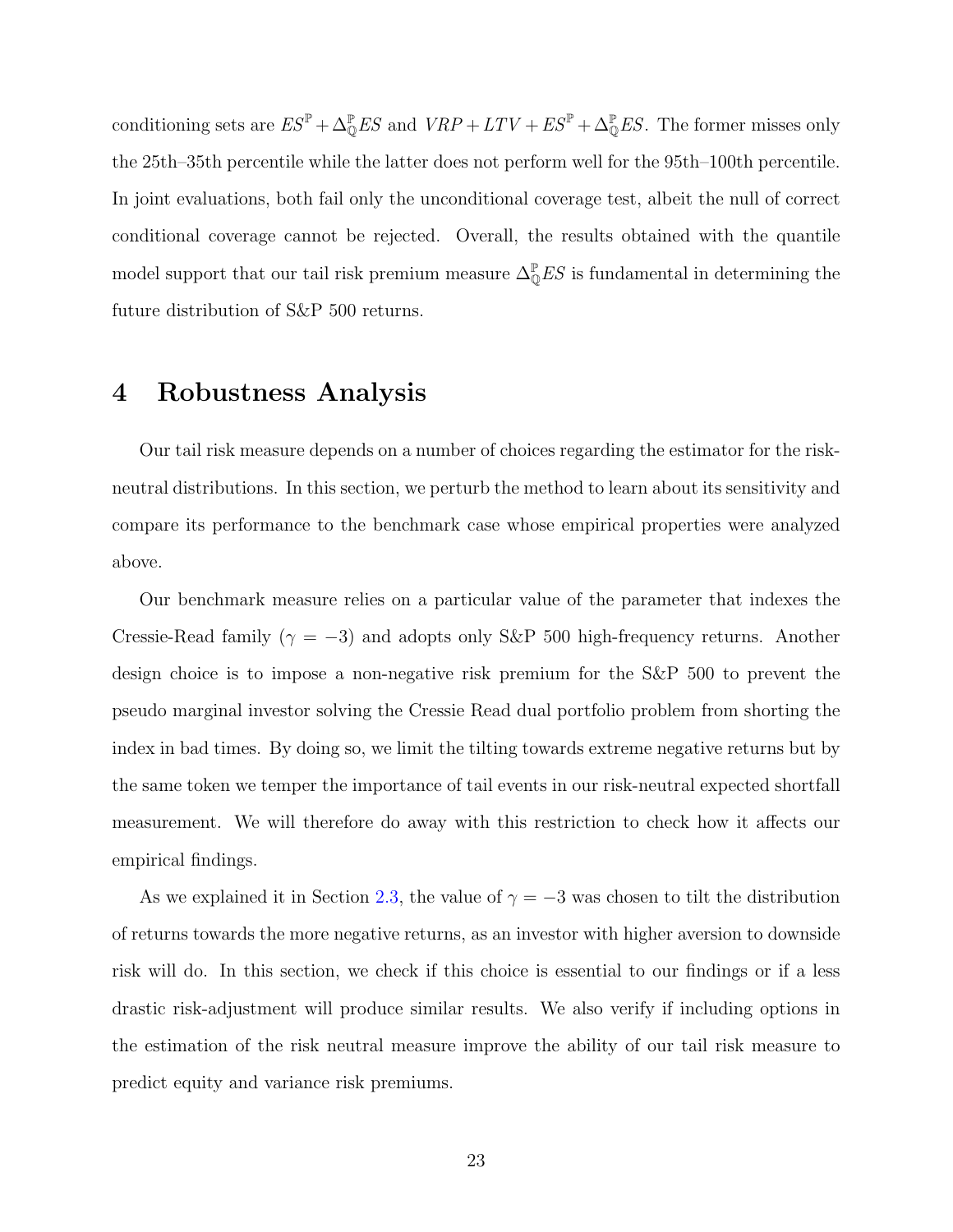Finally, our measure can be computed for any index or security where high-frequency returns are available. In this paper, we chose to compute the risk-neutral expected shortfall with a nonparametric RND extracted from high-frequency index returns only. However, it is natural to ask whether adding option returns to index returns to extract the nonparametric RND, as explained in section [2.3,](#page-9-1) helps better predict the equity premium measures of the S&P 500 index. We use high-frequency data on S&P 500 options to test this possibility.

### 4.1 Risk Neutralization with the Hellinger Discrepancy

The Hellinger discrepancy is a member of the Cressie-Read family of discrepancy measures and is obtained for the value of  $-0.5$  of the indexing parameter  $\gamma$ . In Appendix [A,](#page-39-0) we reproduce the main premiums predictability results with the new  $\Delta_{\mathbb{Q}}^{\mathbb{P}} E S$  obtained with the use of the Hellinger measure (Table [A.1](#page-40-0) and Figure [A.1\)](#page-39-1). As in the benchmark case,  $\Delta_{\mathbb{Q}}^{\mathbb{P}} E S$ appears as the main predictor for the equity and variance risk premiums confirming that our findings are robust to a change of dispersion measure within the Cressie Read family.

## 4.2 Risk Neutralization Without Restrictions on the Equity Premium

Recall that when we recover the risk-neutral probability measure for the purpose of our main analysis (using the optimization problem  $(6)$ ), we impose a positive risk premium on days with negative realized returns (i.e., a negative average of returns implying a negative equity premium). In this section we drop this restriction and after re-calculating  $\Delta_{\mathbb{Q}}^{\mathbb{P}} E S$  we conclude that this has no material impact on our predictive results. The supplementary results are collected in Table [B.1](#page-42-0) and in Figure [B.1](#page-41-0) in Appendix [B.](#page-41-1)

The immediate consequence of allowing for a negative risk premium is that the estimates of the Lagrange multiplier  $\lambda$  turn positive on a significant part of the sample, as evident in the rightmost panel of Figure [B.1.](#page-41-0) This, in turn, changes our estimates of  $\Delta_{\mathbb{Q}}^{\mathbb{P}} E S$ , because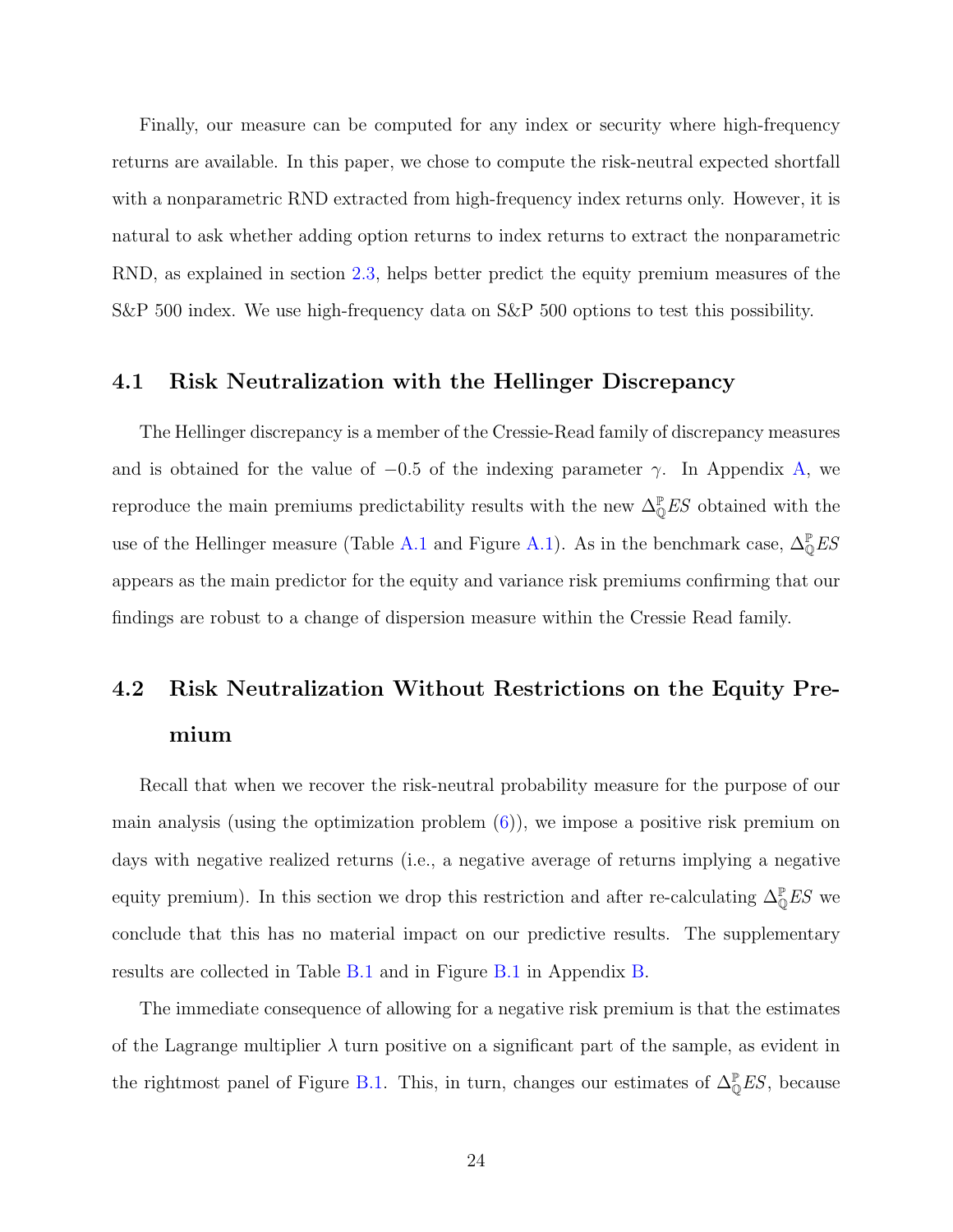for  $\lambda > 0$  the pseudo investor solving the Cressie Read dual portfolio problem sells the index making the implied RND to put higher probability weights in states of nature where the index has large positive returns. As a consequence, ES becomes smaller under Q than under  $P$ , as visible in the central panel of Figure [B.1.](#page-41-0) This difference notwithstanding, a visual inspection of the central panels of Figures [B.1](#page-41-0) and our main Figure [1](#page-31-0) uncovers similar dynamics of  $\Delta_{\mathbb{Q}}^{\mathbb{P}} E S$  with and without restrictions. A subsequent comparison of the predictive power of  $\Delta_{\mathbb{Q}}^{\mathbb{P}} ES$  for the expected excess return on the S&P 500 index (see Tables [B.1](#page-42-0) and [1\)](#page-34-0) suggests that removing the positive equity premium constraint renders the estimated  $\Delta_{\mathbb{Q}}^{\mathbb{P}} E S$ more noisy (the  $R^2$ s and t-statistics of 1-day horizon regressions become lower). On the other hand, the unrestricted estimate of  $\Delta_{\mathbb{Q}}^{\mathbb{P}} E S$  becomes a significant predictor of five-day returns once controls are added to the regressions. Beyond the first moment, we do not observe substantial differences in the predictive regressions of the VRP.

### 4.3 Lower Expected Shortfall Threshold

In our final robustness exercise we examine the sensitivity of our results to the choice of the expected shortfall threshold  $s_{\alpha}$  defined in equations [\(3\)](#page-8-1) and [\(4\)](#page-8-2). While in our core analysis we set  $\alpha = 0.2$ , in this section we present the results for  $\alpha = 0.1$ . The results are collected in Table [C.1](#page-44-0) and Figure [C.1](#page-43-0) in Appendix [C.](#page-43-1)

First of all, the change in the choice of  $\alpha$  mechanically translates to an increase in the ES measure, which is evident when comparing the left-most panels of Figures [C.1](#page-43-0) and [1.](#page-31-0) Somewhat less intuitively, we also observe changes to the estimates of the tail risk premium,  $\Delta_{\mathbb{Q}}^{\mathbb{P}} E S$ , comparing the central panels of the aforementioned figures. With  $\alpha = 0.1$ , the tail risk premium estimates become significantly higher than with  $\alpha = 0.2$  in periods of market distress. This is compatible with heterogeneous investor's attitude towards downside risk observed under different extreme quantiles of the distribution of returns<sup>[21](#page-25-0)</sup>.

<span id="page-25-0"></span>With the new threshold for expected shortfall calculation, we do not observe any changes

 $21$ See [Castro and Galvao](#page-29-14) [\(2019\)](#page-29-14) for the development of a rational dynamic model based on quantile utility preferences.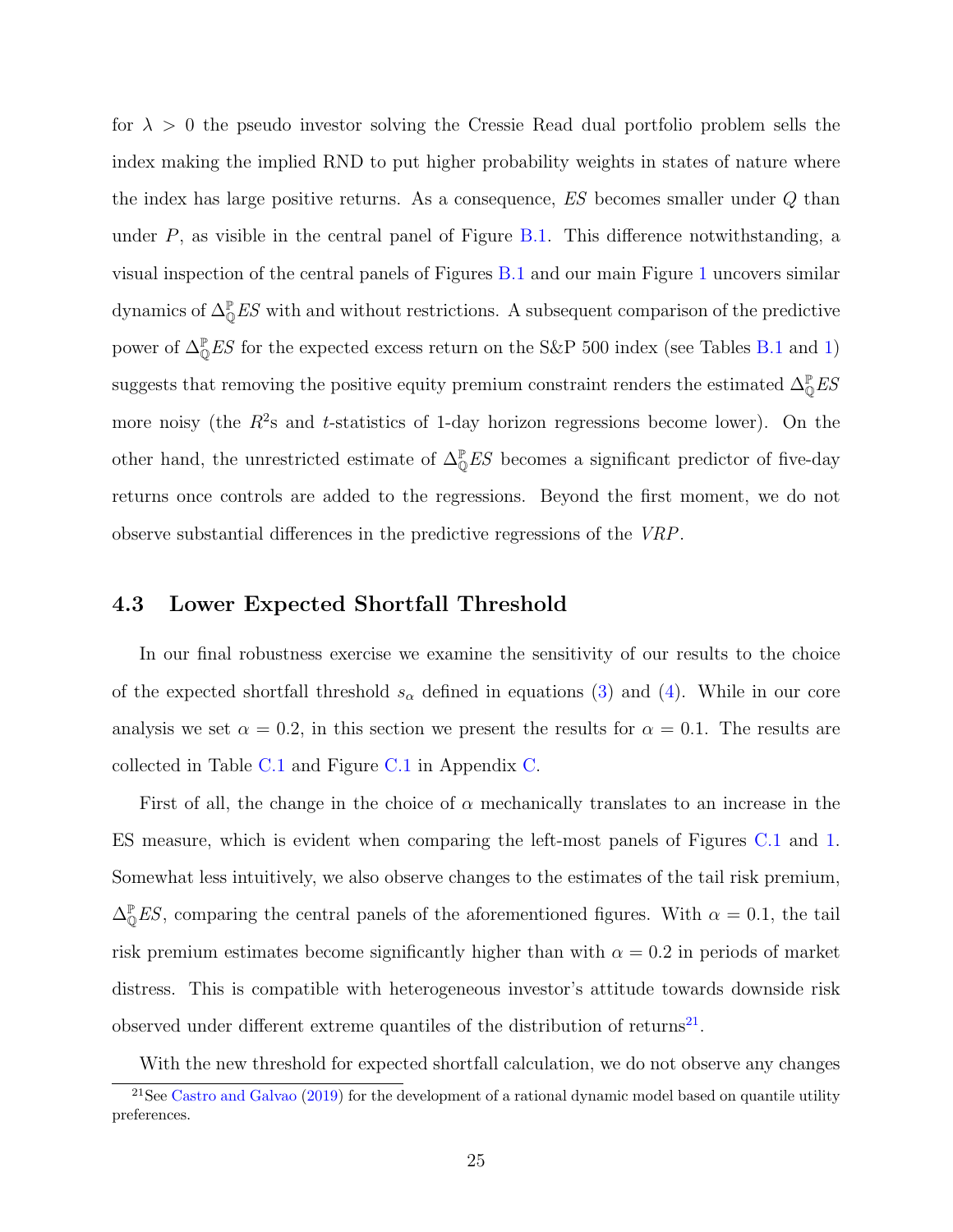for the predictive power of  $ES^{\mathbb{P}}$  and  $\Delta_{\mathbb{Q}}^{\mathbb{P}} ES$  for S&P 500 equity and variance risk premiums. Most importantly,  $ES^{\mathbb{P}}$  still fails to predict the return on the index in univariate regressions in Table [C.1.](#page-44-0)

## <span id="page-26-0"></span>4.4 Including Option Returns in the Estimation of the Risk Neutral Measure

We apply the following filters to the option data. For each day, we use the options with maturity closest to one month, taking the shorter maturity as a tie breaker. We remove all quotes with zero bid prices and those where the ask price is more than five times the bid price. The returns on index options are calculated as follows. In each five-minute window, we sort out of the money (OTM) call (put) options into five portfolios based on the absolute value of their Black-Scholes delta, denoted as ∆01 (deep OTM options with absolute deltas ranging from 0.0 to 0.1) through  $\Delta$ 05 (close to at the money (ATM) options with absolute deltas ranging from 0.4 to 0.5). Next, we calculate the mid price for each option. In the following step, we match the observations in a given five-minute window to those in the subsequent window, and we discard options with no match. We further drop from the return calculation the options whose mid prices did not change between two observation windows. Finally, from the remaining data we calculate the equally-weighted return on each option portfolio.

We estimate the RN measure by solving the minimum-discrepancy problem in  $(6)$  including as basis assets the S&P 500 returns and the returns of one group of options characterized by their delta  $(\Delta)$ . In Table [5,](#page-38-0) the columns correspond to option returns grouped by  $\Delta$ 's. As mentioned before, ∆01 corresponds to deep out-of-the-money options while ∆05 corresponds to at-the-money options. We include only  $\Delta_{\mathbb{Q}}^{\mathbb{P}} E S$  and  $E S^{\mathbb{P}}$  as predictors and consider the 1-day horizon. The tail risk premium  $\Delta_{\mathbb{Q}}^{\mathbb{P}} E S$  is significant for the call groups Call  $\Delta$ 01 and Call  $\Delta$ 03 groups. In terms of  $R^2$  this model does worse than the equivalent one without op-tions in Table [1](#page-34-0) (0.0069 and 0.0065 for Call  $\Delta$ 01 and Call  $\Delta$ 03, respectively, against 0.0075). These results could be rationalized by the large noise associated with high-frequency returns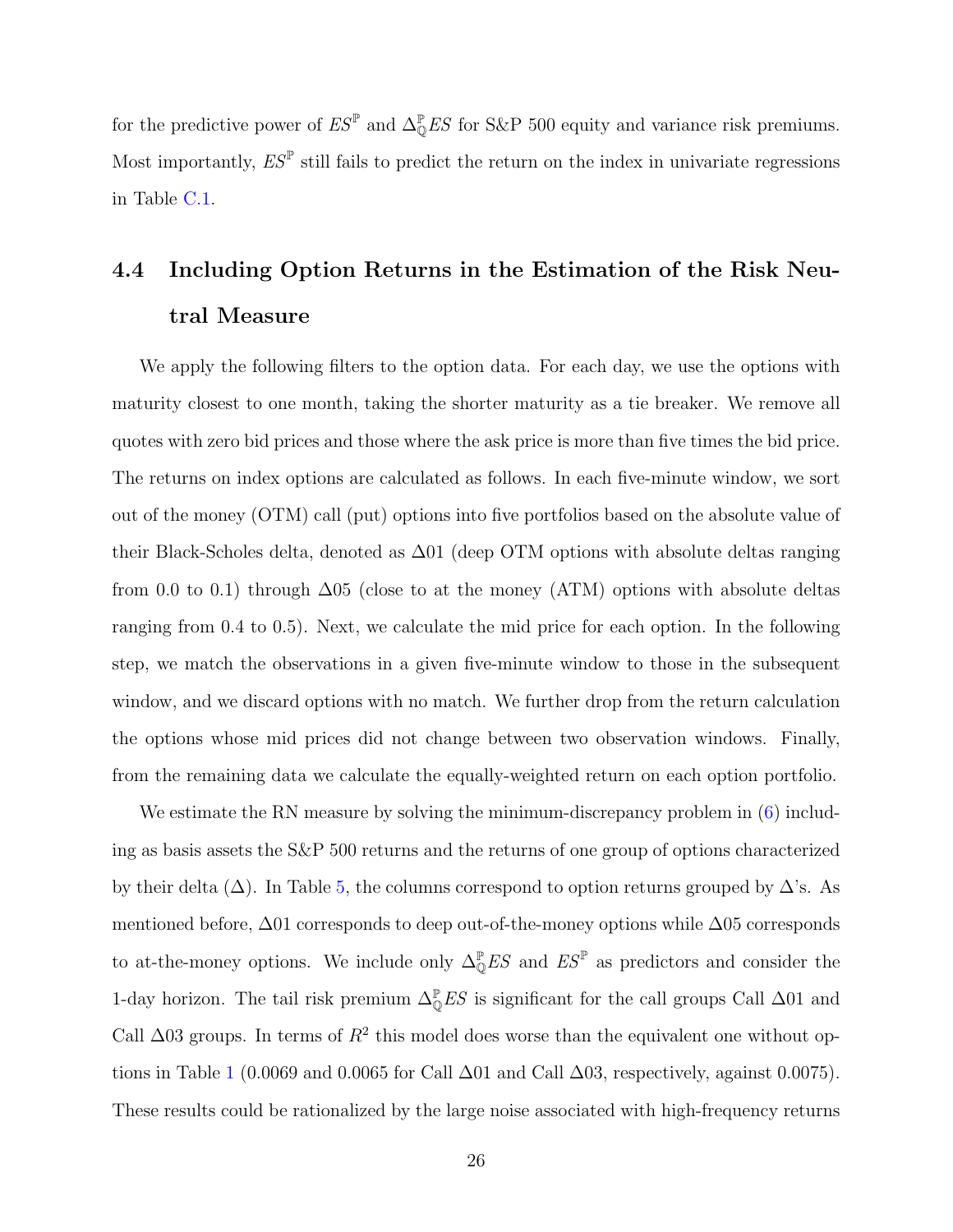on options.[22](#page-27-1)

[Table 5 about here.]

## <span id="page-27-0"></span>5 Conclusion

In this paper, we propose a new method to measure tail risk premium in high frequency markets using minimal information on an index of stocks. The method uses solely intra-day index returns and a risk neutralization algorithm. We theoretically show that the tail risk premium, defined as a difference of expected shortfalls under the risk neutral and physical probabilities, should be sensitive to the shape of the tail of index returns and therefore able to predict future returns and premiums [\(Bollerslev et al.](#page-29-0) [\(2015\)](#page-29-0)). We empirically test the ability of our tail risk premium measure to predict equity and variance risk premiums of the S&P500 returns. We show that it robustly predicts risk premiums not only of the S&P 500 returns but also of characteristic-based portfolio returns. A natural extension of our method would be to use a cross section of high frequency returns to identify if and by how much bringing cross-sectional information improves the model forecasting ability.

<span id="page-27-1"></span> $^{22}$ When we include option and index returns together in the estimation of the RN measure, we lose the interpretation of how the RN measure acts on index returns. When the S&P500 is the unique asset, the RN measure over-weights its negative returns and under-weights positive ones, provided that we restrict the equity premium to be positive. In contrast, when the index and an option are basis assets, the RN measure now over-weights negative returns coming from the optimal solution of the dual portfolio problem, i.e., a linear combination of index and option returns.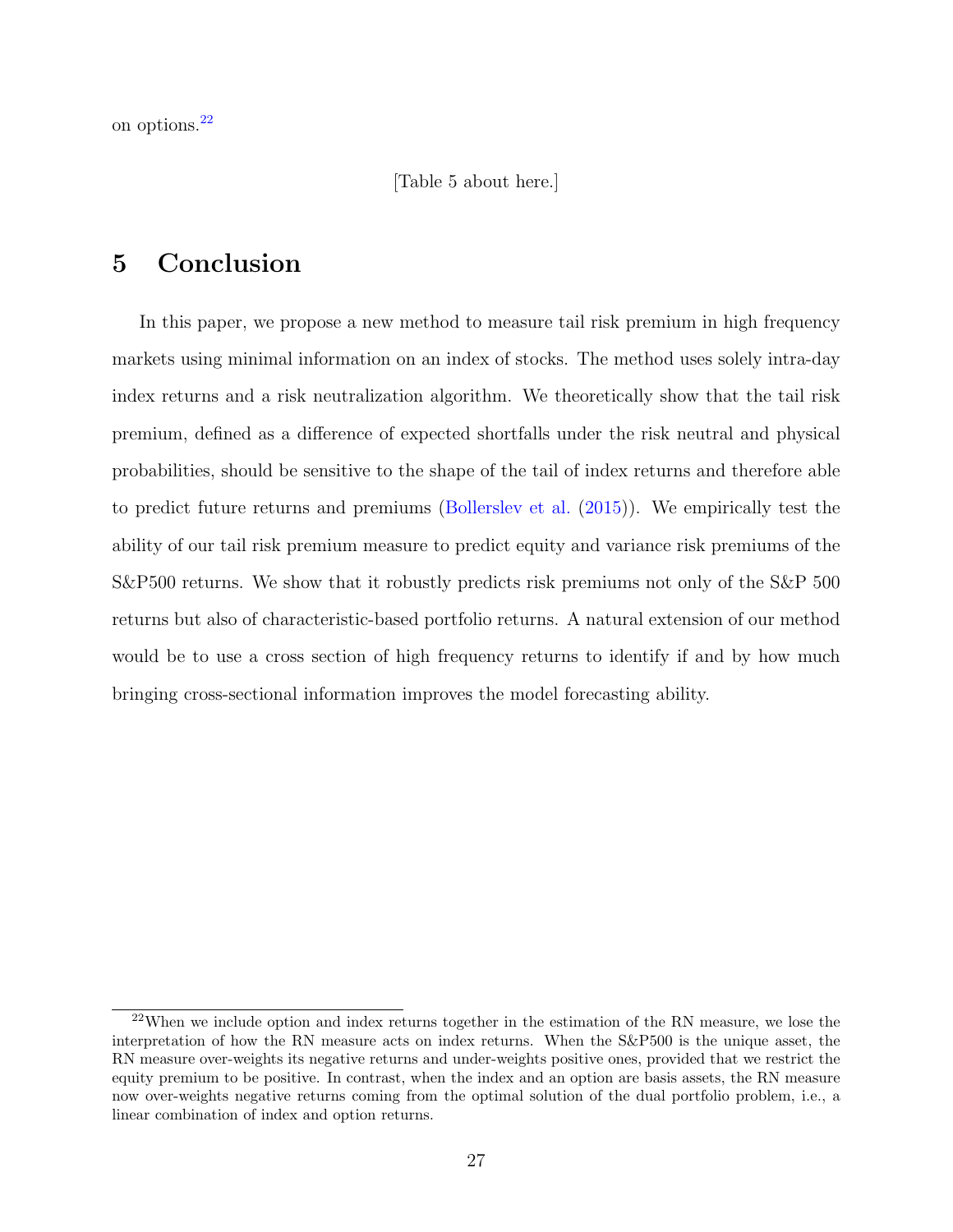### References

- <span id="page-28-5"></span>Adrian, T. and M. K. Brunnermeier (2016). Covar. American Economic Review  $106(7)$ , 1705–41.
- <span id="page-28-1"></span>Ait-Sahalia, Y. and A. W. Lo (1998). Nonparametric Estimation of State-Price Densities Implicit in Financial Asset Prices. Journal of Finance 53 (2), 499–547.
- <span id="page-28-2"></span>Ait-Sahalia, Y. and A. W. Lo (2000). Nonparametric risk management and implied risk aversion. Journal of Econometrics 94, 9–51.
- <span id="page-28-4"></span>Allen, L., T. G. Bali, and Y. Tang (2012). Does systemic risk in the financial sector predict future economic downturns? Review of Financial Studies 25 (10), 3000–3036.
- <span id="page-28-7"></span>Almeida, C., K. Ardison, R. Garcia, and J. Vicente (2017). Nonparametric tail risk, stock returns and the macroeconomy. Journal of Financial Econometrics 15, 333–376.
- <span id="page-28-11"></span>Almeida, C. and G. Freire (2022). Pricing of index options in incomplete markets. Journal of Financial Economics 144, 174–205.
- <span id="page-28-10"></span>Almeida, C. and R. Garcia (2017). Economic implications of nonlinear pricing kernels. Management Science 63, 3361–3380.
- <span id="page-28-13"></span>Andersen, T. G., T. Bollerslev, F. X. Diebold, and P. Labys (2003). Modeling and forecasting realized volatility. *Econometrica*  $71(2)$ , 579–625.
- <span id="page-28-3"></span>Andersen, T. G., N. Fusari, and V. Todorov (2015). The risk premia embedded in index options. Journal of Financial Economics 117 (3), 558–584.
- <span id="page-28-0"></span>Andersen, T. G., N. Fusari, and V. Todorov (2017). Short-term market risks implied by weekly options. The Journal of Finance  $72(3)$ , 1335–1386.
- <span id="page-28-6"></span>Andersen, T. G., N. Fusari, and V. Todorov (2020). The pricing of tail risk and the equity premium: Evidence from international option markets. Journal of Business  $\mathscr C$  Economic Statistics 38 (3), 662–678.
- <span id="page-28-14"></span>Andrews, D. W. K. (1991). Heteroskedasticity and Autocorrelation Consistent Covariance Matrix Estimation. *Econometrica* 59(3), 817.
- <span id="page-28-9"></span>Artzner, P., F. Delbaen, J. Eber, and D. Heath (1999). Coherent Measures of Risk. Mathematical Finance  $9(3)$ , 223–228.
- <span id="page-28-8"></span>Aït-Sahalia, Y., J. Jacod, and D. Xiu (2020). Inference on risk premia in continuous-time asset pricing models. Working paper no. 20-30, The University of Chicago Booth School of Business.
- <span id="page-28-12"></span>Backus, D., M. Chernov, and I. Martin (2011). Disasters implied by equity index options. The Journal of Finance  $66(6)$ , 1969–2011.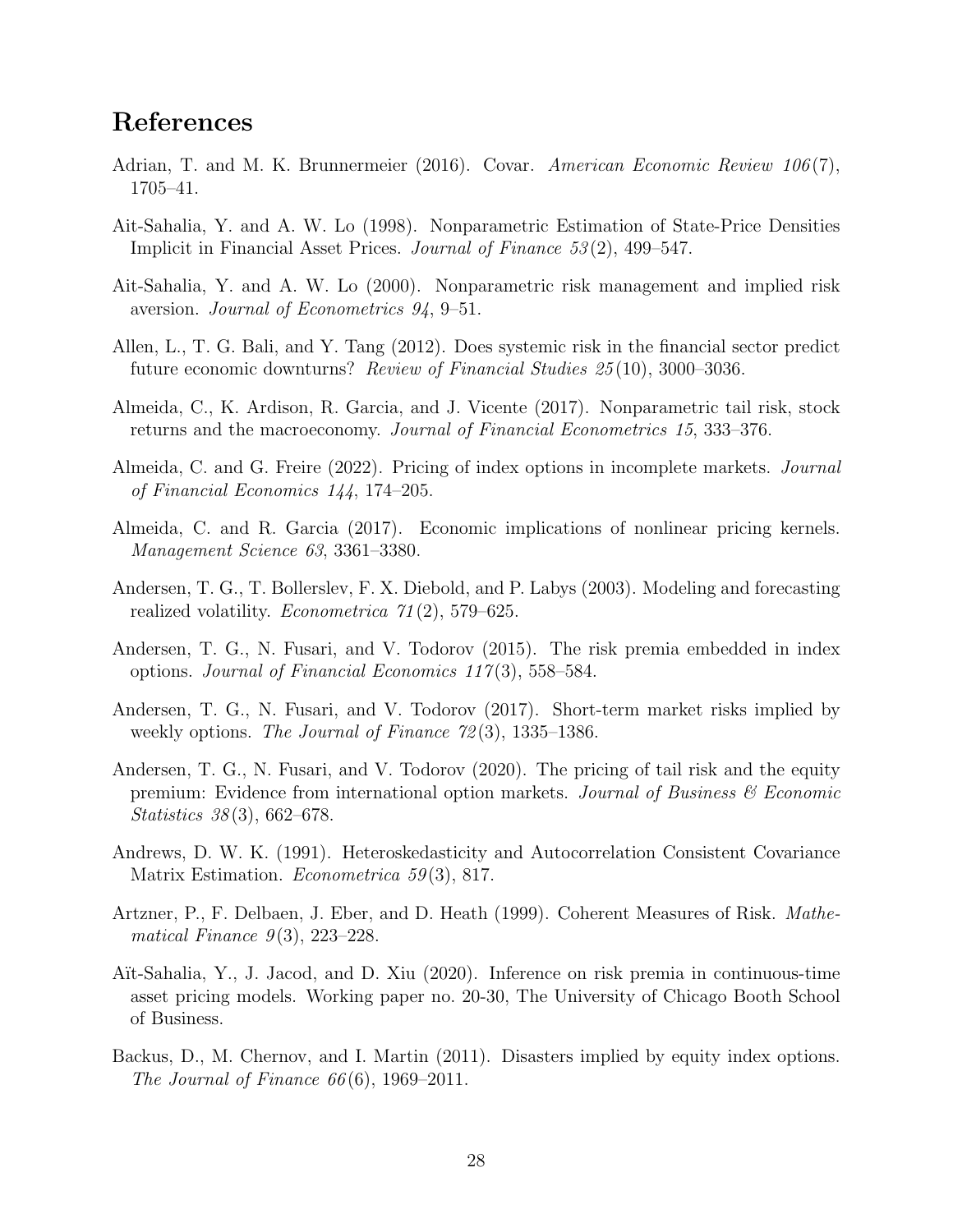- <span id="page-29-17"></span><span id="page-29-16"></span><span id="page-29-5"></span>Bali, T. G., K. O. Demirtas, and H. Levy (2009). Is there a relation between downside risk and expected stock returns? Journal of Financial and Quantitative Analysis  $44(4)$ , 883–909.
- <span id="page-29-11"></span>Berkowitz, J. and J. O'Brien (2002). How accurate are value-at-risk models at commercial banks? The Journal of Finance  $57(3)$ , 1093-1111.
- <span id="page-29-10"></span>Bollerslev, T., S. Z. Li, and V. Todorov (2016). Roughing up beta: Continuous vs. discontinuous betas, and the cross-section of expected stock returns. Journal of Financial Economics  $120(3)$ , 464-490.
- <span id="page-29-2"></span>Bollerslev, T., G. Tauchen, and H. Zhou (2009). Expected stock returns and variance risk premia. Review of Financial Studies 22 (11), 4463–92.
- <span id="page-29-3"></span>Bollerslev, T. and V. Todorov (2011). Tails, Fears, and Risk Premia. Journal of Finance  $66(6)$ , 2165–2211.
- <span id="page-29-1"></span>Bollerslev, T. and V. Todorov (2014). Time-varying jump tails. *Journal of Economet*rics  $183(1)$ , 168-80.
- <span id="page-29-9"></span>Bollerslev, T., V. Todorov, and S. Z. Li (2013). Jump tails, extreme dependencies, and the distribution of stock returns. Journal of Econometrics 172, 307–324.
- <span id="page-29-0"></span>Bollerslev, T., V. Todorov, and L. Xu (2015). Tail risk premia and return predictability. Journal of Financial Economics 118(1), 113–34.
- <span id="page-29-15"></span>Britten-Jones, M., A. Neuberger, and I. Nolte (2011). Improved Inference in Regression with Overlapping Observations. Journal of Business Finance & Accounting  $38(5-6)$ , 657–683.
- <span id="page-29-6"></span>Brownlees, C. and R. Engle (2017). Srisk: A conditional capital shortfall measure of systemic risk. Review of Financial Studies  $30(1)$ , 48–79.
- <span id="page-29-8"></span>Campbell, J. Y. and S. Thompson (2008). Predicting excess stock returns out of sample: Does anything beat the historical average? Review of Financial Studies 21(4), 1509–1531.
- <span id="page-29-14"></span>Castro, L. d. and A. F. Galvao (2019). Dynamic quantile models of rational behavior. Econometrica 87, 1893–1939.
- <span id="page-29-4"></span>Christoffersen, P. F. (1998). Evaluating Interval Forecasts. International Economic Re*view 39* $(4)$ , 841–862.
- <span id="page-29-12"></span>Fama, E. F. and K. R. French (1993). Common risk factors in the returns on stocks and bonds. Journal of Financial Economics 33, 3–56.
- <span id="page-29-13"></span>Fama, E. F. and K. R. French (2015). Dissecting Anomalies with a Five-Factor Model. The Review of Financial Studies 29 (1), 69–103.
- <span id="page-29-7"></span>Ghysels, E. and F. Wang (2014). Moment-implied densities: Properties and applications. Journal of Business  $\mathscr$  Economic Statistics 32(1), 88–111.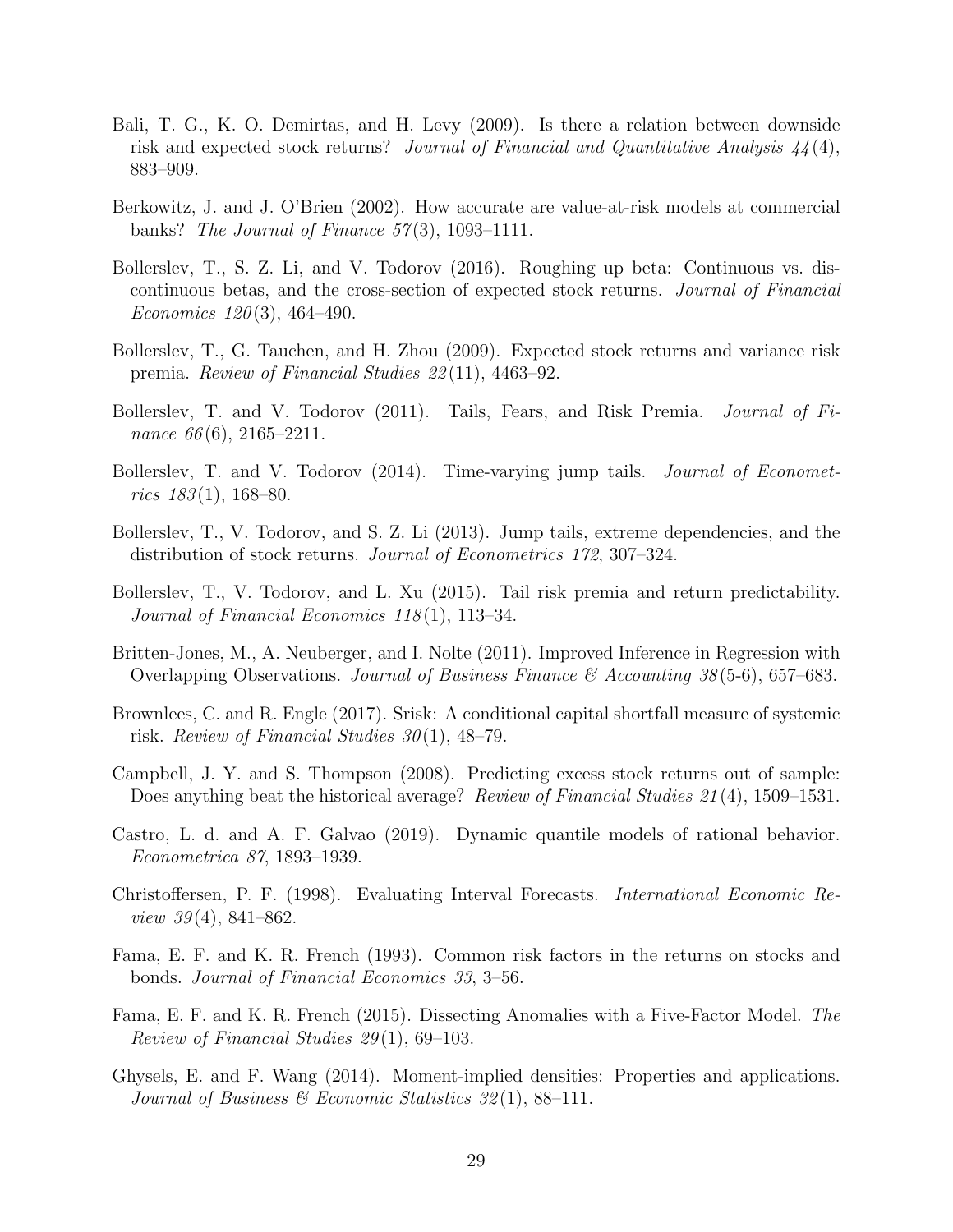- <span id="page-30-7"></span>Hansen, L. and S. Richard (1987). The role of conditioning information in deducing testable restrictions implied by dynamic asset pricing models. Econometrica 55 (3), 587–613.
- <span id="page-30-12"></span>Hou, K., C. Xue, and L. Zhang (2014). Digesting Anomalies: An Investment Approach. The Review of Financial Studies 28 (3), 650–705.
- <span id="page-30-4"></span>Huggenberger, M., C. Zhang, and T. Zhou (2018). Forward-looking tail risk measures. Technical report, University of Mannheim.
- <span id="page-30-8"></span>Jorion, P. (2019). Risk management lessons from the credit crisis. European Financial Management 15 (5), 923–933.
- <span id="page-30-2"></span>Kelly, B. and H. Jiang (2014). Tail risk and asset prices. *Review of Financial Studies 27*(10), 2841–2871.
- <span id="page-30-15"></span>Koenker, R. (2013). quantreg: Quantile Regression. R package version 5.83. R Foundation for Statistical Computing: Vienna) Available at: http://CRAN. R-project. org/package= quantreg.
- <span id="page-30-0"></span>Koenker, R. and J. Gilbert, Bassett (1978). Regression quantiles. *Econometrica*  $46(1)$ , 33–50.
- <span id="page-30-16"></span>Koenker, R. and J. A. Machado (1999). Goodness of Fit and Related Inference Processes for Quantile Regression. Journal of the American Statistical Association 94, 1296–1310.
- <span id="page-30-9"></span>Kraus, A. and R. H. Litzenberger (1976). Skewness preference and the valuation of risk assets. The Journal of Finance  $31(4)$ , 1085–1100.
- <span id="page-30-11"></span>Mancini, C. (2009). Non-parametric threshold estimation for models with stochastic diffusion coefficient and jumps. Scandinavian Journal of Statistics  $36(2)$ , 270–296.
- <span id="page-30-14"></span>Mancini, C. and F. Gobbi (2012). Identifying the Brownian covariation from the co-jumps given discrete observations. Econometric Theory 28 (02), 249–273.
- <span id="page-30-10"></span>McNeil, A., F. Rudiger, and E. Paul (2005). Quantitative Risk Management. Princeton Univ. Press.
- <span id="page-30-6"></span>Pettenuzzo, D., A. Timmermann, and R. Valkanov (2014). Forecasting stock returns under economic constraints. Journal of Financial Economics  $114(3)$ , 517–553.
- <span id="page-30-1"></span>Siriwardane, E. (2013). The probability of rare disasters: Estimation and implications. Technical report, NYU Stern School of Business.
- <span id="page-30-3"></span>Vilkov, G. and Y. Xiao (2013). Option-implied information and predictability of extreme returns. Working paper, Goethe University.
- <span id="page-30-5"></span>Weller, B. (2019). Measuring tail risks at high-frequency. *Review of Financial Studies 32*(9), 3571–3616.
- <span id="page-30-13"></span>Zeileis, A., S. Köll, and N. Graham (2020). Various Versatile Variances: An Object-Oriented Implementation of Clustered Covariances in R. Journal of Statistical Software 95 (1), 1–36.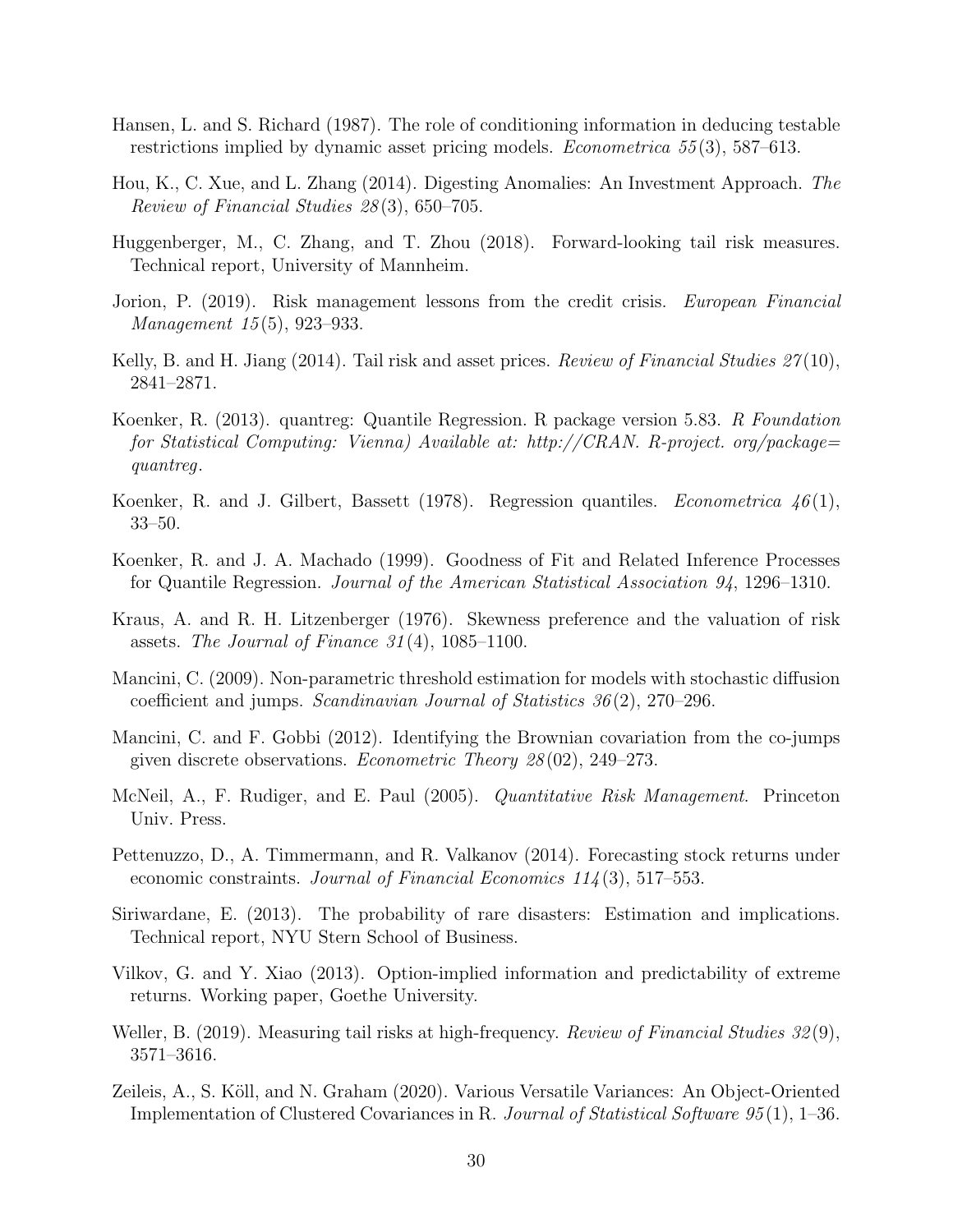<span id="page-31-0"></span>

Figure 1: Time series of the tail measures implied by the S&P 500 intraday data.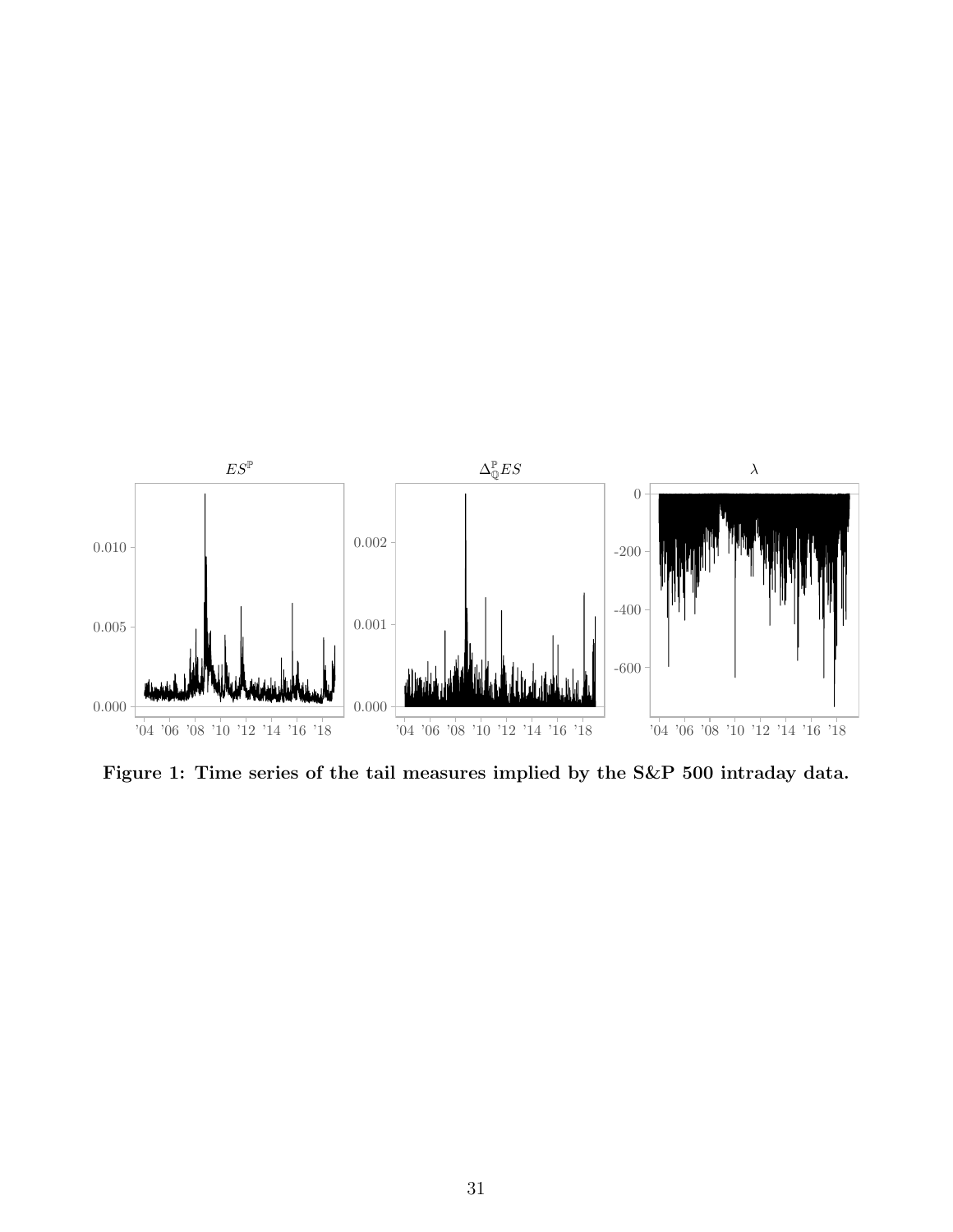### Figure 2: Predictive regressions: Fama-French portfolios

<span id="page-32-0"></span>Summary of predictive regressions of the 1-day ahead excess return on Fama-French portfolios of stocks sorted on Size, Book/Market, Profitability, Investment, Momentum, Reversal, and the 10 Industry portfolios. Four regression specifications are considered, using the following regressors: (i)  $\Delta_{\mathbb{Q}}^{\mathbb{P}}ES$ , (ii)  $\Delta_{\mathbb{Q}}^{\mathbb{P}}ES$  and  $ES^{\mathbb{P}}$ , (iii)  $\Delta_{\mathbb{Q}}^{\mathbb{P}}ES$  and  $RV$ , (iv)  $\Delta_{\mathbb{Q}}^{\mathbb{P}} E S$  and  $LTV$ . We report [Andrews](#page-28-14) [\(1991\)](#page-28-14) standard errors calculated with the use of the sandwich 3.0.0 package for R 4.0.3 [\(Zeileis et al.,](#page-30-13) [2020\)](#page-30-13).



(a) t-statistics of  $\Delta_{\mathbb{Q}}^{\mathbb{P}} E S$  in predictive regressions

(b)  $R^2$  of predictive regressions

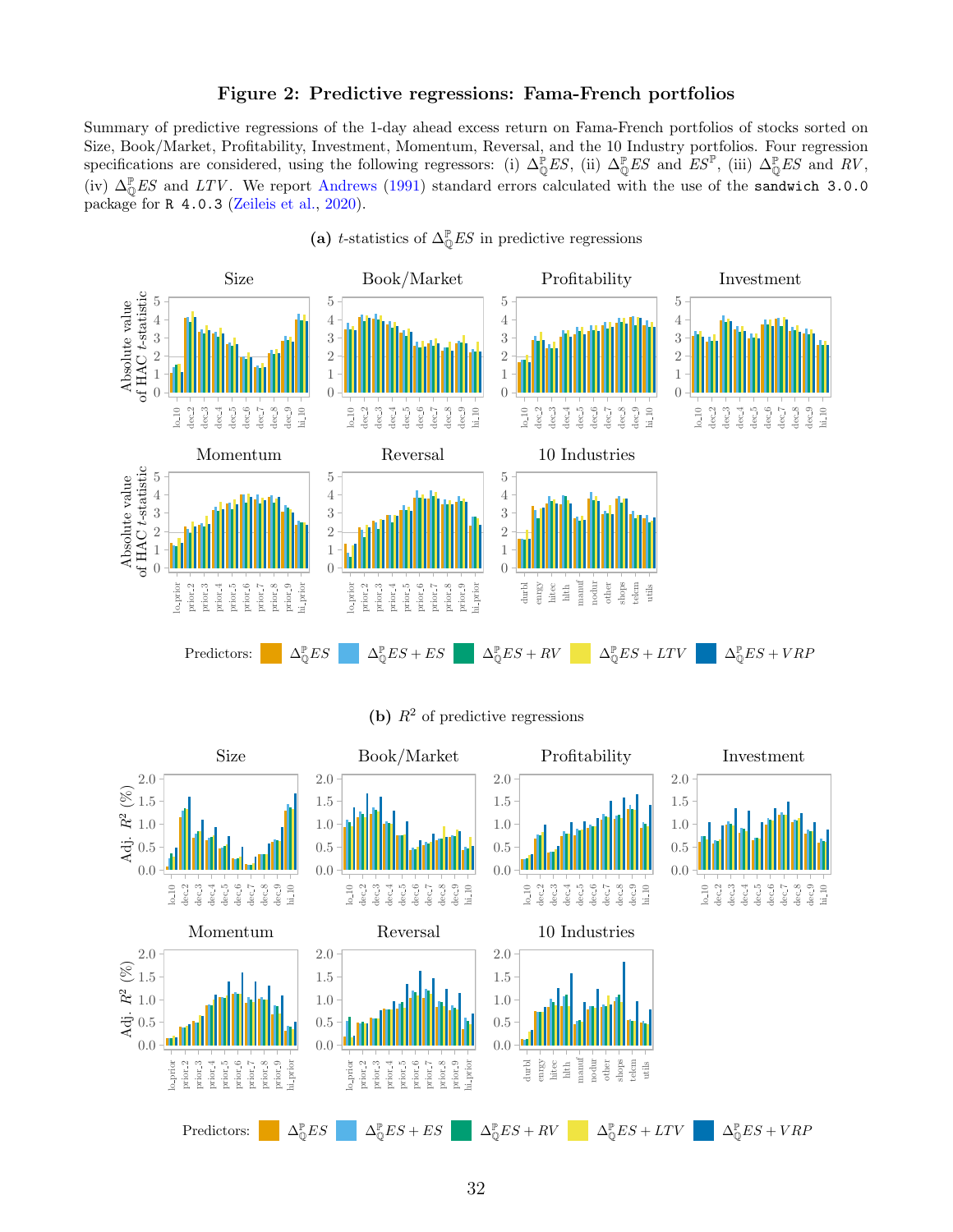### <span id="page-33-0"></span>Figure 3: Predictive regressions: Fama-French portfolios, alternative predictors

Summary of predictive regressions of the 1-day ahead excess return on Fama-French portfolios of stocks sorted on Size, Book/Market, Profitability, Investment, Momentum, Reversal, and the 10 Industry portfolios. Four regression specifications are considered, using the following regressors: (i)  $ES^{\mathbb{P}}$ , (ii)  $RV$ , (iii)  $LTV$ . We report [Andrews](#page-28-14) [\(1991\)](#page-28-14) standard errors calculated with the use of the sandwich 3.0.0 package for R 4.0.3 [\(Zeileis et al.,](#page-30-13) [2020\)](#page-30-13). In order to facilitate the comparison with the main predictability results for Fama-French portfolios, the axis scales are set the same as in Figure [2.](#page-32-0)



(a) t-statistics of alternative predictors



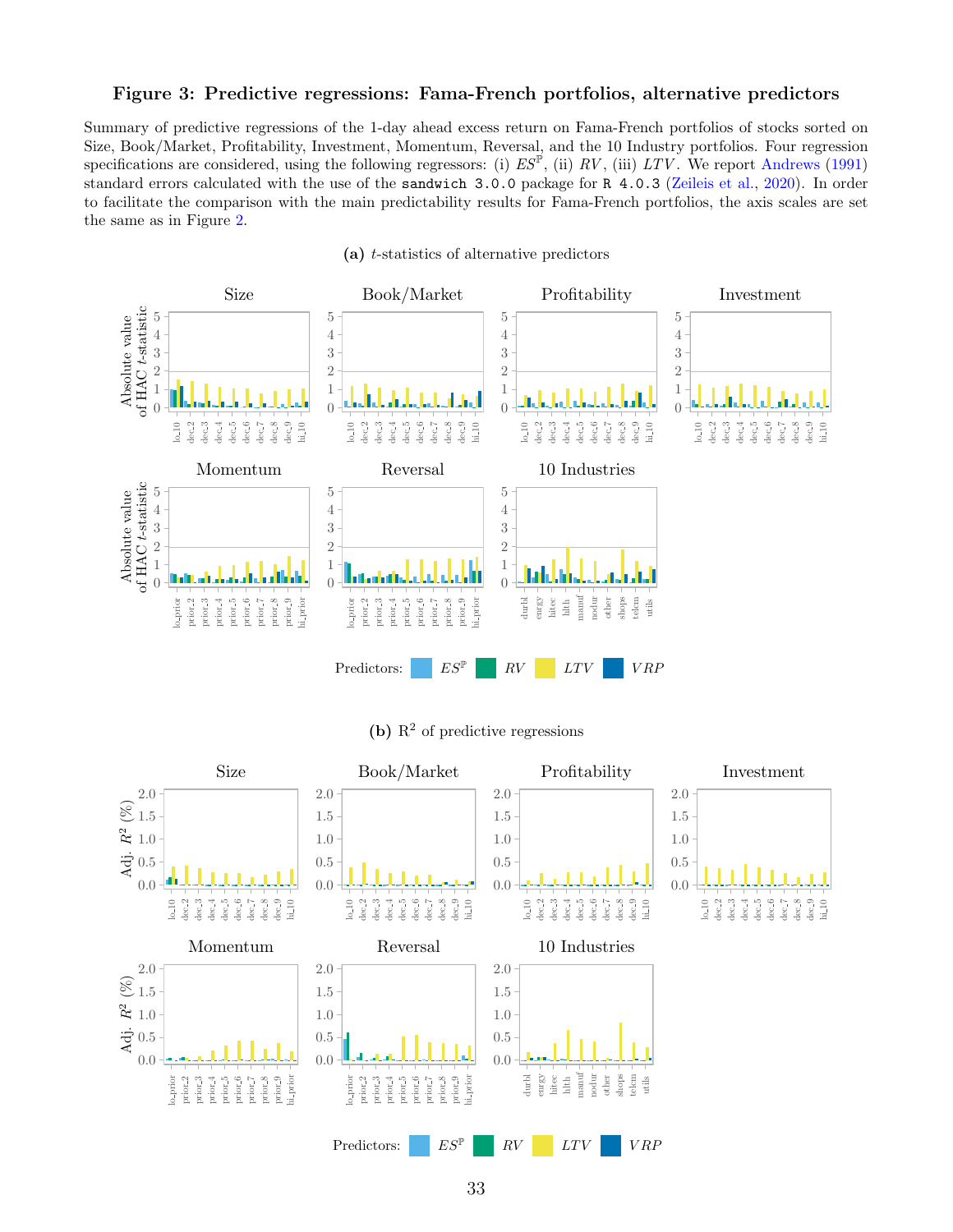#### Table 1: Predictive regressions: S&P 500 returns

<span id="page-34-0"></span>The table reports regression coefficients and their standard deviations (in parentheses) of predictive regressions of the close-to-close  $S\&P$  500 returns at the 1-, 5- and 21-day horizons. The coefficients that are significant at the 0.05 confidence level are printed in bold and those significant at the 0.01 level are additionally highlighted with  $a \star$ . The 5- and 21-day horizon regressions are estimated on overlapping observations using the approach of [Britten-Jones et al.](#page-29-15) [\(2011\)](#page-29-15). We report [Andrews](#page-28-14) [\(1991\)](#page-28-14) standard errors calculated with the use of the sandwich 3.0.0 package for R 4.0.3 [\(Zeileis et al.,](#page-30-13) [2020\)](#page-30-13).  $ES^{\mathbb{P}}$  is the non-parametric estimate of realized (physical) Expected Shortfall of intra-day S&P 500 returns before the close, on the day when each return calculation commences,  $ES_t^{\mathbb{P}} = -E_t[R_{it}|R_{it} \le F_{R_t}^{-1}]$  $\prod_{R_t}^{n-1}(0.2)]$ . Our Tail Risk Premium measure,  $\Delta_{\mathbb{Q}}^{\mathbb{P}} E S$ , is the difference between the risk-neutral and the physical ES. LTV is the Left Tail Variance of [Bollerslev et al.](#page-29-0) [\(2015\)](#page-29-0) obtained from <www.tailindex.com>.  $RV$  is the realized variance of intra-day returns on the S&P500 Index. IV is an estimate of integrated quadratic variation, the continuous component of realized variance, estimated as in [Mancini and Gobbi](#page-30-14) [\(2012\)](#page-30-14). JV is the jump component of realized variance, calculated as  $\max\{RV - IV, 0\}$ . RV, IV, and JV are calculated from return data sampled at the 5-minute frequency.

|                                        |        |        |         |                |        | Panel A: Equity Risk Premium (Excess Return on the S&P 500 Index)                      |                 |         |          |                         |         |                                                                                                        |         |         |                     |
|----------------------------------------|--------|--------|---------|----------------|--------|----------------------------------------------------------------------------------------|-----------------|---------|----------|-------------------------|---------|--------------------------------------------------------------------------------------------------------|---------|---------|---------------------|
|                                        | 1 days |        |         |                |        |                                                                                        |                 |         |          |                         |         | 5 days 21 days 1 days 5 days 21 days 1 days 5 days 21 days 1 days 5 days 21 days 1 days 5 days 21 days |         |         |                     |
| $ES^{\mathbb{P}}$                      | 0.17   | 0.51   | $-1.67$ | $-0.16$        | 0.03   | $-2.14$                                                                                | $-2.04$         | $-2.61$ | $-5.10$  | $-2.01$                 | $-2.63$ | $-4.99$                                                                                                |         |         |                     |
|                                        | (0.77) | (2.88) | (10.08) | (0.87)         | (2.77) | (9.47)                                                                                 | (1.15)          | (4.48)  | (13.96)  | (1.13)                  | (4.41)  | (13.88)                                                                                                |         |         |                     |
| $\Delta_{\mathbb{Q}}^{\mathbb{P}} E S$ |        |        |         | $7.50^{\star}$ | 11.17  | 11.33                                                                                  | $8.83*$         | 8.82    | 3.80     | $8.75*$                 | 8.81    | 6.72                                                                                                   | $7.19*$ | 11.29   | 9.15                |
|                                        |        |        |         | (2.90)         | (8.33) | (19.69)                                                                                | (2.83)          | (7.65)  | (18.27)  | (2.66)                  | (7.25)  | (18.28)                                                                                                | (2.68)  | (10.60) | (30.49)             |
| LTV                                    |        |        |         |                |        |                                                                                        | $-0.10$         | $-0.24$ | $-0.48$  | $-0.10$                 | $-0.24$ | $-0.49$                                                                                                |         |         |                     |
|                                        |        |        |         |                |        |                                                                                        | (0.07)          | (0.27)  | (0.70)   | (0.07)                  | (0.27)  | (0.70)                                                                                                 |         |         |                     |
| RV                                     |        |        |         |                |        |                                                                                        | 15.25           | 28.22   | 50.52    |                         |         |                                                                                                        |         |         |                     |
|                                        |        |        |         |                |        |                                                                                        | (10.36)         | (39.78) | (122.31) |                         |         |                                                                                                        |         |         |                     |
| <b>VRP</b>                             |        |        |         |                |        |                                                                                        | $-15.90 -26.59$ |         |          | $-82.45 - 16.05 -27.06$ |         | $-80.96$                                                                                               | 1.53    | $-1.95$ | $-27.47$            |
|                                        |        |        |         |                |        |                                                                                        | (7.74)          | (25.59) | (82.05)  | (7.79)                  | (25.61) | (83.73)                                                                                                | (9.07)  |         | $(17.68)$ $(42.73)$ |
| JV                                     |        |        |         |                |        |                                                                                        |                 |         |          | 17.73                   | 29.57   | 1.14                                                                                                   |         |         |                     |
|                                        |        |        |         |                |        |                                                                                        |                 |         |          | (14.14)                 | (45.40) | (150.93)                                                                                               |         |         |                     |
| IV                                     |        |        |         |                |        |                                                                                        |                 |         |          | 14.79                   | 28.25   | 54.19                                                                                                  |         |         |                     |
|                                        |        |        |         |                |        |                                                                                        |                 |         |          | (10.81)                 | (40.45) | (121.18)                                                                                               |         |         |                     |
| Constant                               | 0.00   | 0.00   | 0.01    | $-0.00$        | 0.00   | 0.01                                                                                   | 0.00            | 0.00    | 0.01     | 0.00                    | 0.00    | 0.01                                                                                                   | $-0.00$ | 0.00    | 0.00                |
|                                        | (0.00) | (0.00) | (0.01)  | (0.00)         | (0.00) | (0.01)                                                                                 | (0.00)          | (0.00)  | (0.01)   | (0.00)                  | (0.00)  | (0.01)                                                                                                 | (0.00)  | (0.00)  | (0.00)              |
| $R^2$ (adj) $-2.4e-06-9.4e-05-9e-05$   |        |        |         | 0.0073         | 0.0032 | 0.00088                                                                                | 0.02            | 0.0051  | 0.006    | 0.02                    | 0.005   | 0.0058                                                                                                 | 0.0075  | 0.0027  | 0.0011              |
|                                        |        |        |         |                |        | $Pand R1 R1 R2 R3 R4 R5 R6 R7 R1 R1 R1 R2 R3 R4 R5 R1 R1 R2 R3 R4 R5 R6 R7 R8 R1 R1 R$ |                 |         |          |                         |         |                                                                                                        |         |         |                     |

|                                        |         |           |            |         |         | I aller D. Return on the Soci | <b>OOO HIGEA</b> |         |          |          |         |          |
|----------------------------------------|---------|-----------|------------|---------|---------|-------------------------------|------------------|---------|----------|----------|---------|----------|
|                                        | 1 days  | 5 days    | 21 days    | 1 days  | 5 days  | 21 days                       | 1 days           | 5 days  | 21 days  | 1 days   | 5 days  | 21 days  |
| $ES^{\mathbb{P}}$                      | 0.16    | 0.49      | $-1.81$    | $-0.16$ | $-0.00$ | $-2.30$                       | $-0.79$          | $-0.48$ | 1.67     | $-0.76$  | $-0.49$ | 1.59     |
|                                        | (0.77)  | (2.88)    | (10.08)    | (0.87)  | (2.77)  | (9.47)                        | (1.08)           | (3.71)  | (11.24)  | (1.06)   | (3.73)  | (11.01)  |
| $\Delta^{\mathbb{P}}_{\mathbb{O}} E S$ |         |           |            | $7.51*$ | 11.23   | 11.52                         | $10.60*$         | 11.87   | 14.31    | $10.62*$ | 12.06   | 17.52    |
|                                        |         |           |            | (2.90)  | (8.34)  | (19.70)                       | (2.92)           | (6.80)  | (13.80)  | (2.74)   | (6.68)  | (13.28)  |
| LTV                                    |         |           |            |         |         |                               | $-0.01$          | $-0.09$ | $-0.02$  | $-0.01$  | $-0.09$ | $-0.04$  |
|                                        |         |           |            |         |         |                               | (0.07)           | (0.21)  | (0.69)   | (0.08)   | (0.21)  | (0.67)   |
| RV                                     |         |           |            |         |         |                               | 1.18             | 4.81    | $-22.49$ |          |         |          |
|                                        |         |           |            |         |         |                               | (8.95)           | (24.42) | (70.14)  |          |         |          |
| JV                                     |         |           |            |         |         |                               |                  |         |          | 1.12     | 1.53    | $-83.95$ |
|                                        |         |           |            |         |         |                               |                  |         |          | (13.31)  | (36.72) | (101.20) |
| IV                                     |         |           |            |         |         |                               |                  |         |          | 1.02     | 5.18    | $-15.13$ |
|                                        |         |           |            |         |         |                               |                  |         |          | (9.84)   | (26.38) | (67.94)  |
| Constant                               | 0.00    | 0.00      | 0.01       | 0.00    | 0.00    | 0.01                          | 0.00             | 0.00    | 0.01     | 0.00     | 0.00    | 0.01     |
|                                        | (0.00)  | (0.00)    | (0.01)     | (0.00)  | (0.00)  | (0.01)                        | (0.00)           | (0.00)  | (0.01)   | (0.00)   | (0.00)  | (0.01)   |
| $R^2$<br>$(\mathrm{adj})$              | 0.00017 | $7.5e-05$ | $9.9e-0.5$ | 0.0075  | 0.0034  | 0.0011                        | 0.013            | 0.003   | 0.00093  | 0.013    | 0.0028  | 0.0019   |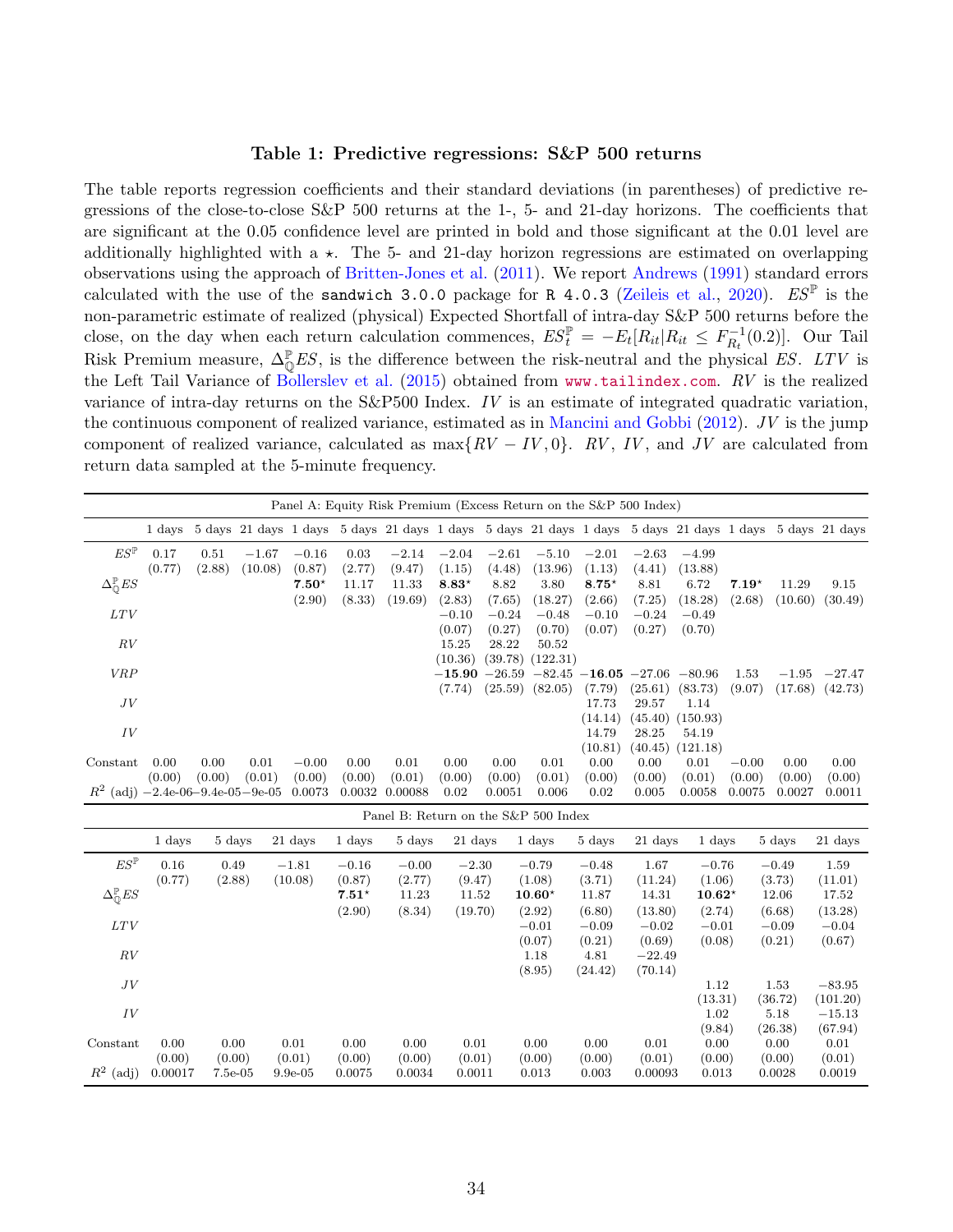### <span id="page-35-0"></span>Table 2: Predictive regressions: Variance Risk Premium and its Components

The table reports regression coefficients and their standard deviations (in parentheses) for predictive regressions of the Variance Risk Premium and its components: realized variance, measured from the intra-day S&P 500 returns, and the variance swap rate, measured with the use of the VIX index, at the 1-, 5- and 21-day horizons. The coefficients that are significant at the 0.05 confidence level are printed in bold and those significant at the 0.01 level are additionally highlighted with a  $\star$ . The 5- and 21-day horizon regressions are estimated on overlapping observations using the approach of [Britten-Jones et al.](#page-29-15) [\(2011\)](#page-29-15). We report [Andrews](#page-28-14) [\(1991\)](#page-28-14) standard errors calculated with the use of the sandwich 3.0.0 package for R 4.0.3 [\(Zeileis et al.,](#page-30-13) [2020\)](#page-30-13).  $ES^{\mathbb{P}}$  is the non-parametric estimate of realized (physical) Expected Shortfall of intra-day S&P 500 returns before the close, on the day when each return calculation commences,  $ES_t^{\mathbb{P}} = -E_t[R_{it}|R_{it} \le F_{R_t}^{-1}(0.2)]$ . Our Tail Risk Premium measure,  $\Delta_{\mathbb{Q}}^{\mathbb{P}} ES$ , is the difference between the risk-neutral and the physical ES. LTV is the Left Tail Variance of [Bollerslev et al.](#page-29-0) [\(2015\)](#page-29-0) obtained from <www.tailindex.com>.  $RV$  is the realized variance of intra-day returns on the S&P500 Index. IV is an estimate of integrated quadratic variation, the continuous component of realized variance, estimated as in [Mancini and Gobbi](#page-30-14) [\(2012\)](#page-30-14). JV is the jump component of realized variance, calculated as  $\max\{RV - IV, 0\}$ .

|                                       |                |                 |                 |                                 |                          | Panel A: Variance Risk Premium |                          |                    |                          |                          |                           |                            |
|---------------------------------------|----------------|-----------------|-----------------|---------------------------------|--------------------------|--------------------------------|--------------------------|--------------------|--------------------------|--------------------------|---------------------------|----------------------------|
|                                       | 1 days         | 5 days          | 21 days         | 1 days                          | 5 days                   | 21 days                        | 1 days                   | 5 days             | 21 days                  | 1 days                   | 5 days                    | 21 days                    |
| $ES^{\mathbb{P}}$                     | 0.02           | 0.05            | $-0.16$         | $-0.00$                         | 0.01                     | $-0.22$                        | $-0.02*$                 | $-0.10$            | $\bf-0.57^{\star}$       | $-0.03$                  | $-0.07$                   | $-0.20$                    |
|                                       | (0.01)         | (0.07)          | (0.24)          | (0.01)                          | (0.05)                   | (0.17)                         | (0.01)                   | (0.04)             | (0.17)                   | (0.02)                   | (0.06)                    | (0.23)                     |
| $\Delta^\mathbb{P}_{\mathbb{O}} E S$  |                |                 |                 | $\mathbf{0.38}^\star$<br>(0.14) | $0.84^{\star}$<br>(0.27) | $1.43^{\star}$<br>(0.51)       | $0.40^{\star}$<br>(0.14) | $0.93*$<br>(0.23)  | $1.75^{\star}$<br>(0.53) | $0.22^{\star}$<br>(0.06) | $0.53*$<br>(0.12)         | $1.36*$<br>(0.32)          |
| VRP                                   |                |                 |                 |                                 |                          |                                | $\mathbf{0.32}^\star$    | $1.59*$            | $5.13*$                  | $0.38*$                  | $1.69*$                   | $6.40*$                    |
|                                       |                |                 |                 |                                 |                          |                                | (0.07)                   | (0.18)             | (0.58)                   | (0.10)                   | (0.43)                    | (1.21)                     |
| $_{LTV}$                              |                |                 |                 |                                 |                          |                                |                          |                    |                          | 0.00                     | 0.00                      | $-0.01$                    |
| RV                                    |                |                 |                 |                                 |                          |                                |                          |                    |                          | (0.00)<br>0.01           | (0.00)<br>$-0.22$         | (0.01)                     |
|                                       |                |                 |                 |                                 |                          |                                |                          |                    |                          | (0.11)                   | (0.59)                    | $-1.95$<br>(2.06)          |
| Constant                              | $-0.00*$       | $-0.00^{\star}$ | $-0.00^{\star}$ | $-0.00*$                        | $-0.00^{\star}$          | $-0.00*$                       | $-0.00$                  | $-0.00$            | $-0.00$                  | $-0.00$                  | $-0.00*$                  | $-0.00*$                   |
|                                       | (0.00)         | (0.00)          | (0.00)          | (0.00)                          | (0.00)                   | (0.00)                         | (0.00)                   | (0.00)             | (0.00)                   | (0.00)                   | (0.00)                    | (0.00)                     |
| $R^2$ (adj)                           | 0.092          | 0.087           | 0.087           | 0.23                            | 0.23                     | 0.23                           | 0.31                     | 0.32               | 0.25                     | $\rm 0.3$                | 0.32                      | $\rm 0.3$                  |
|                                       |                |                 |                 |                                 |                          | Panel B: Realized Variance     |                          |                    |                          |                          |                           |                            |
|                                       | 1 days         | 5 days          | 21 days         | 1 days                          | 5 days                   | 21 days                        | 1 days                   | 5 days             | 21 days                  | 1 days                   | 5 days                    | 21 days                    |
| $ES^{\mathbb{P}}$                     | $0.17^{\star}$ | $0.79*$         | $2.79*$         | $0.14*$                         | $0.72^{\star}$           | $2.58*$                        | $\rm 0.02$               | $0.25*$            | $1.16*$                  | $0.02\,$                 | $\mathbf{0.25} \star$     | $1.19*$                    |
|                                       | (0.01)         | (0.08)          | (0.39)          | (0.01)                          | (0.08)                   | (0.31)                         | (0.02)                   | (0.08)             | (0.27)                   | (0.01)                   | (0.08)                    | (0.28)                     |
| $\Delta^\mathbb{P}_{\mathbb{O}} E S$  |                |                 |                 | $0.55^{\star}$                  | $\mathbf{1.62}^{\star}$  | $4.87*$                        | $0.26*$                  | $0.75*$            | $2.60*$                  | $0.27*$                  | $0.85*$                   | $2.43*$                    |
| LTV                                   |                |                 |                 | (0.15)                          | (0.29)                   | (0.71)                         | (0.07)<br>$0.00*$        | (0.17)<br>$0.02*$  | (0.44)<br>$0.05*$        | (0.07)<br>$0.00*$        | (0.16)<br>$0.02*$         | (0.44)<br>$0.05*$          |
|                                       |                |                 |                 |                                 |                          |                                | (0.00)                   | (0.01)             | (0.02)                   | (0.00)                   | (0.01)                    | (0.02)                     |
| RV                                    |                |                 |                 |                                 |                          |                                | $0.47*$                  | 1.50               | 4.81                     |                          |                           |                            |
|                                       |                |                 |                 |                                 |                          |                                | (0.08)                   | (0.59)             | (2.22)                   |                          |                           |                            |
| JV                                    |                |                 |                 |                                 |                          |                                |                          |                    |                          | 0.24                     | $-0.33$                   | 8.41                       |
| $\cal{IV}$                            |                |                 |                 |                                 |                          |                                |                          |                    |                          | (0.26)<br>$0.49*$        | (1.00)<br>1.69            | (3.50)<br>4.21             |
|                                       |                |                 |                 |                                 |                          |                                |                          |                    |                          | (0.07)                   | (0.71)                    | (2.08)                     |
| Constant                              | $-0.00*$       | $-0.00*$        | $-0.00*$        | $-0.00*$                        | $-0.00*$                 | $-0.00*$                       | $-0.00*$                 | $-0.00*$           | $-0.00*$                 | $-0.00*$                 | $-0.00*$                  | $-0.00*$                   |
|                                       | (0.00)         | (0.00)          | (0.00)          | (0.00)                          | (0.00)                   | (0.00)                         | (0.00)                   | (0.00)             | (0.00)                   | (0.00)                   | (0.00)                    | (0.00)                     |
| $R^2$ (adj)                           | $\rm 0.52$     | 0.54            | 0.47            | 0.63                            | 0.61                     | $0.55\,$                       | 0.72                     | 0.68               | 0.6                      | 0.72                     | 0.68                      | $\,0.62\,$                 |
|                                       |                |                 |                 |                                 |                          | Panel C: $VIX$                 |                          |                    |                          |                          |                           |                            |
|                                       | 1 days         | 5 days          | 21 days         | 1 days                          | 5 days                   | 21 days                        | 1 days                   | 5 days             | 21 days                  | 1 days                   | 5 days                    | 21 days                    |
| $ES^{\mathbb{P}}$                     | $0.15*$        | $0.74*$         | $2.95*$         | $0.15*$                         | $0.71*$                  | $\mathbf{2.81}^\star$          | $0.17*$                  | $0.84*$            | $3.25*$                  | $0.01\,$                 | 0.10                      | 0.54                       |
|                                       | (0.01)         | (0.06)          | (0.23)          | (0.01)                          | (0.06)                   | (0.20)                         | (0.01)                   | (0.06)             | (0.21)                   | (0.01)                   | (0.07)                    | (0.23)                     |
| $\Delta_{\mathbb{O}}^{\mathbb{P}} ES$ |                |                 |                 | $0.17*$                         | $0.78*$                  | $3.44*$                        | $0.15^{\star}$           | $0.67*$            | $3.03*$                  | $-0.02$                  | $-0.09$                   | $\sqrt{0.02}$              |
| VRP                                   |                |                 |                 | (0.03)                          | (0.10)                   | (0.33)                         | (0.03)<br>$-0.38*$       | (0.10)<br>$-1.90*$ | (0.35)<br>$-6.64*$       | (0.01)<br>$-0.91*$       | (0.13)<br>$-4.50^{\star}$ | (0.41)<br>$-16.50^{\star}$ |
|                                       |                |                 |                 |                                 |                          |                                | (0.06)                   | (0.18)             | (0.72)                   | (0.04)                   | (0.36)                    | (1.85)                     |
| $_{LTV}$                              |                |                 |                 |                                 |                          |                                |                          |                    |                          | 0.00                     | 0.00                      | $-0.00$                    |
|                                       |                |                 |                 |                                 |                          |                                |                          |                    |                          | (0.00)                   | (0.00)                    | (0.01)                     |
| $\cal RV$                             |                |                 |                 |                                 |                          |                                |                          |                    |                          | $0.93*$                  | $4.22*$                   | $15.82*$                   |
| Constant                              | $-0.00*$       | $-0.00^{\star}$ | $-0.00^{\star}$ | $-0.00^{\star}$                 | $-0.00*$                 | $-0.00^{\star}$                | $-0.00*$                 | $-0.00*$           | $-0.00^{\star}$          | (0.06)<br>$-0.00$        | (0.71)<br>$-0.00$         | (2.48)<br>0.00             |
|                                       | (0.00)         | (0.00)          | (0.00)          | (0.00)                          | (0.00)                   | (0.00)                         | (0.00)                   | (0.00)             | (0.00)                   | (0.00)                   | (0.00)                    | (0.00)                     |
| $R^2$ (adj)                           | 0.8            | 0.86            | 0.88            | 0.81                            | 0.86                     | 0.88                           | 0.87                     | 0.88               | 0.89                     | 0.96                     | 0.95                      | 0.91                       |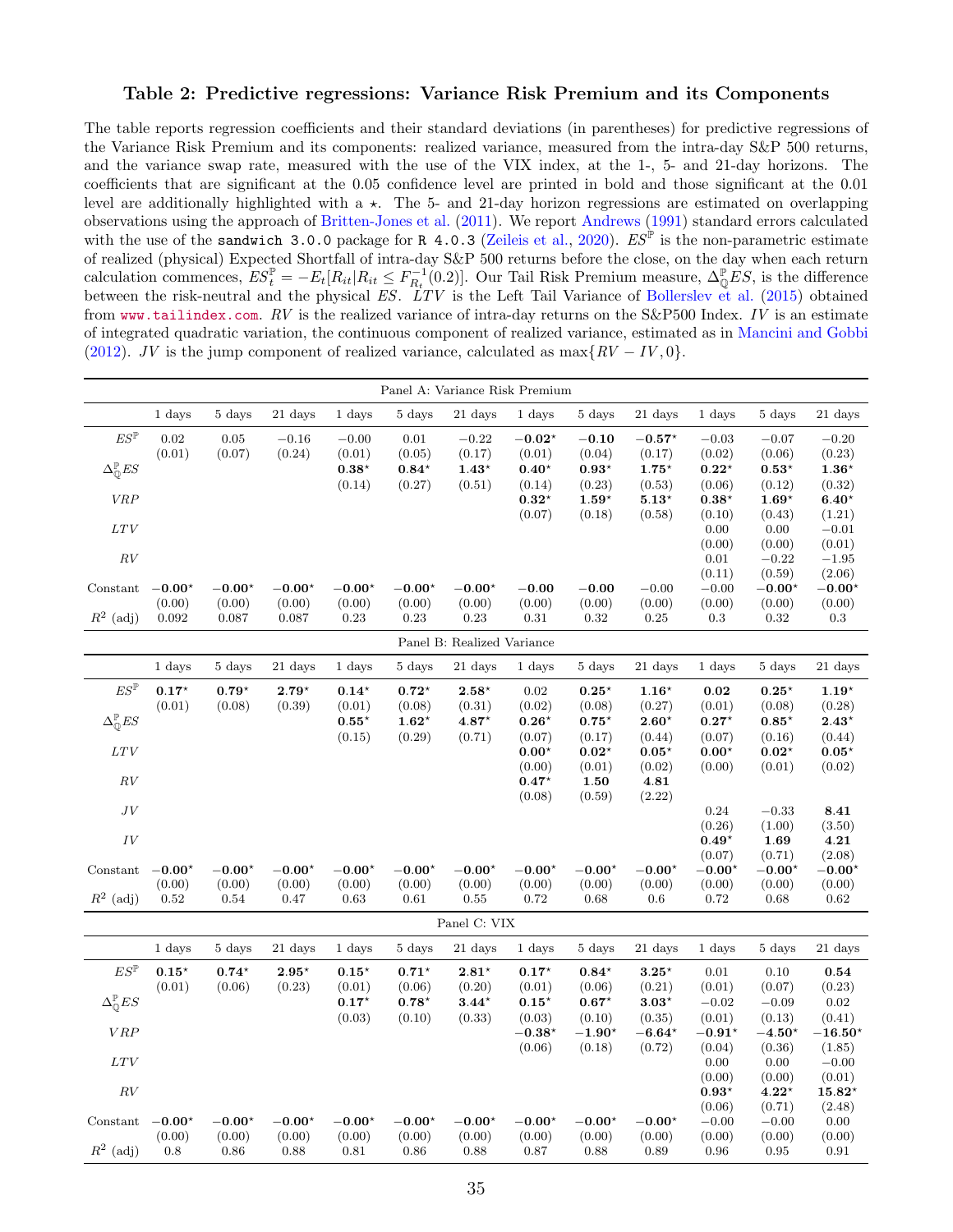### <span id="page-36-0"></span>Table 3: Predictive quantile regressions: 1-day S&P 500 returns, full sample

The table reports quantile regression coefficients and their standard deviations (in parentheses) of quantile regressions predicting the distribution of the returns on the S&P 500 index at the 1-day horizon. The sample is from Jan 2nd 2004 to Dec 31 2018. Coefficients which are statistically significant at the 0.05 confidence level are printed in bold. Those significant at the 0.01 level are additionally marked with a  $\star$ . The standard errors are computed by pairwise bootstrap with the use of the quantreg 5.83 [\(Koenker,](#page-30-15) [2013\)](#page-30-15) package for R 4.0.3. The  $R^1$  goodness-of-fit measure is calculated as in [Koenker and Machado](#page-30-16) [\(1999\)](#page-30-16).  $ES^{\mathbb{P}}$  is the non-parametric estimate of realized (physical) Expected Shortfall of intra-day S&P 500 returns before the close, on the day when each return calculation commences,  $ES_t^{\mathbb{P}} = -E_t[R_{it}|R_{it} \leq F_{R_t}^{-1}]$  $\binom{r-1}{R_t}(0.2)].$ Our Tail Risk Premium measure,  $\Delta_0^{\mathbb{P}} E S$ , is the difference between the risk-neutral and the physical ES.  $LTV$  is the Left Tail Variance of [Bollerslev et al.](#page-29-0) [\(2015\)](#page-29-0) obtained from <www.tailindex.com>.  $RV$  is the realized variance of intra-day returns on the S&P500 Index. The daily value of the VRP is defined as  $VRP \equiv RV \times 365 - (VIX/100)^2$ .

| Quantile:                              | 0.05      | 0.15     | 0.25     | 0.35     | 0.45    | $0.5\,$  | 0.55     | 0.65     | 0.75             | 0.85      | 0.95      |
|----------------------------------------|-----------|----------|----------|----------|---------|----------|----------|----------|------------------|-----------|-----------|
| $\Delta_{\mathbb{O}}^{\mathbb{P}} E S$ | 0.95      | 4.57     | 4.04     | $6.00*$  | $7.65*$ | $7.75*$  | $8.72*$  | $8.14*$  | $7.25^{\star}$   | $12.12*$  | 13.29     |
|                                        | (5.29)    | (4.74)   | (2.50)   | (2.19)   | (2.25)  | (1.94)   | (2.33)   | (2.19)   | (2.58)           | (4.09)    | (6.37)    |
| $ES^{\mathbb{P}}$                      | $-10.66*$ | $-6.95*$ | $-4.25*$ | $-1.12$  | 0.12    | $-0.38$  | 0.43     | 1.10     | $3.05*$          | $3.78*$   | $7.41*$   |
|                                        | (2.08)    | (1.75)   | (1.22)   | (1.00)   | (0.98)  | (0.95)   | (0.94)   | (1.08)   | (0.99)           | (1.08)    | (2.46)    |
| <i>LTV</i>                             | $-0.13$   | $-0.10$  | $-0.05$  | 0.04     | $-0.00$ | $-0.06$  | $-0.07$  | $-0.10$  | $-0.04$          | $-0.05$   | $-0.11$   |
|                                        | (0.13)    | (0.14)   | (0.09)   | (0.08)   | (0.07)  | (0.06)   | (0.06)   | (0.06)   | (0.08)           | (0.07)    | (0.16)    |
| RV                                     | $-12.88$  | $-8.21$  | $-3.41$  | $-12.52$ | $-6.02$ | 7.03     | 6.73     | 18.02    | 18.10            | $28.66*$  | 37.41     |
|                                        | (15.37)   | (19.08)  | (11.31)  | (9.24)   | (11.71) | (10.28)  | (10.70)  | (11.29)  | (8.94)           | (9.45)    | (19.34)   |
| <b>VRP</b>                             | 29.48     | 12.77    | 6.22     | 2.27     | $-4.62$ | $-11.05$ | $-13.56$ | $-17.74$ | $-24.35^{\star}$ | $-38.87*$ | $-60.51*$ |
|                                        | (12.53)   | (14.78)  | (8.18)   | (6.30)   | (6.98)  | (5.43)   | (6.23)   | (6.92)   | (8.19)           | (9.27)    | (11.85)   |
| Constant                               | $-0.00$   | $-0.00$  | 0.00     | $-0.00$  | $-0.00$ | 0.00     | 0.00     | 0.00     | 0.00             | $0.00^*$  | 0.00      |
|                                        | (0.00)    | (0.00)   | (0.00)   | (0.00)   | (0.00)  | (0.00)   | (0.00)   | (0.00)   | (0.00)           | (0.00)    | (0.00)    |
| $R^1$                                  | 0.22      | 0.094    | 0.04     | 0.015    | 0.0056  | 0.0067   | 0.011    | 0.029    | 0.062            | 0.13      | 0.3       |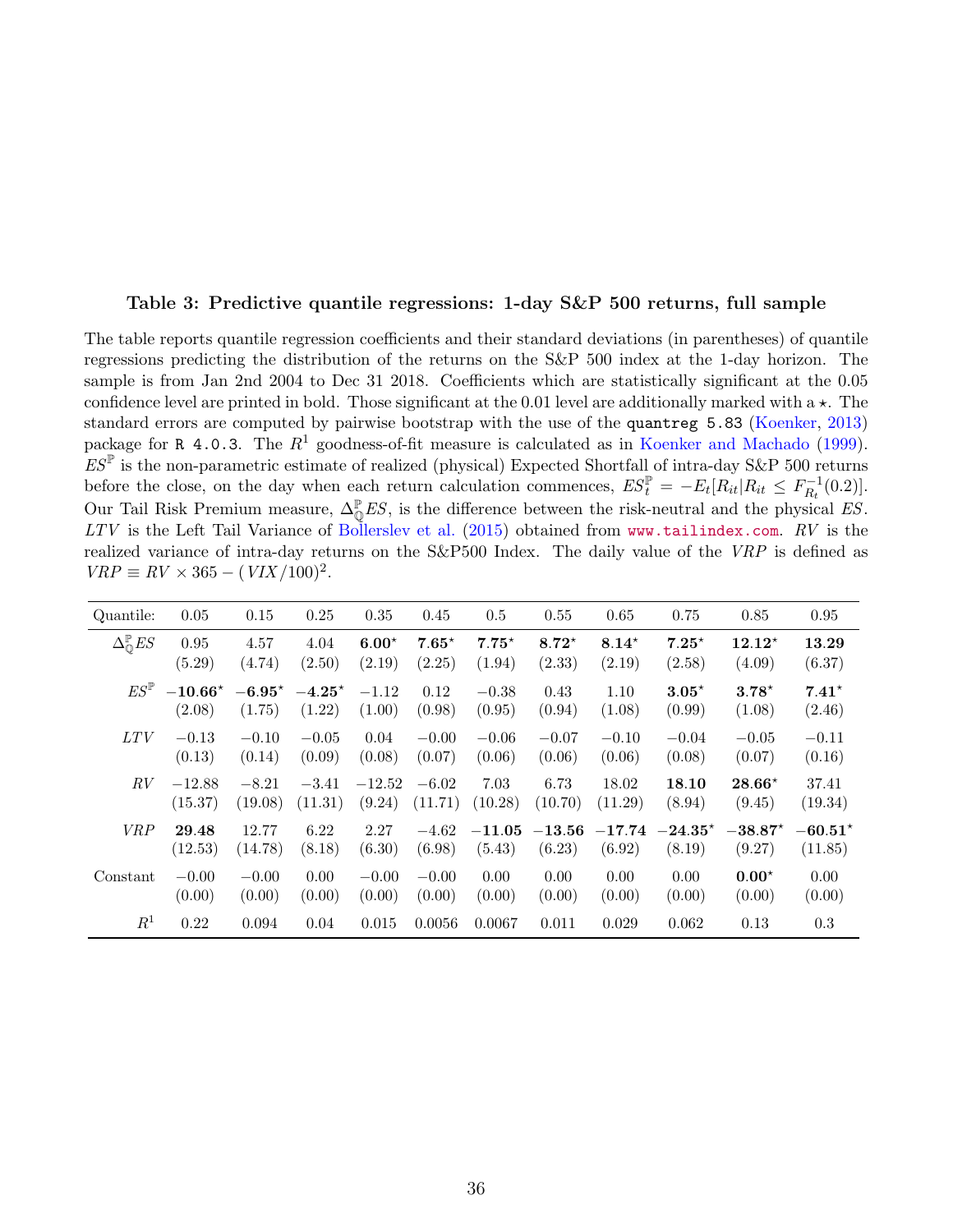### Table 4: Out-of-sample forecasts of the S&P 500 return distribution: interval tests

The table reports the results of evaluating out-of-sample interval forecasts of the return on the S&P 500 index. Each row contains the p-values of the [Christoffersen](#page-29-16) [\(1998\)](#page-29-16) tests of interval forecast conditional coverage (CC), interval forecast error independence (ID) and unconditional coverage (UC) for the quantile interval indicated in the first column. The row denoted "Joint" contains the result of <sup>a</sup> joint evaluation of interval forecastswhich follows Section 4.2 in [Christoffersen](#page-29-16) ([1998\)](#page-29-16) and aggregates the interval forecasts to six intervals spanning the quantiles (0.0 to 0.05], (0.05) to 0.25], (0.25 to 0.5], (0.5 to 0.75], (0.75 to 0.95], and (0.95 to 1.00]. For model evaluation purposes, we split our data into the estimation sample which contains 75% of the data (2,820 observations starting on Jan 2nd, <sup>2004</sup> and ending on April 7th, 2015), and the evaluation sample(the remaining 940 observations ending on December 31st, 2018). The p-values which indicate the rejection of the null hypotheses at the  $0.05$ level are printed in bold face. Those that indicate rejections at the 0.01 level are further marked with a  $\star$ . All model specifications contain a constant term and the regressor set according to the model label.  $ES^{\mathbb{P}}$  is the non-parametric estimate of realized (physical) Expected Shortfall of intra-day S&P 500 returns before the close, on the day when each return calculation commences,  $ES_t^{\mathbb{P}} = -E_t[R_{it}|R_{it} \le F_{R_t}^{-1}(0.2)].$  Our Tail Risk Premium measure,  $\Delta_{\mathbb{Q}}^{\mathbb{P}} E S$ , is the difference between the risk-neutral and the physical ES. LTV is the Left Tail Variance of [Bollerslev](#page-29-17) et al.<br>  $\mathbb{E}[S] = \mathbb{E}[S] = \mathbb{E}[S] = \mathbb{E}[S] = \mathbb{E}[S] = \mathbb{E}[S] = \mathbb{E}[$ [\(2015\)](#page-29-17) obtained from <www.tailindex.com>.  $RV$  is the realized variance of intra-day returns on the S&P500 Index. The daily value of the VRP is defined as  $VRP \equiv RV \times 365 - (VIX/100)^2$ . "Both" indicates that the predictive model contains both the  $ES^{\mathbb{P}}$  and  $\Delta^{\mathbb{P}}_{\mathbb{Q}} ES$  terms.

<span id="page-37-0"></span>

|               |         | $ES^{\mathbb{P}}$ |                        |                  | $\Delta_{\mathcal{O}}^{\mathbb{P}} ES$ |                                                                                                                                                           |                                          | Both |                      |                                                                     |    |                                                          |                 |                                                                                  |                      |                   | $VRP + LTV$ $VRP + LTV + ES^{\mathbb{P}}$ $VRP + LTV + \Delta_{\mathbb{O}}^{\mathbb{P}} ES$ $VRP + LTV + \text{Both}$ |               |                   |                |
|---------------|---------|-------------------|------------------------|------------------|----------------------------------------|-----------------------------------------------------------------------------------------------------------------------------------------------------------|------------------------------------------|------|----------------------|---------------------------------------------------------------------|----|----------------------------------------------------------|-----------------|----------------------------------------------------------------------------------|----------------------|-------------------|-----------------------------------------------------------------------------------------------------------------------|---------------|-------------------|----------------|
| Interval      | $CC$ ID |                   | UC                     | CC               | ID                                     | UC                                                                                                                                                        | CC                                       | ID   | UC                   | CC                                                                  | ID |                                                          | $UC$ $CC$ $ID$  | <b>UC</b>                                                                        | CC                   | ID                | <b>UC</b>                                                                                                             | CC            | ID                | <b>UC</b>      |
| Joint         |         |                   |                        |                  |                                        |                                                                                                                                                           |                                          |      |                      |                                                                     |    |                                                          |                 | 0.02 0.16 0.00* 0.00* 0.07 0.00* 0.25 0.76 0.01* 0.00* 0.35 0.00* 0.02 0.12 0.01 | $ 0.00^{\star} 0.02$ |                   | $0.01^*$                                                                                                              |               | $0.08 \quad 0.40$ | $0.01^{\star}$ |
| $0.0 - 0.05$  |         |                   |                        |                  |                                        | $0.17$ $0.12$ $0.31$ $\vert 0.00^{\star}$ $0.01$ $0.01^{\star}$ $\vert 0.17$ $0.12$ $0.31$ $\vert 0.00^{\star}$ $0.05$ $0.00^{\star}$ $\vert 0.23$ $0.28$ |                                          |      |                      |                                                                     |    |                                                          |                 | 0.18                                                                             |                      | $ 0.01* 0.00*$    | 0.48                                                                                                                  |               | $0.17 \quad 0.24$ | 0.14           |
| $0.05 - 0.15$ |         |                   |                        |                  |                                        | $0.91$ 0.79 0.73 $\vert 0.00 \star 0.07 \vert 0.00 \star \vert 0.90 \vert 0.69 \vert 0.81$                                                                |                                          |      |                      | $0.46$ $0.39$ $0.36$                                                |    |                                                          | $\pm 0.91$ 0.68 | 0.90                                                                             |                      | $0.11 \quad 0.68$ | 0.04                                                                                                                  | 0.89          | 0.85              | 0.64           |
| $0.15 - 0.25$ |         |                   | $0.98$ $0.86$ $0.93$   |                  |                                        | $0.09$ 0.16 0.09                                                                                                                                          |                                          |      |                      | $\vert 0.38 \quad 0.25 \quad 0.43 \vert 0.29 \quad 0.90 \quad 0.11$ |    |                                                          | $0.97$ 0.91     | 0.84                                                                             | 0.09                 | 0.31              | 0.05                                                                                                                  |               | $0.38 \quad 0.25$ | 0.43           |
| $0.25 - 0.35$ |         |                   |                        |                  |                                        | 0.01 0.31 0.00* 0.12 0.64 0.05 0.01* 0.42 0.00* 0.05 0.18 0.05 0.25 0.35                                                                                  |                                          |      |                      |                                                                     |    |                                                          |                 | 0.17                                                                             | 0.12                 | 0.64              | 0.05                                                                                                                  |               | $0.35$ 0.49       | 0.21           |
| $0.35 - 0.45$ |         |                   | $0.73$ $0.47$ $0.68$   |                  |                                        |                                                                                                                                                           |                                          |      |                      |                                                                     |    |                                                          |                 | 0.31                                                                             | 0.13                 | 0.85              | 0.04                                                                                                                  |               | $0.83$ 0.67       | 0.60           |
| $0.45-0.5$    |         |                   | $0.34$ $0.43$ $0.22$   |                  |                                        | $\vert$ 0.02 0.17 0.01 $\vert$ 0.42 0.67 0.22                                                                                                             |                                          |      |                      |                                                                     |    | $\vert 0.10 \vert 0.60 \vert 0.04 \vert 0.20 \vert 0.89$ |                 | 0.07                                                                             |                      | $0.47$ 0.24       | 0.72                                                                                                                  | $0.08$ 0.27   |                   | 0.05           |
| $0.5-0.55$    |         |                   | $0.47$ $0.24$ $0.72$   |                  |                                        | $0.10$ $0.58$ $0.04$ 0.11 $0.05$ $0.48$ 0.35 0.20 0.51                                                                                                    |                                          |      |                      |                                                                     |    |                                                          | $0.72\ 0.95$    | 0.43                                                                             |                      | $0.16$ 0.33       | 0.10                                                                                                                  |               | $0.08$ 0.02       | 0.83           |
| $0.55 - 0.65$ |         |                   | $0.23$ $0.82$ $0.09$   | $0.74$ 0.57 0.60 |                                        |                                                                                                                                                           | $\vert 0.34 \vert 0.96 \vert 0.14 \vert$ |      |                      | $0.63$ $0.34$ $0.98$                                                |    |                                                          | 0.83 0.80       | 0.57                                                                             | 0.97                 | 0.97              | 0.81                                                                                                                  |               | $0.34$ 0.18       | 0.57           |
| $0.65 - 0.75$ |         |                   | $0.03 \; 0.51 \; 0.01$ |                  |                                        | $0.69$ $0.71$ $0.43$                                                                                                                                      | $0.12$ $0.18$ $0.11$                     |      |                      |                                                                     |    | $0.65$ 0.79 0.36                                         | $0.31\ 0.36$    | 0.21                                                                             | 0.65                 | 0.79              | 0.36                                                                                                                  |               | $0.24$ 0.57       | 0.11           |
| $0.75-0.85$   |         |                   | $0.97$ $0.80$ $0.98$   | 0.57             |                                        | $0.34$ 0.64                                                                                                                                               |                                          |      | $0.89$ $0.85$ $0.64$ | $0.19$ $0.87$ $0.07$                                                |    |                                                          | $0.09$ 0.63     | 0.03                                                                             | 0.14                 | 0.31              | 0.09                                                                                                                  |               | $0.75$ 0.74       | 0.49           |
| $0.85-0.95$   |         |                   | $0.59$ $0.87$ $0.31$   |                  |                                        | $0.32 \quad 0.31 \quad 0.26$                                                                                                                              |                                          |      | $0.99$ $0.92$ $0.98$ |                                                                     |    | $0.90 \quad 0.75 \quad 0.76$                             | 0.99 0.92       | 0.98                                                                             | 0.74                 | 0.52              | 0.68                                                                                                                  | 0.89          | 0.85              | 0.64           |
| $0.95 - 1.0$  |         |                   |                        |                  |                                        | $0.06$ $0.24$ $0.04$ $0.00*$ $0.09$ $0.00*$ $0.42$ $0.47$ $0.28$ $0.01*$ $0.26$ $0.00*$ $0.00*$ $0.28$                                                    |                                          |      |                      |                                                                     |    |                                                          |                 | $0.00*$                                                                          | 0.15                 | 0.16              | 0.17                                                                                                                  | $0.01^*$ 0.14 |                   | $0.01*$        |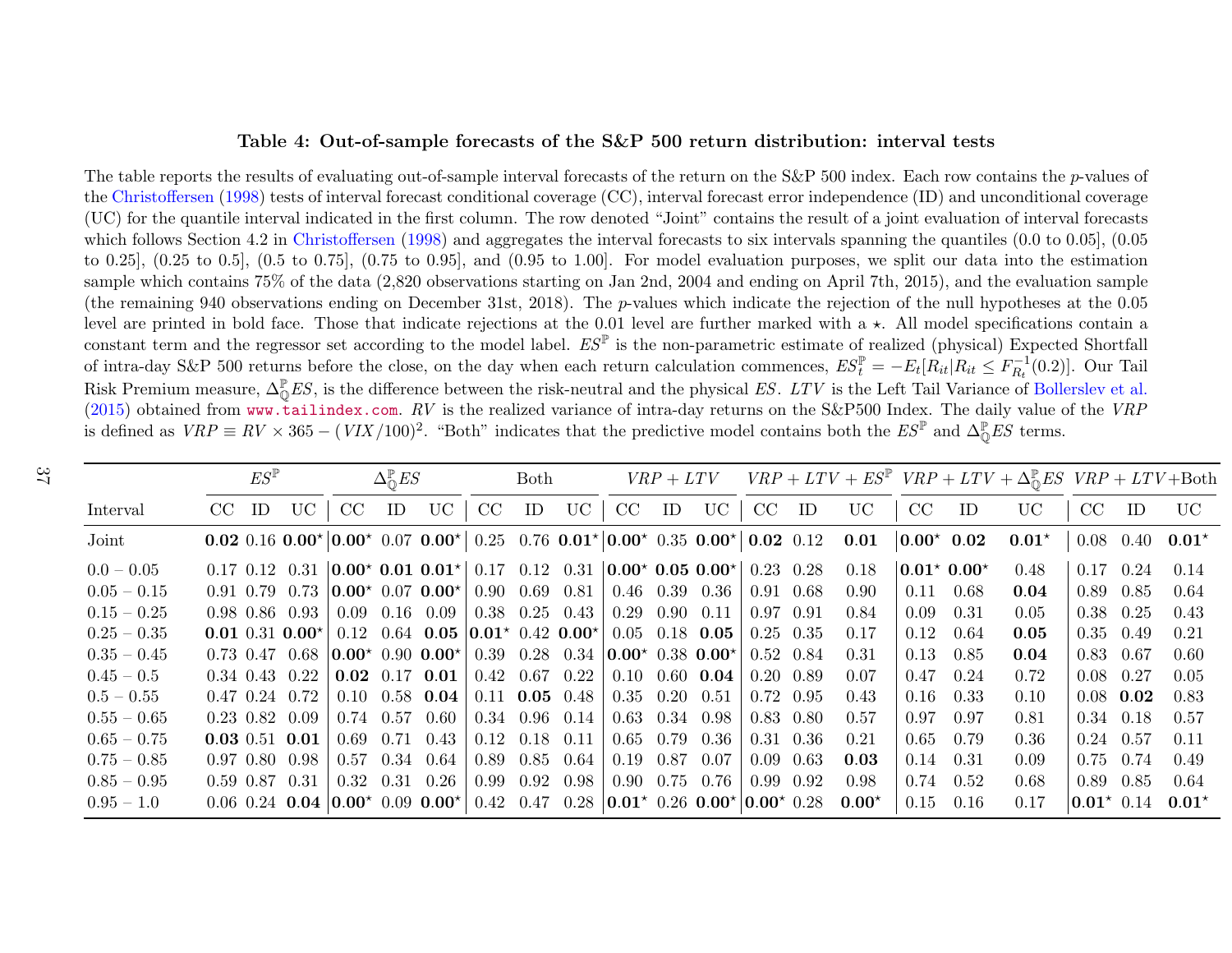### Table 5: Predictive regressions: S&P 500 returns with HF option data

<span id="page-38-0"></span>The table reports regression coefficients and their standard deviations (in parentheses) for predictive regressions of the close-to-close S&P 500 returns at the 1-day horizon with  $\Delta_0^{\mathbb{P}} E S$  calculated with the use of risk-neutral probabilities obtained from the joint risk-neutralization of high-frequency returns on the S&P 500 index and on options thereon, with option returns grouped by ∆. ∆01 corresponds to deep out of the money options while ∆05 corresponds to at the money options. The coefficients that are significant at the 0.05 confidence level are printed in bold and those significant at the 0.01 level are additionally highlighted with a  $\star$ . We report [Andrews](#page-28-14) [\(1991\)](#page-28-14) standard errors calculated with the use of the sandwich 3.0.0 package for R 4.0.3 [\(Zeileis et al.,](#page-30-13) [2020\)](#page-30-13).  $ES^{\mathbb{P}}$  is the non-parametric estimate of realized (physical) Expected Shortfall of intra-day S&P 500 returns before the close, on the day when each return calculation commences,  $ES_t^{\mathbb{P}} = -E_t[R_{it} | R_{it} \leq F_{R_t}^{-1}]$  $E_{R_t}^{-1}(0.2)$ . Our Tail Risk Premium measure,  $\Delta_{\mathbb{Q}}^{\mathbb{P}} ES$ , is the difference between the risk-neutral and the physical ES.

|                                                                                          |  |  |  |  | CA01 CA02 CA03 CA04 CA05 PA01 PA02 PA03 PA04 PA05                                         |      |
|------------------------------------------------------------------------------------------|--|--|--|--|-------------------------------------------------------------------------------------------|------|
|                                                                                          |  |  |  |  | $\Delta_{\odot}^{\mathbb{P}} ES$ 6.87* 3.88 6.09* 2.50 2.23 4.22 3.37 3.09 1.98           | 2.67 |
|                                                                                          |  |  |  |  | $(2.46)$ $(2.22)$ $(1.90)$ $(1.62)$ $(1.68)$ $(2.93)$ $(2.71)$ $(2.43)$ $(2.78)$ $(2.73)$ |      |
|                                                                                          |  |  |  |  | $ES^{\mathbb{P}}$ -0.08 0.02 -0.05 0.09 0.03 -0.01 -0.03 -0.01 0.02                       | 0.04 |
|                                                                                          |  |  |  |  | $(0.78)$ $(0.77)$ $(0.79)$ $(0.81)$ $(0.80)$ $(0.82)$ $(0.84)$ $(0.81)$ $(0.86)$ $(0.84)$ |      |
| $Constant$ $-0.00$ $0.00$ $0.00$ $0.00$ $0.00$ $0.00$ $0.00$ $0.00$ $0.00$ $0.00$ $0.00$ |  |  |  |  |                                                                                           |      |
|                                                                                          |  |  |  |  | $(0.00)$ $(0.00)$ $(0.00)$ $(0.00)$ $(0.00)$ $(0.00)$ $(0.00)$ $(0.00)$ $(0.00)$ $(0.00)$ |      |
| $R^2$ (adj) 0.0065 0.0027 0.0067 0.0016 0.0011 0.0026 0.0019 0.0017 0.00077 0.0017       |  |  |  |  |                                                                                           |      |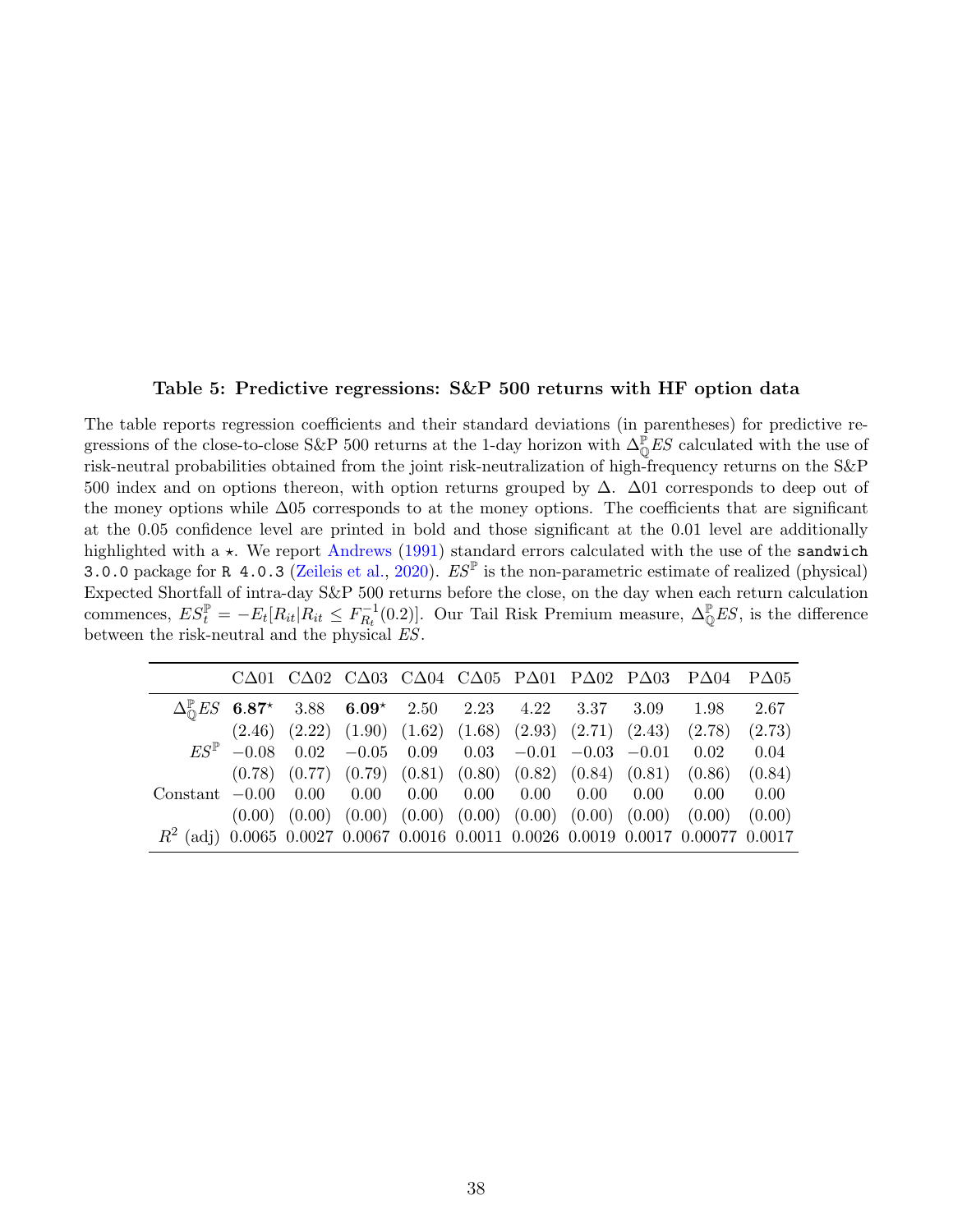## Appendix

## <span id="page-39-0"></span>A Alternative CR Discrepancy

This Appendix reproduces our central results for the Hellinger case ( $\gamma = -0.5$ ).

<span id="page-39-1"></span>

Figure A.1: Time series of tail measures implied by the intraday SDFs.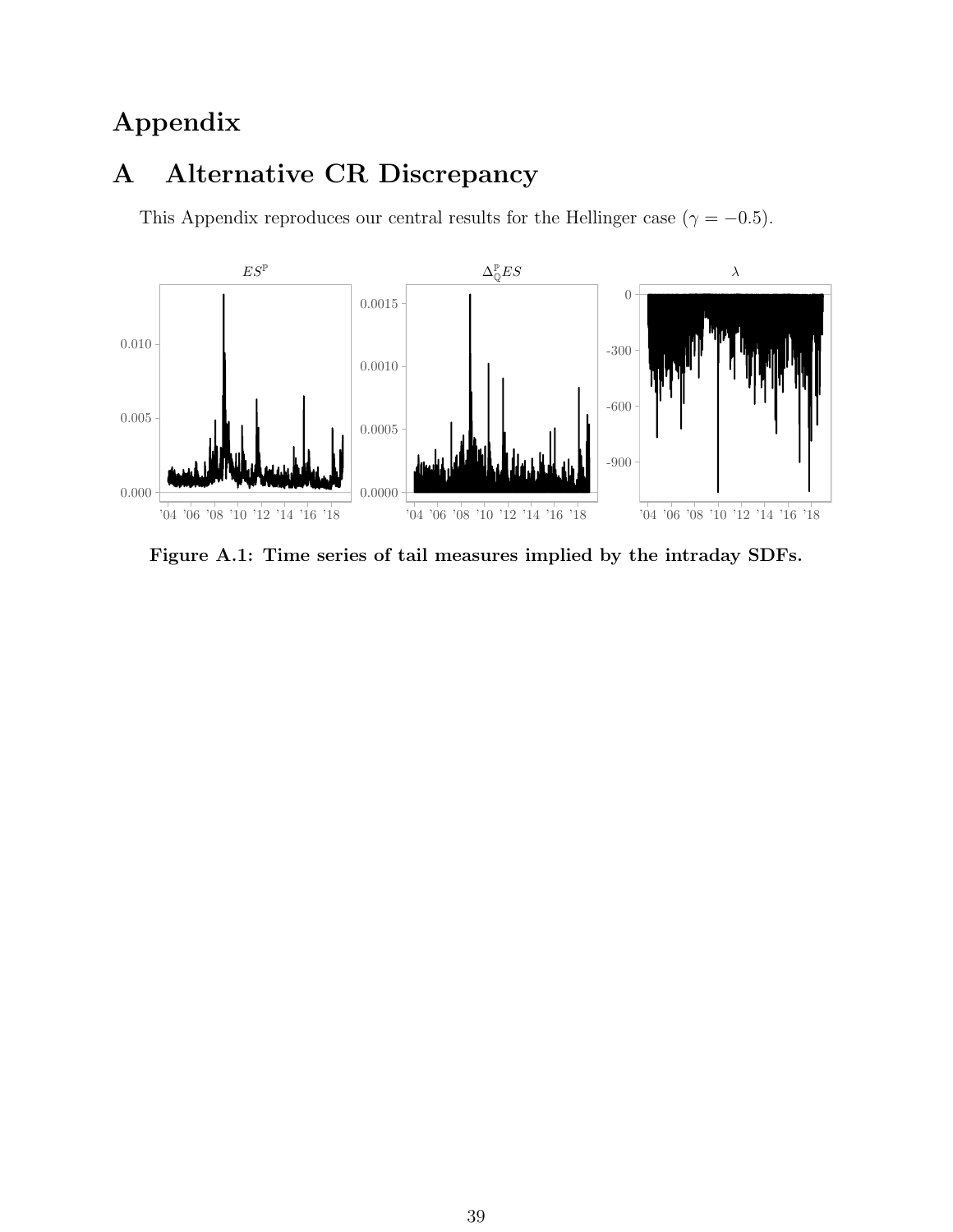### Table A.1: Robustness of Risk Premiums Predictions:  $\gamma = -0.5$

<span id="page-40-0"></span>The table reports regression coefficients and their standard deviations (in parentheses) for predictive regressions of the close-to-close S&P 500 excess returns and of the Variance Risk Premium at the 1-, 5- and 21-day horizons. The Variance Risk Premium is measured as the difference between: realized variance, measured from the intra-day S&P 500 returns, and the variance swap rate, measured with the use of the VIX index. The coefficients that are significant at the 0.05 confidence level are printed in bold and those significant at the 0.01 level are additionally highlighted with a  $\star$ . The 5- and 21-day horizon regressions are estimated on overlapping observations using the approach of [Britten-Jones et al.](#page-29-15) [\(2011\)](#page-29-15). We report [Andrews](#page-28-14) [\(1991\)](#page-28-14) standard errors calculated with the use of the sandwich 3.0.0 package for R 4.0.3 [\(Zeileis et al.,](#page-30-13) [2020\)](#page-30-13).  $ES^{\mathbb{P}}$  is the non-parametric estimate of realized (physical) Expected Shortfall of intra-day S&P 500 returns before the close, on the day when each return calculation commences,  $ES_t^{\mathbb{P}} = -E_t[R_{it}|R_{it} \le F_{R_t}^{-1}(0.2)].$  Our Tail Risk Premium measure,  $\Delta_{\mathbb{Q}}^{\mathbb{P}} E S$ , is the difference between the risk-neutral and the physical ES. LTV is the Left Tail Variance of [Bollerslev et al.](#page-29-0) [\(2015\)](#page-29-0) obtained from <www.tailindex.com>. RV is the realized variance of intra-day returns on the S&P500 Index. IV is an estimate of integrated quadratic variation, the continuous component of realized variance, estimated as in [Mancini and Gobbi](#page-30-14)  $(2012)$ . JV is the jump component of realized variance, calculated as max $\{RV - IV, 0\}$ . RV, IV, and JV are calculated from return data sampled at the 5-minute frequency. The risk neutralization algorithm used the Hellinger estimator with  $\gamma = -\frac{1}{2}$  in the Cressie Read Minimum Discrepancy problem of Section [2.3.](#page-9-1)

|                                             |                |                                   |                    |                   |                                   |                     |                 |                                   | Panel A: Equity Risk Premium (Excess Return on the S&P 500 Index) |                 |                                   |                                                                                                                                            |                  |                                 |                          |
|---------------------------------------------|----------------|-----------------------------------|--------------------|-------------------|-----------------------------------|---------------------|-----------------|-----------------------------------|-------------------------------------------------------------------|-----------------|-----------------------------------|--------------------------------------------------------------------------------------------------------------------------------------------|------------------|---------------------------------|--------------------------|
|                                             |                | $1 \mathrm{days} 5 \mathrm{days}$ | 21<br>days         |                   | $1 \mathrm{days} 5 \mathrm{days}$ | 21<br>$_{\rm days}$ |                 | $1 \mathrm{days} 5 \mathrm{days}$ | 21<br>days                                                        |                 | $1 \mathrm{days} 5 \mathrm{days}$ | 21<br>days                                                                                                                                 |                  | $1 \text{ days} 5 \text{ days}$ | 21<br>days               |
| $ES^{\mathbb{P}}$                           | 0.17<br>(0.77) | 0.51<br>(2.88)                    | $-1.67$<br>(10.08) | $-0.19$<br>(0.87) | $-0.03$<br>(2.76)                 | $-2.20$<br>(9.41)   | (1.14)          | $-2.15$ $-2.71$<br>(4.44)         | $(13.82)$ $(1.12)$                                                | $-5.14$ $-2.12$ | (4.39)                            | $-2.73 -5.07$<br>(13.82)                                                                                                                   |                  |                                 |                          |
| $\Delta_{\mathbb{Q}}^{\mathbb{P}} ES$       |                |                                   |                    | 11.01             | 16.73                             | 17.29               | $12.57^{\star}$ | 12.65                             | 5.58                                                              | $12.42*$        | 12.61                             | 9.71                                                                                                                                       | $10.42^{\star}$  | 16.81                           | 13.49                    |
| LTV                                         |                |                                   |                    | (4.44)            | (12.27)                           |                     | $-0.10$         | $-0.24$                           | $-0.48$                                                           |                 | $-0.10$ $-0.24$ $-0.49$           | $(28.97)$ $(4.18)$ $(11.42)$ $(26.93)$ $(4.00)$ $(10.76)$ $(26.74)$ $(4.04)$ $(15.93)$ $(47.45)$                                           |                  |                                 |                          |
| RV                                          |                |                                   |                    |                   |                                   |                     | (0.07)<br>15.68 | (0.28)<br>28.62                   | (0.70)<br>50.65                                                   | (0.07)          | (0.28)                            | (0.71)                                                                                                                                     |                  |                                 |                          |
|                                             |                |                                   |                    |                   |                                   |                     |                 |                                   | $(10.36)$ $(39.94)$ $(121.97)$                                    |                 |                                   |                                                                                                                                            |                  |                                 |                          |
| VRP                                         |                |                                   |                    |                   |                                   |                     |                 |                                   |                                                                   |                 |                                   | $-16.18 - 26.85 - 82.53 - 16.35 - 27.35 - 81.15$<br>$(7.79)$ $(25.70)$ $(81.90)$ $(7.81)$ $(25.72)$ $(83.99)$ $(9.06)$ $(17.70)$ $(42.65)$ | 1.48             |                                 | $-2.03 -27.52$           |
| JV                                          |                |                                   |                    |                   |                                   |                     |                 |                                   |                                                                   | 18.76           | 30.52                             | 1.85                                                                                                                                       |                  |                                 |                          |
| IV                                          |                |                                   |                    |                   |                                   |                     |                 |                                   |                                                                   | 15.16           | 28.60                             | $(14.39)$ $(44.89)$ $(150.72)$<br>54.44                                                                                                    |                  |                                 |                          |
| Constant                                    | 0.00           | 0.00                              | 0.01               | $-0.00$           | 0.00                              | 0.01                | 0.00            | 0.00                              | 0.01                                                              | 0.00            | 0.00                              | $(10.75)$ $(40.69)$ $(121.75)$<br>0.01                                                                                                     | $-0.00$          | 0.00                            | 0.00                     |
| $R^2$ (adj) $-2.4e-06-9.4e-05-9e-05$ 0.0067 | (0.00)         | (0.00)                            | (0.01)             | (0.00)            | (0.00)<br>0.003                   | (0.01)<br>0.00091   | (0.00)<br>0.02  | (0.00)<br>0.0047                  | (0.01)<br>0.0057                                                  | (0.00)<br>0.019 | (0.00)<br>0.0047                  | (0.01)<br>0.0055                                                                                                                           | (0.00)<br>0.0068 | (0.00)                          | (0.00)<br>0.0024 0.00098 |

|                                       |                |                |                   |                   |                | Panel B: Variance Risk Premium |                    |                    |                    |                   |                   |                   |
|---------------------------------------|----------------|----------------|-------------------|-------------------|----------------|--------------------------------|--------------------|--------------------|--------------------|-------------------|-------------------|-------------------|
|                                       | 1 days         | 5 days         | 21 days           | 1 days            | 5 days         | 21 days                        | 1 days             | 5 days             | 21 days            | 1 days            | 5 days            | 21 days           |
| $ES^{\mathbb{P}}$                     | 0.02<br>(0.01) | 0.05<br>(0.07) | $-0.16$<br>(0.24) | $-0.00$<br>(0.01) | 0.01<br>(0.05) | $-0.23$<br>(0.17)              | $-0.02*$<br>(0.01) | $-0.10*$<br>(0.04) | $-0.57*$<br>(0.16) | $-0.03$<br>(0.02) | $-0.07$<br>(0.06) | $-0.22$<br>(0.23) |
| $\Delta_{\mathbb{O}}^{\mathbb{P}} ES$ |                |                |                   | $0.54*$           | $1.19*$        | $2.06*$                        | $0.57*$            | $1.35*$            | $2.60*$            | $0.31*$           | $0.76*$           | $1.94*$           |
|                                       |                |                |                   | (0.20)            | (0.41)         | (0.77)                         | (0.20)             | (0.33)             | (0.79)             | (0.09)            | (0.17)            | (0.47)            |
| VRP                                   |                |                |                   |                   |                |                                | $0.32*$            | $1.59*$            | $5.14*$            | $0.37*$           | $1.68*$           | $6.35*$           |
|                                       |                |                |                   |                   |                |                                | (0.07)             | (0.18)             | (0.58)             | (0.10)            | (0.43)            | (1.21)            |
| LTV                                   |                |                |                   |                   |                |                                |                    |                    |                    | 0.00              | 0.00              | $-0.01$           |
|                                       |                |                |                   |                   |                |                                |                    |                    |                    | (0.00)            | (0.00)            | (0.01)            |
| RV                                    |                |                |                   |                   |                |                                |                    |                    |                    | 0.02              | $-0.20$           | $-1.87$           |
|                                       |                |                |                   |                   |                |                                |                    |                    |                    | (0.11)            | (0.60)            | (2.05)            |
| Constant                              | $-0.00*$       | $-0.00*$       | $-0.00*$          | $-0.00*$          | $-0.00*$       | $-0.00^*$                      | $-0.00$            | $-0.00$            | $-0.00$            | $-0.00$           | $-0.00*$          | $-0.00^*$         |
|                                       | (0.00)         | (0.00)         | (0.00)            | (0.00)            | (0.00)         | (0.00)                         | (0.00)             | (0.00)             | (0.00)             | (0.00)            | (0.00)            | (0.00)            |
| $\,R^2$<br>(adj)                      | 0.092          | 0.087          | 0.087             | 0.22              | 0.21           | 0.21                           | 0.29               | 0.32               | 0.25               | 0.3               | 0.32              | 0.3               |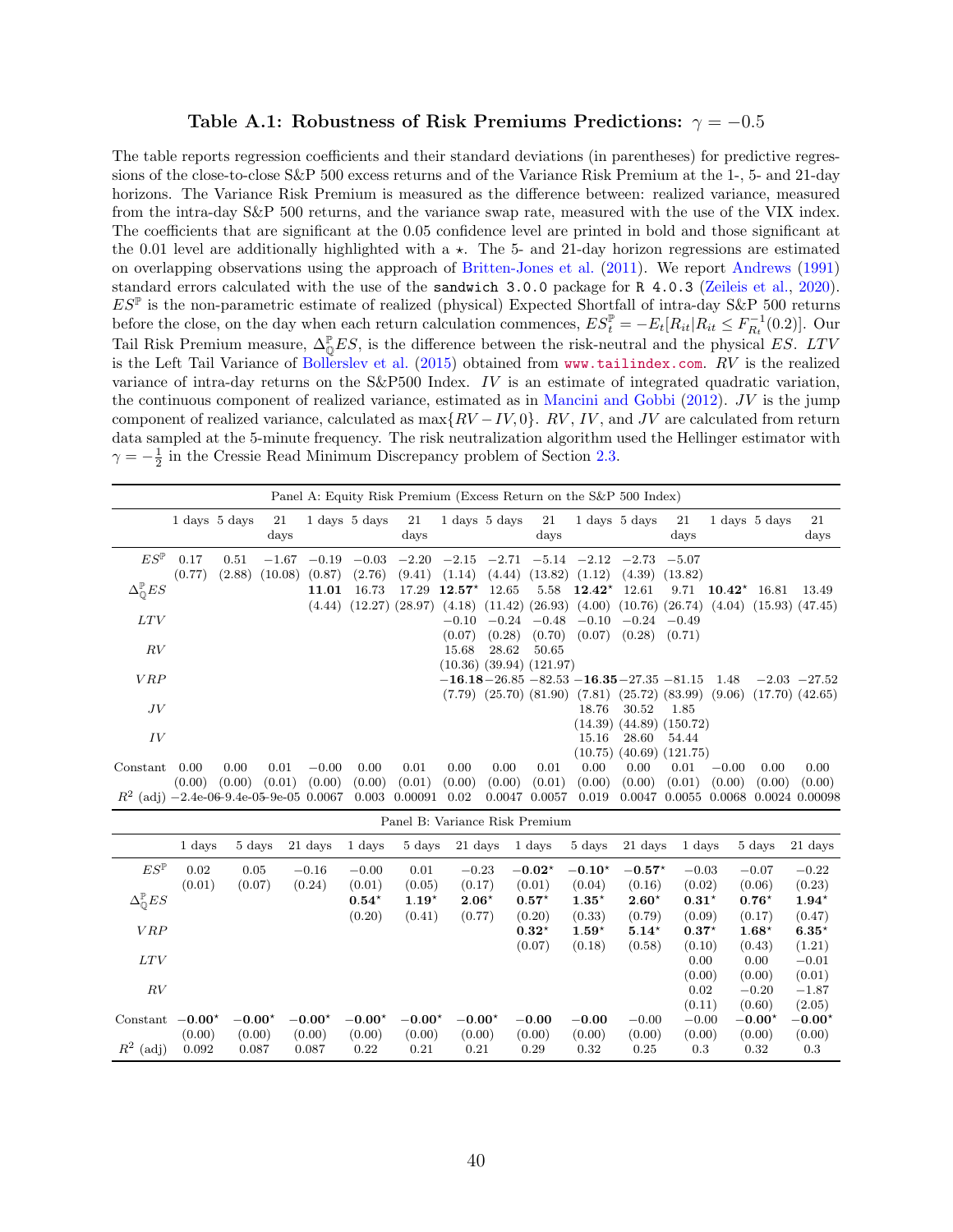### <span id="page-41-1"></span>B No Equity Risk Premium Beliefs

In this section, we present corresponding figures and tables for the tail risk premium series obtained with no restriction imposed to the equity premium of market returns,  $\mathbb{E}(R - R_F)$ , where R represents the market returns and  $R_F$  the risk-free rate. We measure the equity premium per day by calculating the above-mentioned expectation using intra-daily highfrequency S&P500 returns.

<span id="page-41-0"></span>

Figure B.1: Time series of tail measures implied by the intraday SDFs.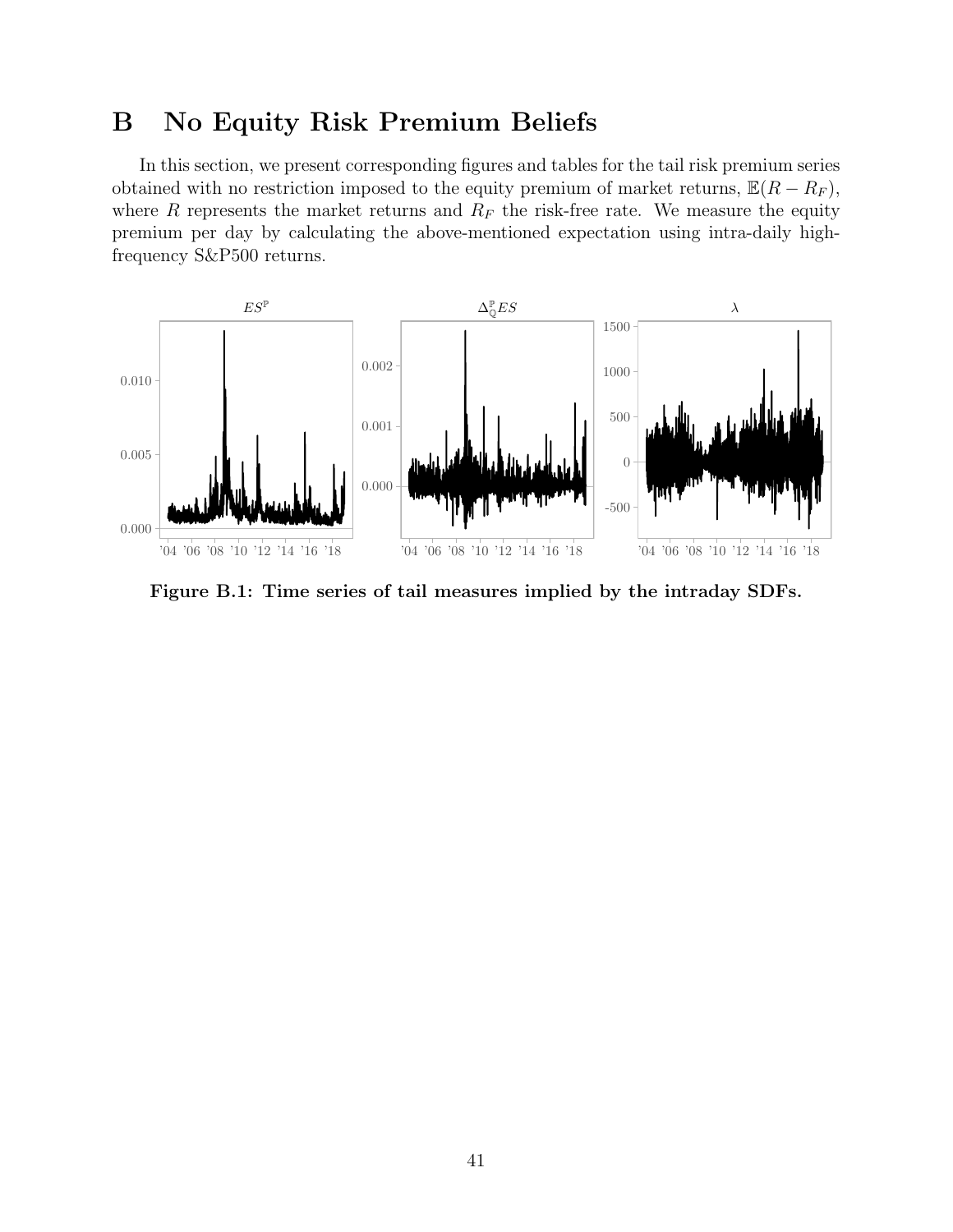### <span id="page-42-0"></span>Table B.1: Robustness of Risk Premiums Predictions: no ERP Restriction

The table reports regression coefficients and their standard deviations (in parentheses) for predictive regressions of the close-to-close S&P 500 excess returns and of the Variance Risk Premium at the 1-, 5- and 21-day horizons. The Variance Risk Premium is measured as the difference between: realized variance, measured from the intra-day S&P 500 returns, and the variance swap rate, measured with the use of the VIX index. The coefficients that are significant at the 0.05 confidence level are printed in bold and those significant at the 0.01 level are additionally highlighted with a  $\star$ . The 5- and 21-day horizon regressions are estimated on overlapping observations using the approach of [Britten-Jones et al.](#page-29-15) [\(2011\)](#page-29-15). We report [Andrews](#page-28-14) [\(1991\)](#page-28-14) standard errors calculated with the use of the sandwich 3.0.0 package for R 4.0.3 [\(Zeileis et al.,](#page-30-13) [2020\)](#page-30-13).  $ES^{\mathbb{P}}$  is the non-parametric estimate of realized (physical) Expected Shortfall of intra-day S&P 500 returns before the close, on the day when each return calculation commences,  $ES_t^{\mathbb{P}} = -E_t[R_{it}|R_{it} \le F_{R_t}^{-1}(0.2)].$  Our Tail Risk Premium measure,  $\Delta_{\mathbb{Q}}^{\mathbb{P}} E S$ , is the difference between the risk-neutral and the physical ES. LTV is the Left Tail Variance of [Bollerslev et al.](#page-29-0) [\(2015\)](#page-29-0) obtained from <www.tailindex.com>. RV is the realized variance of intra-day returns on the S&P500 Index. IV is an estimate of integrated quadratic variation, the continuous component of realized variance, estimated as in [Mancini and Gobbi](#page-30-14)  $(2012)$ . JV is the jump component of realized variance, calculated as max $\{RV - IV, 0\}$ . RV, IV, and JV are calculated from return data sampled at the 5-minute frequency. The risk neutralization algorithm of Section [2.3](#page-9-1) uses  $\gamma = -3$  as in the main text, but does not impose the constraint that the equity premium is non-negative.

|                                                           |                |                                   |                      |                   |                                   |                  |                           |                                   | Panel A: Equity Risk Premium (Excess Return on the S&P 500 Index) |                   |                                   |                                                                                                                                            |                |                                 |                      |
|-----------------------------------------------------------|----------------|-----------------------------------|----------------------|-------------------|-----------------------------------|------------------|---------------------------|-----------------------------------|-------------------------------------------------------------------|-------------------|-----------------------------------|--------------------------------------------------------------------------------------------------------------------------------------------|----------------|---------------------------------|----------------------|
|                                                           |                | $1 \mathrm{days} 5 \mathrm{days}$ | 21<br>days           |                   | $1 \mathrm{days} 5 \mathrm{days}$ | 21<br>days       |                           | $1 \mathrm{days} 5 \mathrm{days}$ | 21<br>days                                                        |                   | $1 \mathrm{days} 5 \mathrm{days}$ | 21<br>days                                                                                                                                 |                | $1 \text{ days} 5 \text{ days}$ | 21<br>days           |
| $ES^{\mathbb{P}}$                                         | 0.17<br>(0.77) | 0.51<br>(2.88)                    | $-1.67$<br>(10.08)   | 0.13<br>(0.84)    | 0.43<br>(2.91)                    | (10.04)          | $-1.74$ $-1.68$<br>(1.21) | (4.70)                            | $-1.87 -4.46$<br>(14.86)                                          | $-1.65$<br>(1.19) | $-1.89$<br>(4.59)                 | $-4.30$<br>(14.63)                                                                                                                         |                |                                 |                      |
| $\Delta_{\mathbb{Q}}^{\mathbb{P}} ES$                     |                |                                   |                      | 5.44<br>(2.39)    | 10.42<br>(6.77)                   | 12.06<br>(15.54) | $6.28*$<br>(2.22)         | 8.97<br>(5.72)                    | 6.00<br>$(14.73)$ $(2.08)$                                        | $6.18*$           | 8.93<br>(5.35)                    | 7.60<br>(14.42)                                                                                                                            | 5.55<br>(2.22) | 10.48<br>(7.66)                 | 10.75<br>(18.47)     |
| LTV                                                       |                |                                   |                      |                   |                                   |                  | $-0.11$<br>(0.07)         | $-0.24\,$<br>(0.28)               | $-0.49$<br>(0.70)                                                 | $-0.11$           | $-0.25$<br>$(0.08)$ $(0.27)$      | $-0.50$<br>(0.70)                                                                                                                          |                |                                 |                      |
| RV                                                        |                |                                   |                      |                   |                                   |                  | 15.23                     | 26.04                             | 47.71<br>$(10.61)$ $(40.47)$ $(124.23)$                           |                   |                                   |                                                                                                                                            |                |                                 |                      |
| VRP                                                       |                |                                   |                      |                   |                                   |                  |                           |                                   |                                                                   |                   |                                   | $-16.05 - 25.46 - 80.84 - 16.25 - 25.96 - 79.65$<br>$(7.72)$ $(26.07)$ $(82.70)$ $(7.79)$ $(25.80)$ $(83.40)$ $(9.01)$ $(18.11)$ $(45.18)$ | 2.22           |                                 | $-0.77 -26.36$       |
| JV                                                        |                |                                   |                      |                   |                                   |                  |                           |                                   |                                                                   | 20.21<br>(13.77)  |                                   | $28.31 -1.00$<br>$(44.58)$ $(147.36)$                                                                                                      |                |                                 |                      |
| IV                                                        |                |                                   |                      |                   |                                   |                  |                           |                                   |                                                                   | 14.47<br>(11.24)  | 26.01<br>(40.81)                  | 51.81<br>(121.74)                                                                                                                          |                |                                 |                      |
| Constant                                                  | 0.00<br>(0.00) | 0.00<br>(0.00)                    | 0.01<br>(0.01)       | $-0.00$<br>(0.00) | 0.00<br>(0.00)                    | 0.01<br>(0.01)   | 0.00<br>(0.00)            | 0.00<br>(0.00)                    | 0.01<br>(0.01)                                                    | 0.00<br>(0.00)    | 0.00<br>(0.00)                    | 0.01<br>(0.01)                                                                                                                             | 0.00<br>(0.00) | 0.00<br>(0.00)                  | 0.00<br>(0.00)       |
| $R^2$ (adj) $-2.4e-06-9.4e-05-9e-05$ 0.0058 0.0044 0.0018 |                |                                   |                      |                   |                                   |                  | 0.019                     |                                   | 0.0068 0.0077                                                     | 0.018             | 0.0068                            | 0.0075                                                                                                                                     | 0.0063 0.0047  |                                 | 0.0033               |
|                                                           | $\sim$ $\sim$  | $\sim$ $\sim$                     | $\sim$ $\sim$ $\sim$ |                   |                                   | - 1              | $\sim$ $\sim$ $\sim$      | .                                 | Panel B: Variance Risk Premium                                    | $ -$              | $\sim$ $\sim$ $\sim$              | . .                                                                                                                                        | $-1$           |                                 | $\sim$ $\sim$ $\sim$ |

|                                       | 1 days   | 5 days   | 21 days  | 1 days   | 5 days   | 21 days  | 1 days  | 5 days  | 21 days  | 1 days  | 5 days   | 21 days  |
|---------------------------------------|----------|----------|----------|----------|----------|----------|---------|---------|----------|---------|----------|----------|
| $ES^{\mathbb{P}}$                     | 0.02     | 0.05     | $-0.16$  | 0.01     | 0.04     | $-0.17$  | $-0.01$ | $-0.06$ | $-0.50*$ | $-0.02$ | $-0.04$  | $-0.14$  |
|                                       | (0.01)   | (0.07)   | (0.24)   | (0.01)   | (0.05)   | (0.19)   | (0.01)  | (0.04)  | (0.18)   | (0.01)  | (0.06)   | (0.24)   |
| $\Delta_{\mathbb{O}}^{\mathbb{P}} ES$ |          |          |          | 0.27     | $0.65*$  | 1.04     | $0.28*$ | $0.72*$ | $1.29*$  | $0.14*$ | $0.41*$  | $1.04*$  |
|                                       |          |          |          | (0.11)   | (0.22)   | (0.41)   | (0.10)  | (0.18)  | (0.42)   | (0.05)  | (0.09)   | (0.25)   |
| <b>VRP</b>                            |          |          |          |          |          |          | $0.31*$ | $1.58*$ | $5.11*$  | $0.37*$ | $1.70*$  | $6.41*$  |
|                                       |          |          |          |          |          |          | (0.07)  | (0.17)  | (0.59)   | (0.10)  | (0.43)   | (1.18)   |
| LTV                                   |          |          |          |          |          |          |         |         |          | 0.00    | 0.00     | $-0.01$  |
|                                       |          |          |          |          |          |          |         |         |          | (0.00)  | (0.00)   | (0.01)   |
| RV                                    |          |          |          |          |          |          |         |         |          | 0.02    | $-0.25$  | $-2.01$  |
|                                       |          |          |          |          |          |          |         |         |          | (0.11)  | (0.60)   | (2.03)   |
| Constant                              | $-0.00*$ | $-0.00*$ | $-0.00*$ | $-0.00*$ | $-0.00*$ | $-0.00*$ | $-0.00$ | $-0.00$ | $-0.00$  | $-0.00$ | $-0.00*$ | $-0.00*$ |
|                                       | (0.00)   | (0.00)   | (0.00)   | (0.00)   | (0.00)   | (0.00)   | (0.00)  | (0.00)  | (0.00)   | (0.00)  | (0.00)   | (0.00)   |
| $\,R^2$<br>(adj)                      | 0.092    | 0.087    | 0.087    | $0.2\,$  | 0.22     | 0.21     | 0.27    | 0.32    | 0.24     | 0.28    | 0.32     | 0.3      |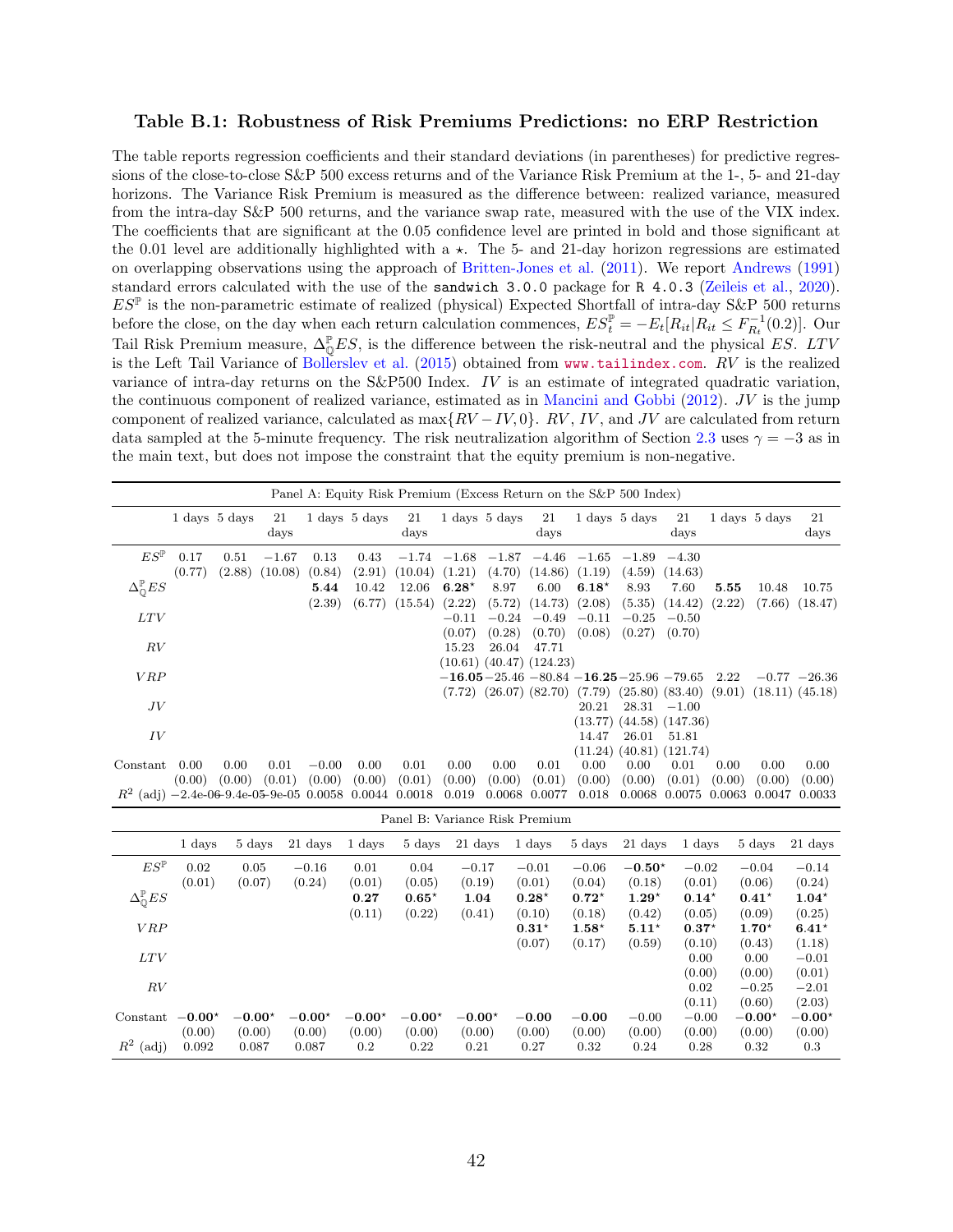## <span id="page-43-1"></span>C Alternative threshold for ES calculation

In this section, we present the results for  $ES^{\mathbb{P}}$  and  $\Delta_{\mathbb{Q}}^{\mathbb{P}}ES$  calculated below the 10th percentile of intraday physical return realizations.

<span id="page-43-0"></span>

Figure C.1: Time series of tail measures implied by the intraday SDFs.